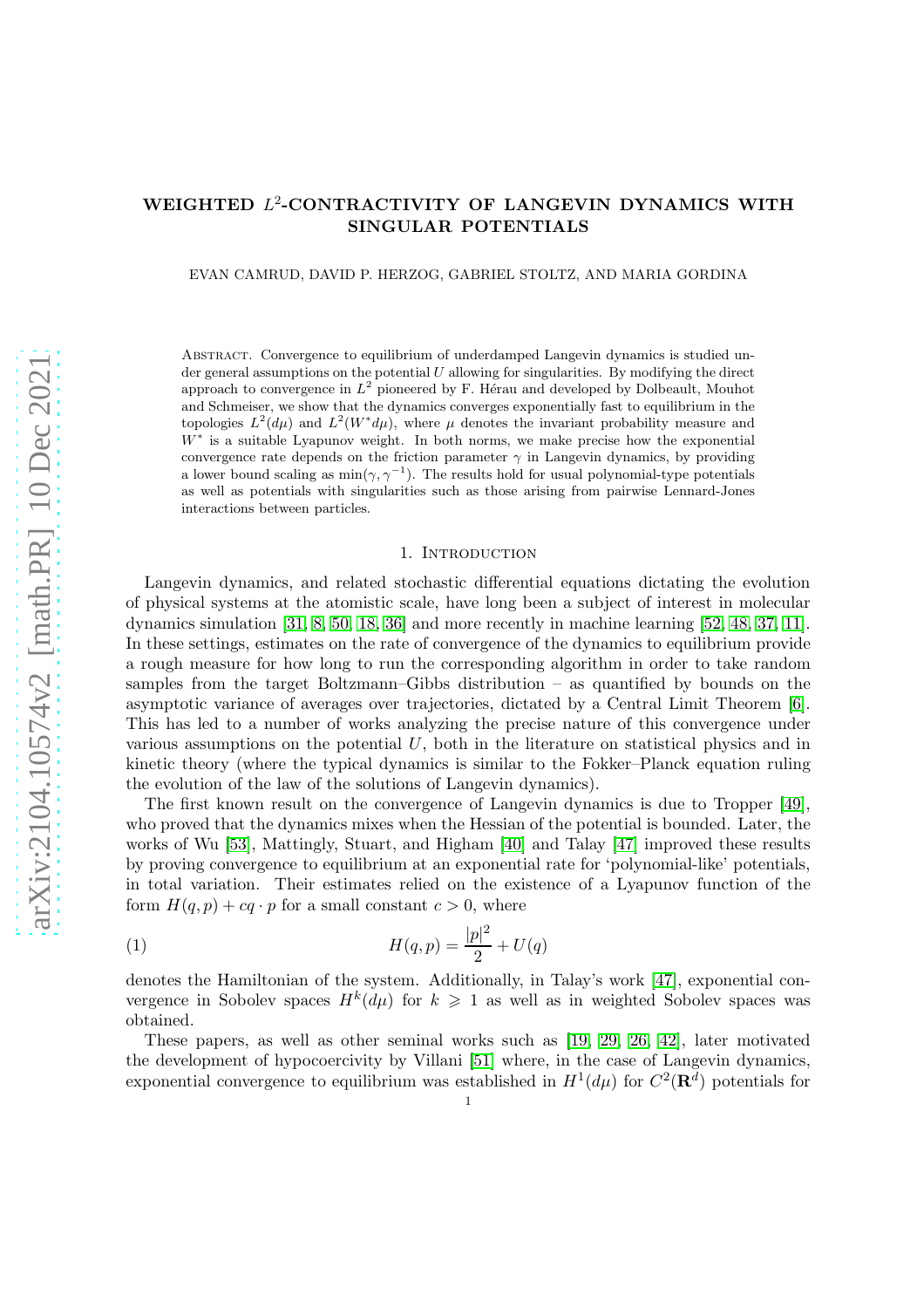which  $\mu$  satisfies a Poincaré inequality, and such that the global bound

<span id="page-1-0"></span>
$$
|\nabla^2 U| \leqslant C(1 + |\nabla U|)
$$

holds for some constant  $C > 0$ . There, 'twisted gradients' are used to obtain contractive properties in  $H^1(d\mu)$  which are ultimately transfered to  $L^2(d\mu)$  by hypoelliptic regularization [\[28,](#page-32-8) [25\]](#page-32-9). Using a heuristic overdamped scaling analysis, and extending the convergence result by Hérau  $[27]$ , Dolbeault, Mouhot and Schmeiser  $[16, 17]$  $[16, 17]$  established a convergence result similar to the one by Villani under the condition [\(2\)](#page-1-0), but using a direct perturbative  $L^2(d\mu)$  approach – that is, instead of first obtaining a contraction in  $H^1(d\mu)$  and then transferring it to  $L^2(d\mu)$ , one can directly obtain the contraction in  $L^2(d\mu)$  by adding an appropriate perturbation to the norm.

Although the growth condition [\(2\)](#page-1-0) is general, it does not allow for potentials with singularities. This is intuitively the case because the growth of the singular terms in  $U$  increases after taking derivatives, so that [\(2\)](#page-1-0) cannot be satisfied. In this direction, the papers of Conrad and Grothaus [\[12\]](#page-31-3) and Grothaus and Stilgenbauer [\[21\]](#page-32-13) established a polynomial rate of convergence for time averages (along realizations of the stochastic dynamics) to ensemble averages (with respect to  $\mu$ ) for potentials that include Lennard-Jones interactions. Later, adopting a Lyapunov approach and denoting by  $\mathscr O$  the open domain on which the potential is finite, exponential convergence to equilibrium was obtained in [\[13,](#page-31-4) [30\]](#page-32-14) in a weighted total variation distance for a class of potentials belonging to  $C^{\infty}(\mathscr{O})$  satisfying the general condition: For all  $\varepsilon > 0$ , there exists  $C_{\varepsilon} > 0$  such that

(3) 
$$
\left|\nabla^2 U\right| \leqslant \varepsilon |\nabla U|^2 + C_{\varepsilon},
$$

holds globally. In particular, it can be shown that this condition is satisfied by systems of N particles with positions  $q_1, \ldots, q_N$ , interacting via pairwise singular potentials such as the Lennard–Jones' potential

$$
U(q) = \sum_{1 \le i < j \le N} \left( \frac{A_{ij}}{|q_i - q_j|^{12}} - \frac{B_{ij}}{|q_i - q_j|^6} \right),
$$

or the Coulomb interaction in dimension  $d \geq 3$ 

$$
U(q) = \sum_{1 \leq i < j \leq N} \frac{A_{ij}}{|q_i - q_j|};
$$

see [\[4,](#page-31-5) Appendix]. In particular, an explicit Lyapunov function of the form  $\exp(\delta H + \psi)$ was constructed in [\[13,](#page-31-4) [30\]](#page-32-14), with  $\delta$  small and  $\psi$  an appropriate lower-order perturbation. See also [\[39\]](#page-32-15) for an extension of this result to Coulomb potentials in spatial dimension  $d = 2$ . Nevertheless, explicit estimates on the convergence rate were not given, especially as they depend on key parameters of the dynamics, e.g. the friction  $\gamma > 0$  or the dimension d. This motivated the work [\[4\]](#page-31-5) which aimed at getting an explicit dependence of the rate on the dimension d, by making use of a certain weighted  $H<sup>1</sup>$  topology where the weight satisfies a Lyapunov-type condition. See also [\[10\]](#page-31-6) for a related work.

The interest of working with the weighted topology  $L^2(W^* d\mu)$  is that functions in this space have a faster decay at infinity than functions in  $L^2(d\mu)$  (see Remark [5](#page-6-0) for a more precise discussion of this point). Exponential convergence in this topology then implies that the solution  $\phi$  to the Poisson equation  $-L\phi = g \in L^2(W^* d\mu)$  also belongs to  $L^2(W^* d\mu)$ , and not just to  $L^2(d\mu)$ . Since the solution  $\phi$  decays faster than typical functions in  $L^2(d\mu)$ , it is expected that spectral Galerkin discretizations such as the ones considered in [\[45\]](#page-33-8) lead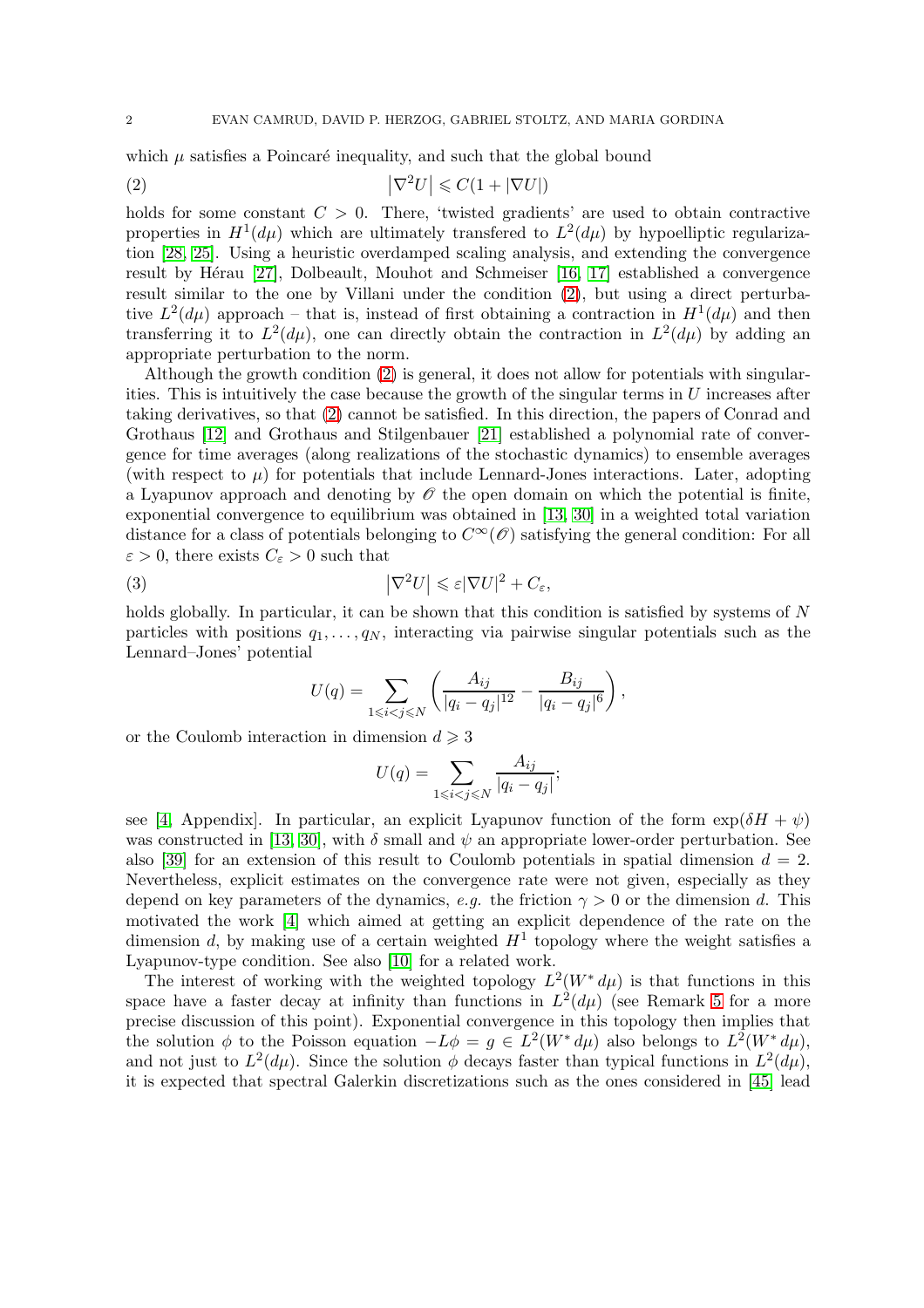to smaller approximation errors, which turns out to be useful when solutions to Poisson equations are used in numerical methods, for instance to construct control variates [\[46\]](#page-33-9).

In terms of the scalings in the prefactors in the convergence bounds, we obtain estimates uniform with respect to the friction, except in the weighted setting when  $\gamma \gg 1$ . This 'break down' makes sense intuitively because, when  $\gamma \gg 1$ , the Lyapunov function we construct is needed in a shrinking part of space as the noise dominates in a growing part of the domain. Better estimates could maybe be obtained by recent approaches which share some similarities with the direct  $L^2$  approach we use here, but do not rely on changing the underlying scalar product, either by using some space-time Poincaré inequality as in  $[1, 9]$  $[1, 9]$ , or by directly seeking estimates on the resolvent of the generator of the dynamics instead of looking for decay estimates of the evolution semigroup [\[8\]](#page-31-0).

This paper is organized as follows. In Section [2,](#page-2-0) we introduce the technical assumptions made throughout the paper and state the main results. Sections [3](#page-10-0) and [4](#page-16-0) contain the proofs of the main results assuming a key result, namely Proposition [3.](#page-13-0) This proposition affords a number of formal manipulations there and is later proved in Section [5](#page-20-0) along with some important auxiliary estimates.

## <span id="page-2-2"></span>2. Mathematical setting and statement of the main result

<span id="page-2-0"></span>2.1. Setting and basic assumptions. Throughout the paper, we study the Langevin stochastic differential equation

(4) 
$$
\begin{cases} dq_t = p_t dt, \\ dp_t = -\nabla U(q_t) dt - \gamma p_t dt + \sqrt{2\gamma} dB_t. \end{cases}
$$

In the equation above, the unknowns are the vectors of positions  $q_t \in \mathbb{R}^d$  and momentum  $p_t \in \mathbf{R}^d$ . The parameter  $\gamma > 0$  is the friction constant while  $B_t$  is a standard d-dimensional Brownian motion defined on a probability space  $(\Omega, \mathscr{F}, \mathbf{P}, \mathbf{E})$ . The mapping  $U : \mathbf{R}^d \to [0, +\infty]$ is the potential energy function. Note that we allow U to take the value  $+\infty$  in the case when U is singular, as in the situation of a Lennard–Jones or Coulomb interaction force. Throughout,  $\mathscr O$  will denote the subset of  $\mathbf R^d$  of positions q with finite potential energy:

$$
\mathscr{O} = \left\{ q \in \mathbf{R}^d : U(q) < \infty \right\},\
$$

while  $\mathscr X$  denotes the corresponding state space

$$
\mathscr{X} = \mathscr{O} \times \mathbf{R}^d
$$

for the process  $x_t := (q_t, p_t)$ . Depending on the context, we will use either x or  $(q, p)$  to denote an element of  $\mathscr{X}.$ 

In order guarantee the existence and uniqueness of pathwise solutions for all finite times  $t \geq 0$  and all initial conditions  $x \in \mathcal{X}$ , we make the following assumption on the potential U. Once one makes this assumption, the existence and uniqueness of pathwise solutions follows immediately by first applying the standard iteration procedure to get locally-defined solutions in time; and then extending these local solutions to global ones by using the Hamiltonian  $H$ as a basic type of Lyapunov function (see  $[4, \text{Section } 2.2]$  or  $[34, 44]$  $[34, 44]$  for further details).

<span id="page-2-1"></span>**Assumption 1.** The potential  $U : \mathbf{R}^d \to [0, +\infty]$  satisfies the following properties:

(i) 
$$
U \in C^{\infty}(\mathscr{O}; [0, \infty)),
$$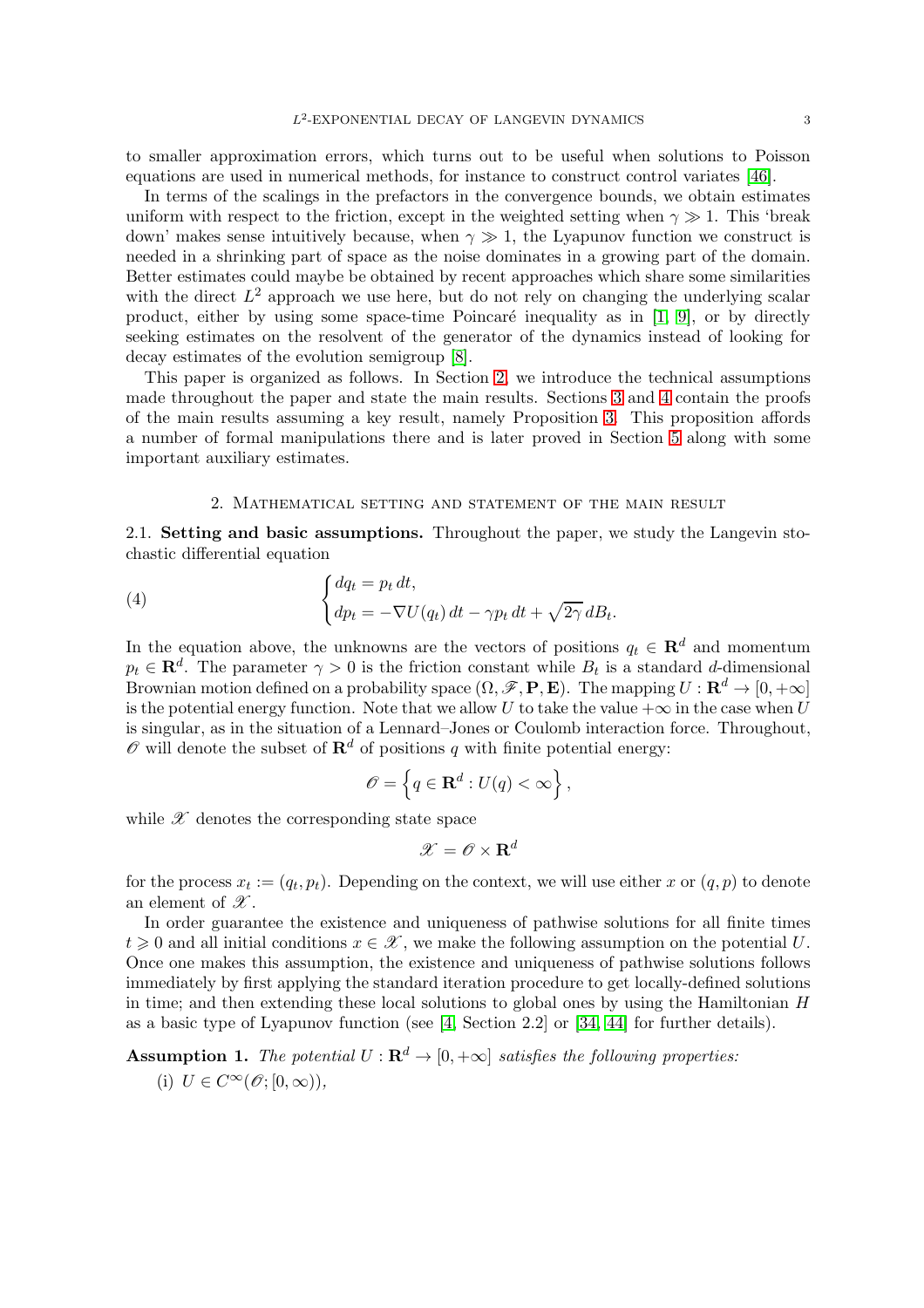(ii) The set  $\mathcal O$  is connected. Moreover, for any  $k \in \mathbb N$ , the open set

$$
\mathscr{O}_k = \left\{ q \in \mathbf{R}^d : U(q) < k \right\}
$$

has a compact closure.

- (iii) The integral  $\int_{\mathscr{O}} e^{-U(q)} dq$  is finite.
- (iv) For any sequence  $\{q_k\} \subset \mathscr{O}$  with  $U(q_k) \to \infty$  as  $k \to \infty$ , it holds  $|\nabla U(q_k)| \to \infty$  as  $k \to \infty$ .

Under Assumption [1,](#page-2-1) the solution of [\(4\)](#page-2-2) is a Markov process and we denote by  $\{P_t\}_{t\geq0}$  the associated Markov semigroup with transition kernel  $P_t(x, dy)$ . Letting B be the Borel  $\sigma$ -field of subsets of  $\mathscr{X}$ , the Markov semigroup acts on bounded, B-measurable functions  $\phi : \mathscr{X} \to \mathbf{R}$ as

$$
(P_t \phi)(x) = \mathbf{E}_x [\phi(x_t)] = \int_{\mathcal{X}} \phi(y) P_t(x, dy),
$$

where the expectation  $\mathbf{E}_x$  is with respect to all realizations of the Brownian motion in [\(4\)](#page-2-2) with initial condition  $x_0 = x$ . The Markov semigroup also acts on positive, finite B-measures  $\nu$  as

$$
\forall B \in \mathcal{B}, \qquad (\nu P_t)(B) = \int_{\mathcal{X}} \nu(dy) P_t(y, B).
$$

Throughout this work, the infinitesimal generator of  ${P_t}_{t\geq 0}$  is denoted by

(5) 
$$
L = p \cdot \nabla_q - \nabla U(q) \cdot \nabla_p - \gamma p \cdot \nabla_p + \gamma \Delta_p.
$$

Recalling the Hamiltonian  $H(q, p)$  of the system [\(1\)](#page-0-0), the following B-measure is a probability measure:

(6) 
$$
\mu(dq \, dp) = \frac{1}{\mathcal{N}} e^{-H(q,p)} \, dq \, dp, \qquad \mathcal{N} = \int_{\mathcal{X}} e^{-H(q,p)} \, dq \, dp < +\infty,
$$

the finiteness of  $\mathscr N$  being guaranteed by Assumption 1(iii). Moreover, it can be shown that  $\mu$ is the unique *invariant* probability measure under the dynamics [\(4\)](#page-2-2); that is,  $\mu$  is the unique probability measure satisfying  $\mu P_t = \mu$ . Indeed, a short calculation shows that

$$
L^{\dagger}(\mathrm{e}^{-H})=0,
$$

where  $L^{\dagger}$  denotes the formal adjoint of L with respect to the  $L^2(dx)$  inner product. Employing Assumption [1,](#page-2-1) one can then establish [\[30,](#page-32-14) Proposition 2.5] by precisely the same argument given there. This, in particular, gives the needed hypoelliptic and support properties to ensure uniqueness of  $\mu$ ; see, for example, [\[35,](#page-32-17) [44\]](#page-33-10).

In addition to employing Assumption [1,](#page-2-1) we will also make use of the following growth assumption on the Hessian of U. This assumption together with Assumption [1](#page-2-1) allows for both polynomial and singular potentials [\[30,](#page-32-14) [4\]](#page-31-5) and, by the arguments in [\[51\]](#page-33-7), implies that  $\mu$ satisfies a Poincaré inequality, as discussed around Proposition [2](#page-6-1) below.

<span id="page-3-0"></span>**Assumption 2.** For any  $\varepsilon > 0$ , there exists a constant  $C_{\varepsilon} \in \mathbb{R}_+$  such that

<span id="page-3-1"></span>(7) 
$$
\forall q \in \mathscr{O}, \quad \forall y \in \mathbf{R}^d, \qquad \left| \nabla^2 U(q)y \right| \leqslant \varepsilon |\nabla U(q)|^2 |y| + C_{\varepsilon} |y|.
$$

**Remark 1.** There is a subtle but important difference between the bound in Assumption [2](#page-3-0) and an often assumed growth condition found in the literature on Langevin dynamics (see,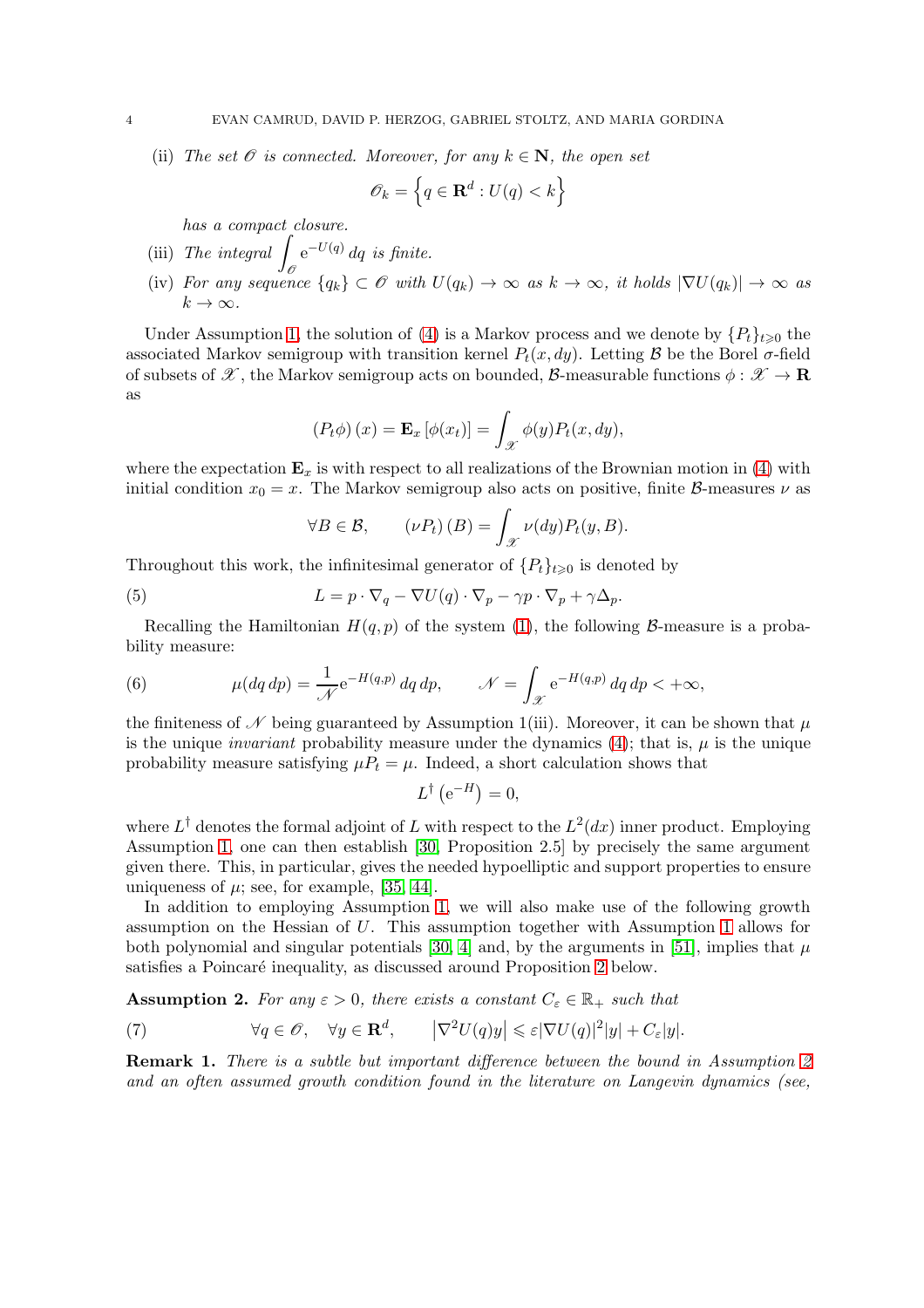for example, [\[51,](#page-33-7) [17,](#page-32-12) [9\]](#page-31-8)). A typical replacement estimate for Assumption [2](#page-3-0) often reads: There exist constants  $C, D \in \mathbb{R}_+$  such that

<span id="page-4-0"></span>(8) 
$$
\forall q \in \mathscr{O}, \qquad \left| \nabla^2 U(q) \right| \leqslant C |\nabla U(q)| + D.
$$

Such conditions are usually stated in order to control the growth of the potential at infinity, having in mind that the increase in U should be polynomial in  $|q|$ . This is why there is a power 1 for the gradient on the righthand side of [\(8\)](#page-4-0) while in Assumption [2](#page-3-0) this exponent becomes 2 at the expense of a small constant  $\varepsilon$ . This difference in the exponent precisely affords the inclusion of potentials with singularities. As a simple illustrative example, consider

 $\mathscr{O} = (0, \infty)$  and  $U(q) = q^{-1} + q^2$ .

Note that this potential combines a strong repulsion at  $q = 0$  with a quadratic confinement at infinity. Now, for  $q \geq 1$ , an estimate such as [\(8\)](#page-4-0) holds since

$$
\forall q \geqslant 1, \qquad \left| U''(q) \right| \leqslant 3 \leqslant 3 \left| U'(q) \right| + 3.
$$

However, near  $q = 0$ , this estimate no longer holds. Nevertheless, for any  $\varepsilon \in (0,1)$ , there exists  $C_{\varepsilon} \in \mathbb{R}_+$  such that

$$
\forall q \in (0,1], \qquad \left| U''(q) \right| = 2\left(1 + \frac{1}{q^3}\right) \leqslant \varepsilon U'(q)^2 + C_{\varepsilon}.
$$

Since  $|U'(q)| \to \infty$  as  $U(q) \to \infty$ , we finally obtain [\(7\)](#page-3-1) by distinguishing the cases  $q \geq 1$  and  $q \leqslant 1$ .

**Remark [2](#page-3-0).** Assumption 2 is 'almost minimal' in the sense that, if  $\varepsilon > 0$  cannot be chosen as small as wanted, there are smooth functions U on  $\mathscr O$  satisfying the bound [\(7\)](#page-3-1) but such that the unnormalized measure  $\tilde{\mu}$  given by

$$
\widetilde{\mu}(dq\,dp) = e^{-H(q,p)}\,dq\,dp
$$

is no longer finite, hence cannot be normalized into a probability measure. As a concrete example, consider  $\mathscr{O} = (0,\infty)$  and any  $C^{\infty}(\mathscr{O})$  function U such that  $U(q) = \alpha \log(q)$  for  $q \geqslant 2$ , with  $\alpha > 0$ . Then,

$$
\forall q \geqslant 2,
$$
  $|U''(q)| = \frac{\alpha}{q^2} = \frac{1}{\alpha}|U'(q)|^2,$ 

Note that  $\tilde{\mu}$  is no longer finite for  $\alpha \leq 1$  since  $e^{-U(q)} = q^{-\alpha}$  for  $q \geq 2$ .

2.2. Statement of the main results. In order to state the main results in this paper, we now introduce some further notation and terminology used throughout this work.

*Generators.* We first introduce the  $L^2(d\mu)$ -adjoint  $L^*$  of L. More precisely, for the  $L^2(d\mu)$ inner product given by

$$
\langle \phi, \psi \rangle = \int_{\mathscr{X}} \phi \, \psi \, d\mu,
$$

the action of the operator  $L^*$  is defined as

$$
\forall \psi, \phi \in C_c^{\infty}(\mathcal{X}), \qquad \langle L^* \phi, \psi \rangle = \langle \phi, L\psi \rangle,
$$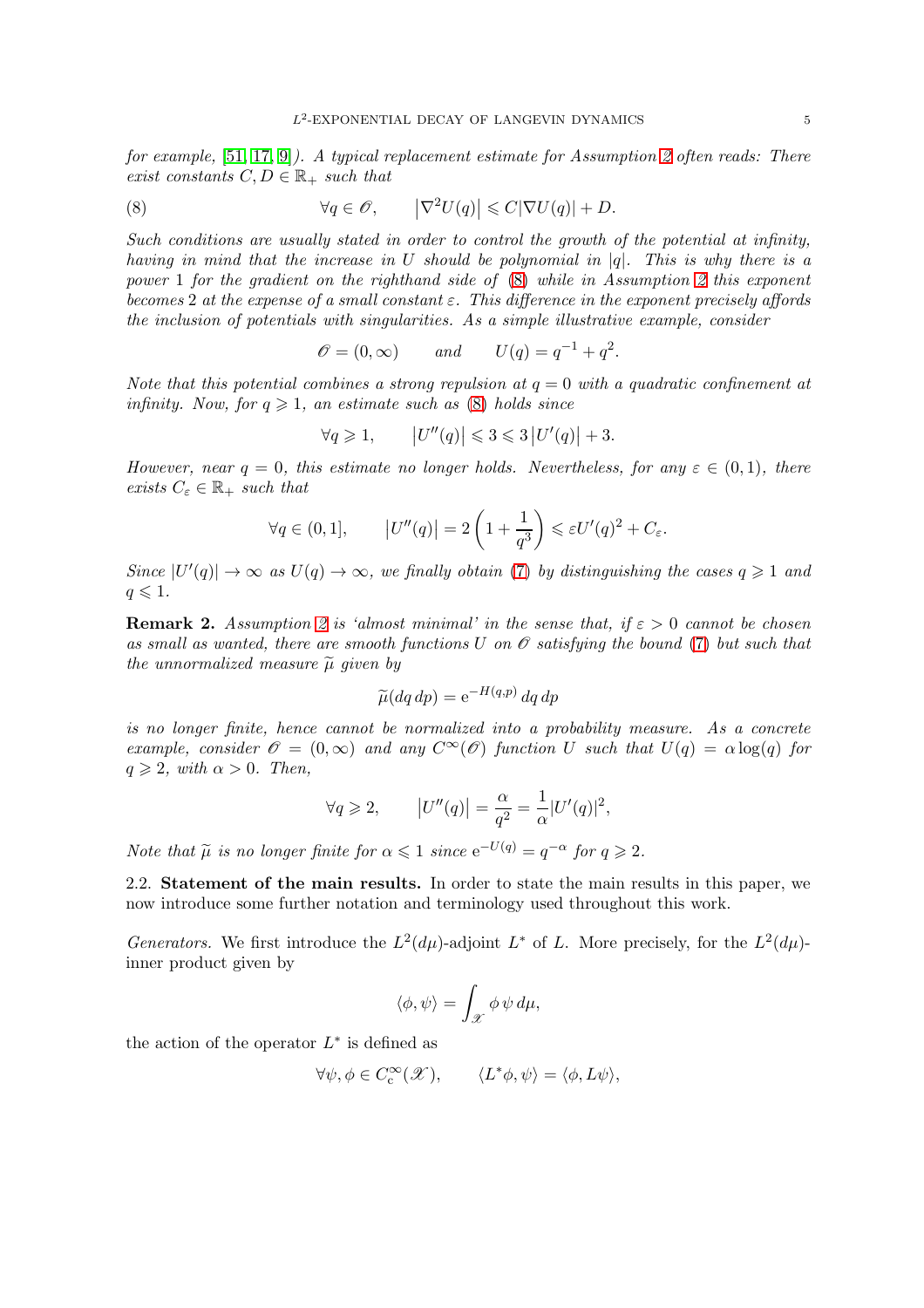where  $C_{\rm c}^{\infty}(\mathscr{X})$  is the set of real-valued,  $C^{\infty}(\mathscr{X})$  functions with compact support in  $\mathscr{X}$ . It will sometimes be convenient to decompose  $L$  into its symmetric and anti-symmetric parts with respect to the inner product on  $L^2(d\mu)$  as

$$
(9) \t\t\t L = L_{\rm H} + \gamma L_{\rm OU},
$$

where

$$
L_{\rm H} = p \cdot \nabla_q - \nabla U(q) \cdot \nabla_p, \qquad L_{\rm OU} = -p \cdot \nabla_p + \Delta_p.
$$

Observe that the Hamiltonian part  $L_H$  of  $L$  is anti-symmetric, while the Ornstein–Uhlenbeck part  $L_{\text{OU}}$  of L is symmetric, so that

<span id="page-5-2"></span><span id="page-5-0"></span>
$$
L^* = -L_{\rm H} + \gamma L_{\rm OU}.
$$

In fact, introducing the momentum reversal operator R which is a unitary operator on  $L^2(d\mu)$ acting as  $(\mathcal{R}\phi)(q,p) = \phi(q,-p)$ , a simple computation shows that

$$
(10) \t\t\t\t\t\tL^* = \mathcal{R}L\mathcal{R}.
$$

It is also useful to introduce the generator of the overdamped Langevin dynamics, namely

$$
L_{\text{OD}} = \Delta_q - \nabla U(q) \cdot \nabla_q = -\nabla_q^* \cdot \nabla_q.
$$

Note that this operator is the infinitesimal generator of the stochastic gradient system

<span id="page-5-4"></span>(11) 
$$
dq_t = -\nabla U(q_t) dt + \sqrt{2} dW_t,
$$

where  $W_t$  is a standard d-dimensional Brownian motion.

Lyapunov functions. In this paper, we construct a distance which is contractive (at large times) for the dynamics and equivalent to the norm on  $L^2(W^* d\mu)$  where  $W^* \geq 1$  is a conveniently chosen weight function. In fact,  $W^*$  will be some Lyapunov function for  $L^*$ , which is why we write  $W^*$  instead of W. We therefore introduce the following terminology.

#### <span id="page-5-3"></span>Definition 1.

(i) We call a function  $V \in C^2(\mathcal{X}; (0, \infty))$  strongly integrable if there exist constants  $C > 0$  and  $\delta \in (0, 1)$  such that the following estimate holds on  $\mathscr{X}$ :

$$
V + |\nabla_p V| \leqslant C e^{(1-\delta)H}.
$$

(ii) We call a strongly integrable function  $W \in C^2(\mathcal{X}; (0, \infty))$  a weak Lyapunov function with respect to L with constants  $\alpha, \beta > 0$  if

$$
LW \leqslant -\alpha W + \beta.
$$

(iii) We call a strongly integrable function  $W^* \in C^2(\mathcal{X};(0,\infty))$  a weak Lyapunov function with respect to  $L^*$  with constants  $\alpha, \beta > 0$  if

$$
L^*W^*\leqslant -\alpha W^*+\beta.
$$

(iv) We call a weak Lyapunov function  $V \in C^2(\mathcal{X}; (0, \infty))$  with respect to  $M \in \{L, L^*\}$ a strong Lyapunov function with respect to M if the sub-level sets  $\{V \leq c\}$  for  $c \in (0, +\infty)$  are compact in X.

<span id="page-5-1"></span>Remark 3. Note that any positive constant function is a weak Lyapunov function with respect to both  $L$  and  $L^*$ . However, constant functions are not strong Lyapunov functions since their sub-level sets are not compact. Following the construction in [\[30\]](#page-32-14), we show in Theorem [2](#page-7-0) that, under Assumptions [1](#page-2-1) and [2,](#page-3-0) there exists a strong Lyapunov function for L. Hence, by the structure of the generator  $L$ , there exists also a strong Lyapunov function for  $L^*$ .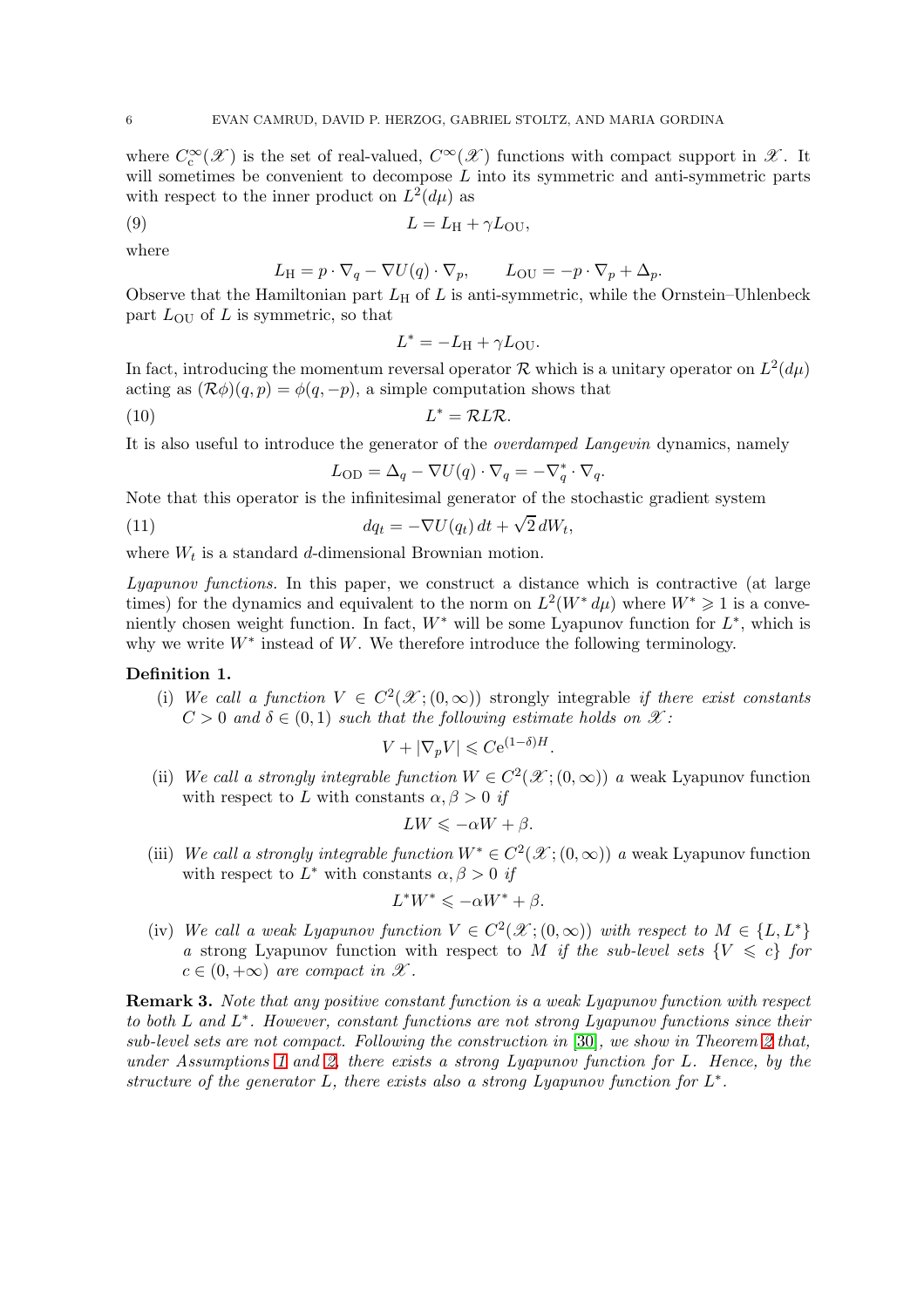Throughout, for any operator  $M \in \{L, L^*\}$ , we use the notation  $\mathscr{W}_{\alpha,\beta}(M)$  to denote the set of weak Lyapunov functions with respect to M with constants  $\alpha, \beta > 0$ , and

$$
\mathscr{W}(M) = \bigcup_{\alpha,\beta>0} \mathscr{W}_{\alpha,\beta}(M).
$$

We similarly let  $\mathscr{S}_{\alpha,\beta}(M)$  denote the set of strong Lyapunov functions with respect to M with constants  $\alpha, \beta > 0$  and

$$
\mathscr{S}(M)=\bigcup_{\alpha,\beta>0}\mathscr{S}_{\alpha,\beta}(M).
$$

The equality [\(10\)](#page-5-0) implies a clear relationship between  $\mathscr{W}(L)$  and  $\mathscr{W}(L^*)$ , and hence between  $\mathscr{S}(L)$  and  $\mathscr{S}(L^*)$ , as summarized in the following proposition.

<span id="page-6-3"></span>**Proposition 1.** The function W is a weak (resp. strong) Lyapunov function for L with constants  $\alpha, \beta > 0$  if and only if  $W^*$  defined by  $W^*(q, p) = W(q, -p)$  is a weak (resp. strong) Lyapunov function with respect to  $L^*$  with constants  $\alpha, \beta > 0$ .

Remark 4. The existence of a Lyapunov function is often assumed in the literature to establish geometric ergodicity for SDEs in a (weighted) total variation distance; see, for example, [\[41,](#page-33-11) [24,](#page-32-18) [44\]](#page-33-10). Using the one-to-one correspondence between  $\mathscr{W}(L)$  and  $\mathscr{W}(L^*)$  in our context, we will see here that contraction for the dynamics [\(4\)](#page-2-2) in a weighted  $L^2(d\mu)$  sense also follows from the existence of a weak Lyapunov function.

<span id="page-6-0"></span>Remark 5. One can always take our weak Lyapunov function to be a positive constant. However, for potentials satisfying Assumptions [1](#page-2-1) and [2](#page-3-0) (see [\[4,](#page-31-5) [30,](#page-32-14) [39\]](#page-32-15)), the set  $\mathscr{S}(L)$  is nonempty, hence so is  $\mathscr{S}(L^*)$  by this one-to-one correspondence. Consequently, the weight  $W^* \in$  $\mathscr{S}(L^*)$  in the weighted norm  $L^2(W^*\text{d}\mu)$  actually diverges at large values of the Hamiltonian H, so the topology induced by  $L^2(W^*\mathrm{d}\mu)$  is finer than the one induced by the usual (unweighted)  $L^2(d\mu)$  norm.

Poincaré inequalities. Because of the product structure of the invariant measure  $\mu$ , the qmarginal  $\mu_{OD}$  of  $\mu$  given by

$$
\mu_{\text{OD}}(dq) = \frac{1}{\mathcal{N}_{\text{OD}}} e^{-U(q)} dq, \qquad \mathcal{N}_{\text{OD}} = \int_{\mathcal{O}} e^{-U(q)} dq,
$$

satisfies a Poincaré inequality if and only if  $\mu$  does, in view of tensorization results for Poincaré inequalities. We rely here on the fact that the other term in the product, the  $p$ -marginal of  $\mu$  denoted by  $\mu_{\text{OU}}$ , is a Gaussian measure with identity covariance, so that, for any  $\phi \in$  $H^1(d\mu_{\text{OU}})$  with  $\int_{\mathbf{R}^d} \phi \, d\mu_{\text{OU}} = 0$ , it holds

(12) 
$$
\|\phi\|_{L^2(d\mu_{\text{OU}})}^2 \leq \|\nabla_p \phi\|_{L^2(d\mu_{\text{OU}})}^2
$$

Thus, in order to analyze constants later, we express the Poincaré constant for  $\mu$  in terms of the Poincaré inequality for  $\mu_{OD}$ . The following estimate is a consequence of the results stated in [\[3\]](#page-31-9) for instance.

.

<span id="page-6-1"></span>Proposition 2. Suppose that U satisfies Assumptions [1](#page-2-1) and [2.](#page-3-0) Then there exists a constant  $\rho > 0$  such that the following bound holds for all  $\phi \in H^1(d\mu_{\text{OD}})$  with  $\int_{\mathcal{X}} \phi \, d\mu_{\text{OD}} = 0$ :

<span id="page-6-2"></span>
$$
\rho \int_{\mathscr{O}} \phi^2 d\mu_{\text{OD}} \leqslant \int_{\mathscr{O}} |\nabla \phi|^2 d\mu_{\text{OD}}.
$$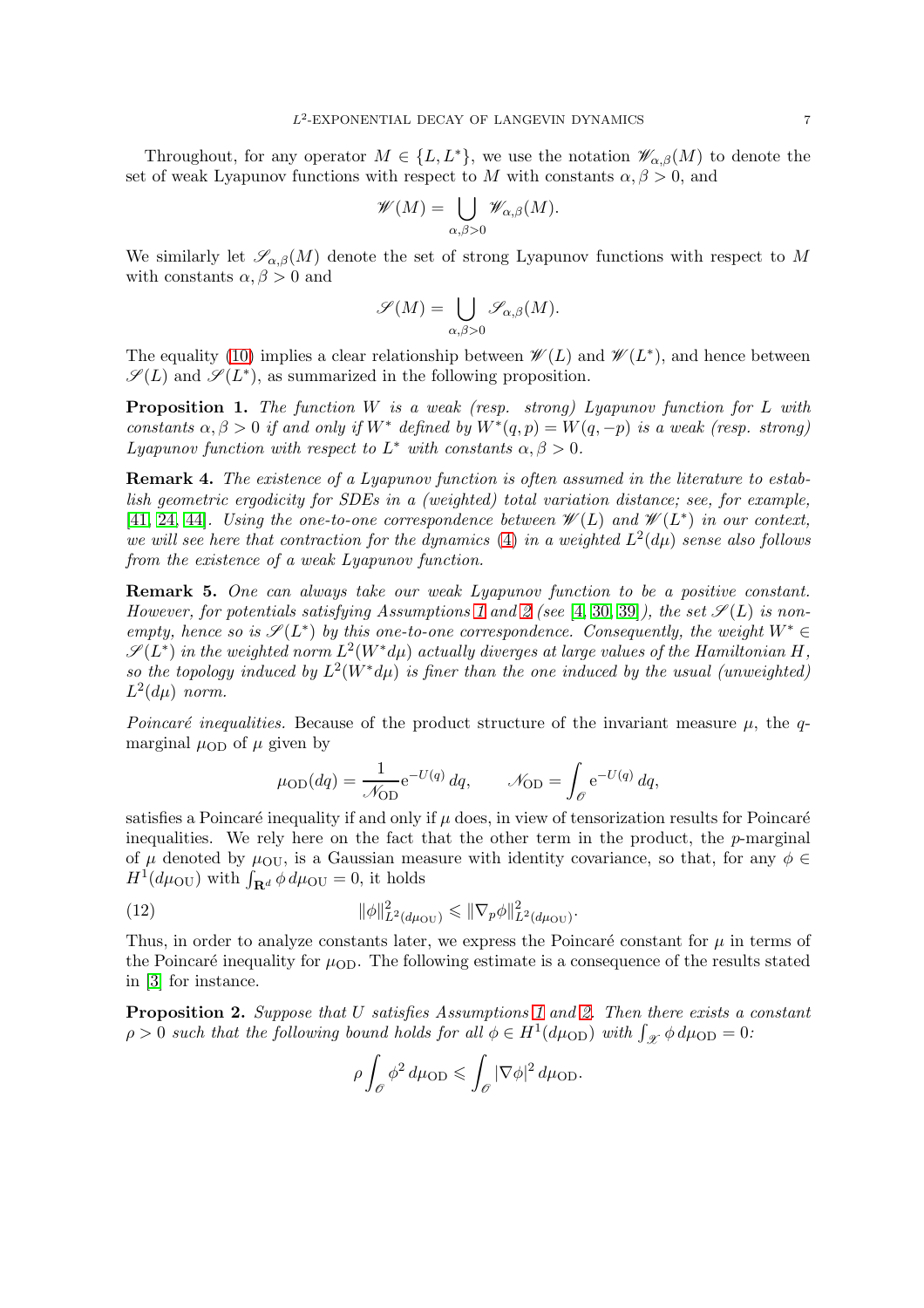When Assumptions [1](#page-2-1) and [2](#page-3-0) hold,  $\mu$  therefore also satisfies a Poincaré inequality: for any  $\varphi \in H^1(d\mu)$  with  $\int_{\mathscr{X}} \varphi \, d\mu = 0$ ,

.

<span id="page-7-4"></span>(13) 
$$
\min(1,\rho)\|\varphi\|_{L^2(d\mu)}^2 \le \|\nabla_q \varphi\|_{L^2(d\mu)}^2 + \|\nabla_p \varphi\|_{L^2(d\mu)}^2
$$

Modified norms. For convenience in the arguments in later sections of the paper, we make use of the following notation:

<span id="page-7-1"></span>(14) 
$$
\|\phi\|_T^2 = \int_{\mathcal{X}} \left[T\phi\right] \phi \, d\mu,
$$

where  $T$  is a positive operator. When the argument  $T$  in the above is a nonnegative function, one should understand this as being a multiplication operator. We can further define an inner product  $\langle \cdot, \cdot \rangle_T$  associated to [\(14\)](#page-7-1) by polarization. When no argument is indicated in the norm,  $\|\phi\|$  denotes the usual norm on  $L^2(d\mu)$ .

Exponential convergence in  $L^2(d\mu)$ . Our first result establishes exponential convergence to equilibrium in the unweighted setting of  $L^2(d\mu)$  when the potential satisfies Assumptions [1](#page-2-1) and [2.](#page-3-0) In particular, the result applies in the setting of a singular Lennard-Jones interaction as in [\[30\]](#page-32-14). Note that the Lyapunov structure is not directly employed here.

<span id="page-7-2"></span>Theorem [1](#page-2-1). Suppose that the potential U satisfies Assumptions 1 and [2.](#page-3-0) Then,

(i) for any  $\gamma > 0$ , there exist an explicit constant  $\lambda > 0$  such that, for any  $\phi \in L^2(d\mu)$ with  $\int_{\mathscr{X}} \phi \, d\mu = 0$ ,

$$
\forall t \geq 0, \qquad \|P_t \phi\| \leq 3 \exp\left(-\lambda t\right) \|\phi\|.
$$

(ii) there exists  $\overline{\lambda}$  such that the following lower bounds on the exponential decay rate holds:

$$
\forall \gamma \in (0, +\infty), \qquad \lambda \geqslant \overline{\lambda} \min\{\gamma, \gamma^{-1}\}.
$$

Exponential convergence in weighted  $L^2$  spaces. Our next result shows that Assumptions [1](#page-2-1) and [2](#page-3-0) imply explicit exponential convergence to equilibrium in a weighted topology constructed from the appropriate Lyapunov functional. The existence of a weak Lyapunov function follows by Remark [3,](#page-5-1) but, as remarked earlier, we also have the existence of an explicit strong Lyapunov function  $W^*$  under Assumptions [1](#page-2-1) and [2.](#page-3-0) In fact, we construct explicit Lyapunov functions, which parametrically depend on the friction  $\gamma > 0$ , in order to obtain the correct scaling for the convergence rate.

<span id="page-7-0"></span>**Theorem [2.](#page-3-0)** Suppose that the potential U satisfies Assumptions [1](#page-2-1) and 2.

(i) Consider  $W^* \in \mathscr{W}_{\alpha,\beta}(L^*)$  for some constants  $\alpha,\beta > 0$ . Let  $\lambda > 0$  be as in the conclusion of Theorem [1](#page-7-2) and set  $m = 5\eta\lambda/\beta$  for some  $\eta \in (0,1)$ . Then, for any  $\phi \in L^2(W^* d\mu)$  with  $\int_{\mathcal{X}} \phi d\mu = 0$ ,

(15) 
$$
\forall t \geq 0, \qquad \|P_t \phi\|_{mW^*+1} \leq 3 \exp\left(-\min\left\{\lambda(1-\eta), \frac{\alpha}{2}\right\} t\right) \|\phi\|_{mW^*+1}.
$$

<span id="page-7-3"></span>(ii) For any  $\gamma > 0$  and  $\eta \in (0,1)$ , there exist  $\alpha, \beta > 0$  and  $W^* \in \mathscr{S}_{\alpha,\beta}(L^*)$  of the form

$$
W^* = \exp(\eta (H + \psi_\gamma)),
$$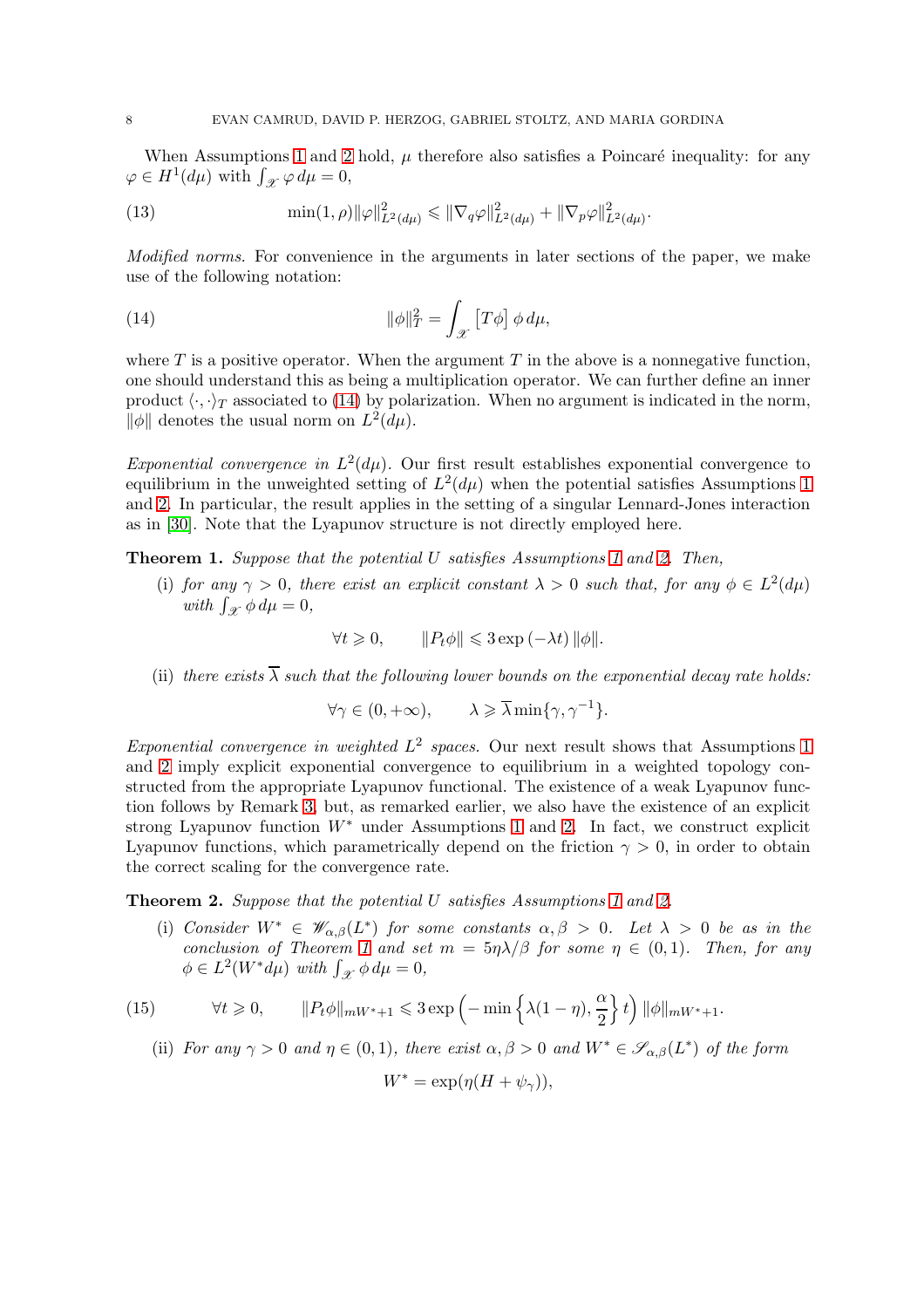where  $\psi_{\gamma} = o(H)$  as  $H \to \infty$ . Moreover, there exist  $c > 0$  and  $C, D \in \mathbb{R}_+$  (which all depend on  $\eta$  but not on  $\gamma$ ) such that

<span id="page-8-0"></span>(16) 
$$
\forall \gamma \leq 1, \quad \alpha \geq c\gamma, \quad \beta \leq C\gamma,
$$

<span id="page-8-1"></span>(17) 
$$
\forall \gamma \geq 1, \qquad \alpha \geq c\gamma, \qquad \beta \leq C\gamma^3 \mathscr{M}_{\gamma}, \qquad \mathscr{M}_{\gamma} = \max_{|p| \leq D, |\nabla U| \leq D\gamma} W^*.
$$

Note that the decay rate in [\(15\)](#page-7-3) is slightly smaller than the one in [\(1\)](#page-7-2). Somehow, the larger the Lyapunov function is *(i.e.* the larger  $m$  is), the smaller the decay rate is. Note also that if  $W^* \in \mathscr{W}(L^*) \setminus \mathscr{S}(L^*)$ , then Theorem [2](#page-7-0) does not provide additional information when compared with Theorem [1.](#page-7-2) Essentially, one can think of  $W^* \in \mathscr{W}(L^*) \setminus \mathscr{S}(L^*)$  as being a positive constant, in which case the norms  $\|\cdot\|_{mW^*+1}$  and  $\|\cdot\|$  are equivalent. However, if  $W^* \in \mathscr{S}(L^*)$ , then  $W^*$  has compact sub-level sets  $\{W^* \leq c\}$  for all  $c > 0$ . This means that  $W^* \to \infty$  as  $H \to \infty$ , in which case the norm  $\|\cdot\|_{mW^*+1}$  dominates the norm  $\|\cdot\|$  (see also Remark [5\)](#page-6-0).

Before proceeding further, let us discuss more precisely the convergence result provided by Theorem [2](#page-7-0) through some remarks.

**Remark 6.** Item (ii) of Theorem [2](#page-7-0) implies that the effective exponential decay rate min $\{\lambda(1-\lambda)\}$  $ε)$ , α/2} in [\(15\)](#page-7-3) is still of order min{ $γ, γ^{-1}$ }, as in Theorem [1.](#page-7-2) When  $γ > 0$  is small, we also note that m is of order 1, so that the norm  $\lVert \cdot \rVert_{mW^*+1}$  is genuinely stronger than the standard norm on  $L^2(d\mu)$ . On the other hand, when  $\gamma > 0$  is large, the factor m is small in  $\gamma$ , of order  $\gamma^{-4}\mathscr{M}_{\gamma}^{-1}$ . To estimate  $\mathscr{M}_{\gamma}$ , one needs more knowledge than Assumptions [1](#page-2-1) and [2](#page-3-0) in order to compare  $|\nabla U|$  and U. One should however typically think of  $\mathcal{M}_{\gamma}$  as being exponentially large in some power of  $\gamma$  as  $\gamma \to \infty$ . The poor scaling of this constant with respect to  $\gamma$  is not surprising given that the construction of the Lyapunov function in the previous result is based on the analysis of the dynamics at large energies, outside the region  $\{|p| \leq D\} \cap {\{|\nabla U| \leq D\gamma\}}$ . Note that this region grows as  $\gamma \to \infty$  so that the analysis works in a shrinking part of the phase space.

Remark 7. Following the calculations in [\[4\]](#page-31-5), it is possible to use the methods of this paper to marginally improve the dimensionality dependence in  $\lambda$  of Theorem [1.](#page-7-2) In particular, it is possible to replace Assumption [2](#page-3-0) with the condition: There exists  $\varepsilon > 0$  small enough but independent of the dimension such that condition  $(7)$  is satisfied. Indeed, note from the proof of Proposition 2.40 in the appendix of [\[4\]](#page-31-5) that it is possible to choose  $\varepsilon$  in Assumption [2](#page-3-0) independent of the dimension for Lennard–Jones-like potentials. This can be done by carefully choosing the dimension dependence of the constants  $C_1, C_2$  in the latter work as functions of d. However, the resulting constant  $C_{\varepsilon}$  in [\(2\)](#page-3-0) will diverge as  $d^{a}$  (the exponent a being determined by the choices of  $C_1, C_2$ ). It is possible to remedy to this issue by rescaling variables as  $q \mapsto$  $d^{-a/2}q$ , so that  $|d^a\nabla^2 U(q)y| \leqslant |d^{a/2}\nabla U(q)|^2|y| + C_{\epsilon}$ , which leads to  $|\nabla^2 U(q)y| \leqslant |\nabla U(q)||y| +$  $d^{-a}C_{\varepsilon}$ . Hence, under this spatial rescaling, both  $\varepsilon$  and  $C_{\varepsilon}$  can be chosen independently of the dimension.

Although the scaling of  $\varepsilon$  and  $C_{\varepsilon}$  in Assumption [2](#page-3-0) can be made precise and controlled, the dependence of the Poincaré constant  $\rho$  with respect to the dimension is less clear. Dimension-free Poincaré constants are obtained only in unrealistic situations, for instance particles not interacting which each other (in which case the potentials is separable, namely  $U(q) = \sum_{i=1}^{d} u(q_i)$ , and the Poincaré constant is simply the minimum of the Poincaré constants associated with the potentials  $u_i$ ), or uniformly convex potentials and perturbations thereof. This makes it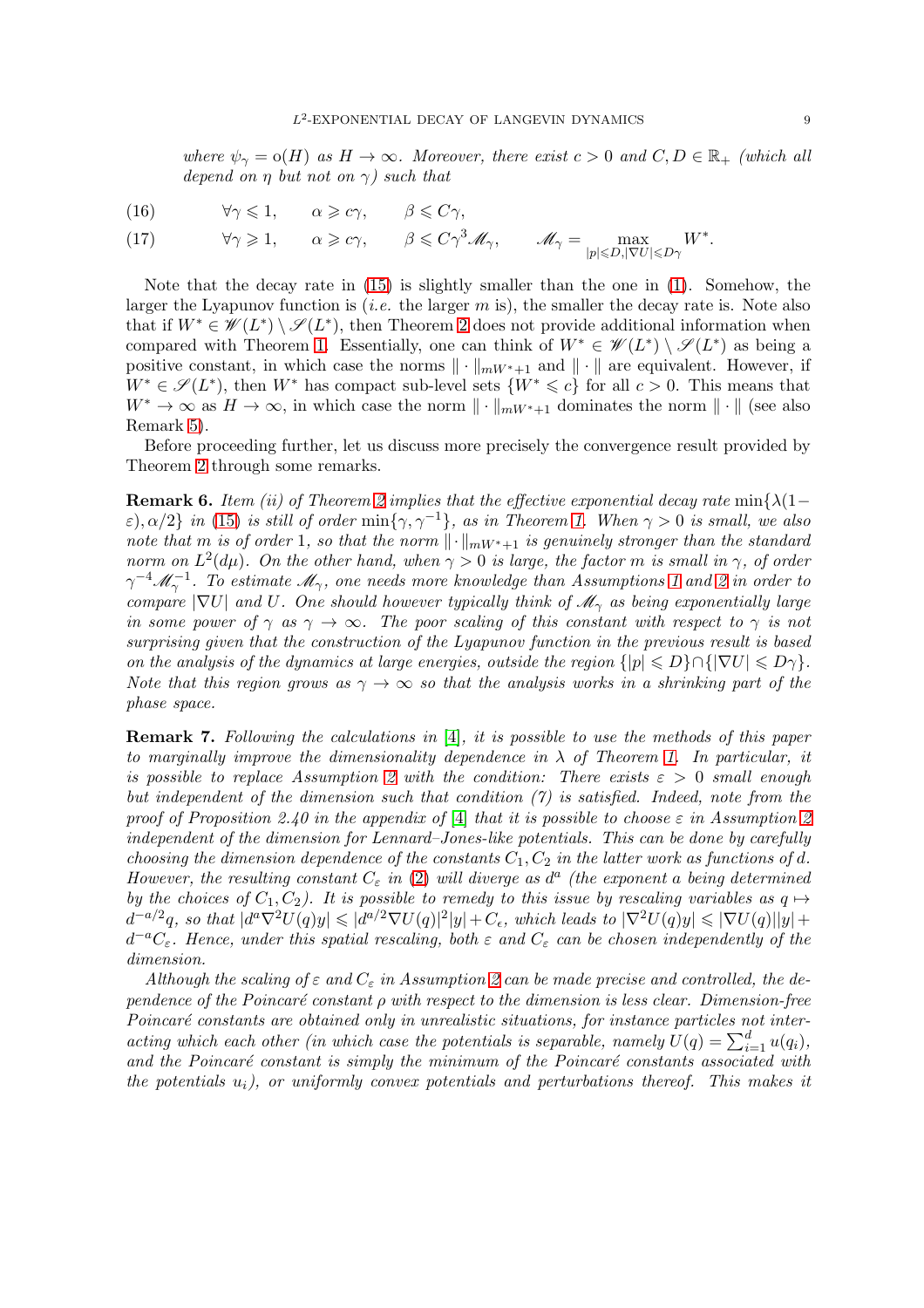difficult to determine the dimension dependence of the convergence rate  $\lambda$ , which is based on the constants in [\(32\)](#page-14-0).

**Remark 8.** Note that  $\alpha$  and  $\lambda$  have different scalings with respect to  $\gamma > 0$  in part (ii) when  $\gamma > 0$  is large. In particular,  $\alpha = \mathcal{O}(\gamma)$  while  $\lambda = \mathcal{O}(\gamma^{-1})$  as  $\gamma \to \infty$ . To see heuristically why one should expect this discrepancy, note that in the region

$$
\{|p| \geqslant D\} \cup \{|\nabla U| \geqslant D\gamma\}
$$

for  $D > 0$  large, but independent of  $\gamma$ , the effects of the noise in the system [\(4\)](#page-2-2) can heuristically be considered to be negligible. Furthermore, suppose that at high energy levels the system  $(4)$ moves approximately to leading order in time according to the deterministic Hamiltonian dynamics

(18) 
$$
\begin{cases} \dot{Q} = P, \\ \dot{P} = -\nabla U(Q). \end{cases}
$$

This is heuristically the case if, at higher and higher energy levels, the periods of the 'orbits' of [\(18\)](#page-9-0) (should such orbits even exist) are short compared to  $\gamma^{-1}$ . Introduce

<span id="page-9-0"></span>
$$
\left\langle P^2 \right\rangle_h = \frac{1}{T_h} \int_0^{T_h} |P_s|^2 \, ds,
$$

where  $T_h$  denotes the time spent during one complete Hamiltonian orbit for the dynamics [\(18\)](#page-9-0) on  $\{(Q, P) : H(Q, P) = h\}$ . If we believe for large h that

$$
\left\langle P^{2}\right\rangle _{h}\approx ch
$$

for some  $c > 0$ , then we obtain for  $H(q, p) = h$  large that

$$
\frac{1}{T_h} \mathbf{E}_{(q,p)} \left[ H(q_{T_h}, p_{T_h}) \right] = \frac{1}{T_h} H(q, p) - \frac{\gamma}{T_h} \mathbf{E}_{(q,p)} \left[ \int_0^{T_h} |p_s|^2 ds \right] + \gamma d
$$

$$
\approx \frac{1}{T_h} H(q, p) - \frac{c\gamma}{T_h} \int_0^{T_h} H(q_s, p_s) ds + \gamma d.
$$

Since intuitively the time  $T_h$  is small for  $H = h$  large, we expect some Lyapunov-like condition on H, which suggests that  $\alpha = \gamma c$  for some  $c > 0$  independent of  $\gamma$  when  $\gamma$  is large.

**Remark 9.** We motivate here the scaling  $\min{\{\alpha, \lambda\}}$  for the convergence rate in [\(15\)](#page-7-3). Consider  $\eta > 0$  and suppose that  $W^* \in \mathscr{S}_{(1+\eta)\alpha,\beta}(L^*)$  for some  $\alpha, \beta > 0$  with  $W^* \geq 1$ . Then there exists  $K^* \subseteq \mathcal{X}$  compact such that

$$
\forall (q, p) \in (K^*)^c, \qquad (L^*W^*) (q, p) \leq -\alpha W^*(q, p).
$$

In view of [\(10\)](#page-5-0), the function W defined by  $W(q,p) := (\mathcal{R}W^*)(q,p) = W^*(q,-p)$  satisfies an analogous estimate for L on the set  $K = \{(q, p) : (q, -p) \in K^*\}$ , namely

$$
\forall (q, p) \in K^c, \qquad (LW)(q, p) \leq -\alpha W(q, p).
$$

Let  $\tau = \inf\{t \geq 0 : (q_t, p_t) \in K\}$  be the first time the process  $(q_t, p_t)$  solving [\(4\)](#page-2-2) enters K. Since  $W^* \geq 1$  and hence  $W \geq 1$  as well, the following equality follows from Itô's formula applied to  $\psi(t, q_t, p_t) = e^{\alpha t} W(q_t, p_t)$  started in K<sup>c</sup> and stopped at time  $\tau$ :

<span id="page-9-1"></span>(19) 
$$
\forall (q, p) \in K^c, \qquad \mathbf{E}_{(q,p)}[\exp(\alpha \tau)] \leqslant W(q, p) < \infty.
$$

One way to interpret the above exponential moment estimate on  $\tau$  is that the speed at which the process  $(q_t, p_t)$  returns to K is governed by the parameter  $\alpha$ . Outside of this compact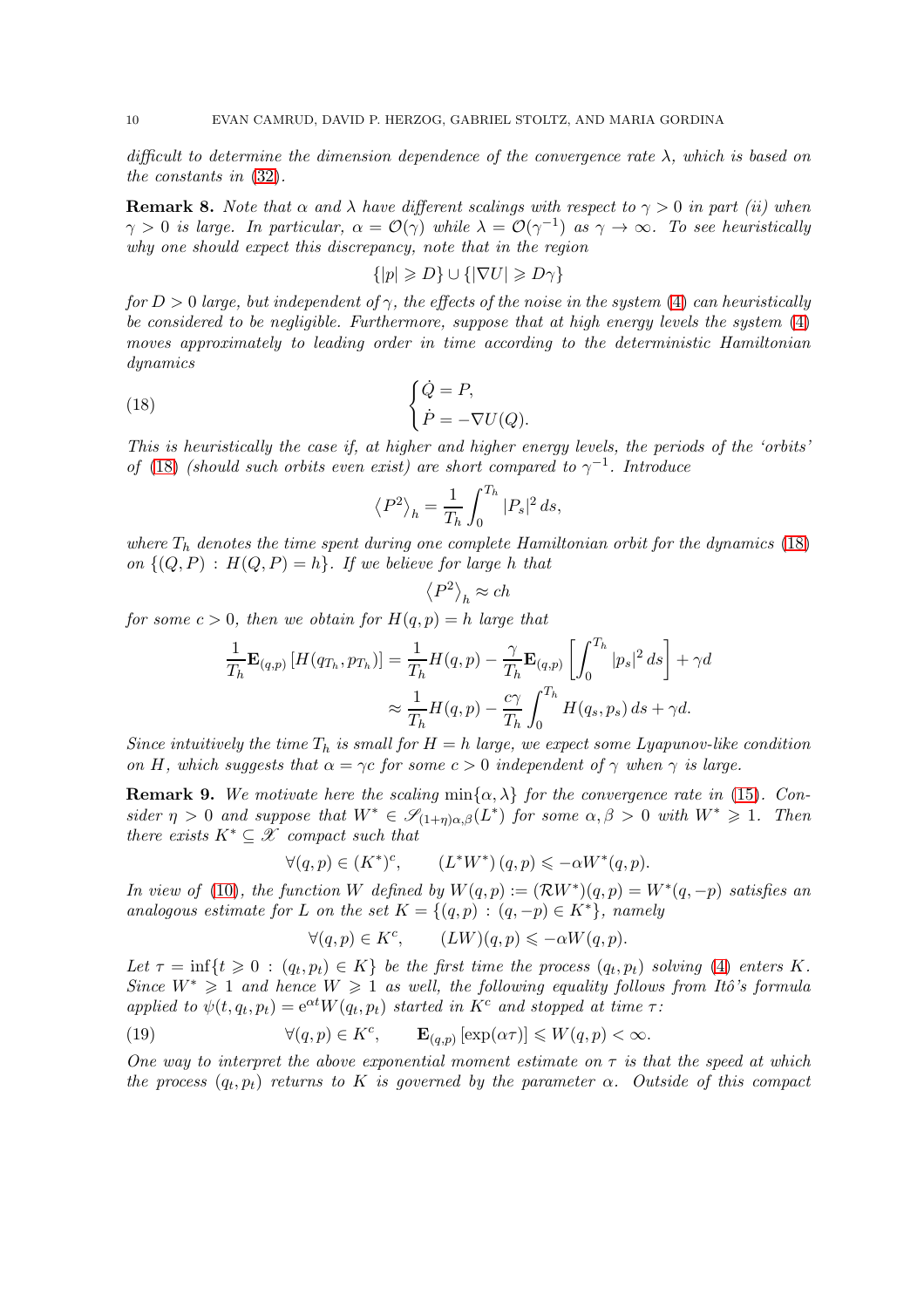set, the dynamics returns to K exponentially fast on average as dictated by the value  $\alpha > 0$ for which the Laplace transform of  $\tau$  in [\(19\)](#page-9-1) is finite. Once the process enters K, mixing occurs according to the local topology given by the norm  $\|\cdot\|$ . This suggests in particular the scaling min $\{\alpha, \lambda\}$  in the exponential convergence rate of Theorem [2.](#page-7-0)

Remark 10. Some convergence results for Fokker–Planck operators associated with Langevin dynamics can be extended to other types of generators, in particular generators associated with piecewise deterministic Markov processes [\[17,](#page-32-12) [2,](#page-31-10) [38\]](#page-32-19). The generator of the linear Boltzmann dynamics corresponds to replacing the differential opertator  $L_{\text{OU}}$  in [\(9\)](#page-5-2) by the integral operator  $\Pi - 1$  $\Pi - 1$ . An inspection of the proof of Theorem 1 shows that this result will still hold, at least formally. Some estimates are unchanged, such as most of the bounds in Sections [5.1](#page-20-1) and [5.2,](#page-24-0) which involve either functions of the q variable only or functions in the image of the generator of the Hamiltonian part of the dynamics. Some work would however be required in the proof of Proposition [3](#page-13-0) in Section [5.3](#page-28-0) to make all estimates rigorous since hypoellipticity is lost, and some manipulations based on truncations and carré-du-champ formulas would have to be adapted. In contrast, it is not clear whether the results of Theorem [2](#page-7-0) hold. The issue there is to find a Lyapunov function. In the framework of Section [4.2.1,](#page-17-0) this is done in [\[7,](#page-31-11) Lemma 3.2] for a Lyapunov function quadratic in  $p$  (although the scaling with respect to the equivalent of the parameter  $\gamma$  would have to be made explicit). It is not obvious how to extend the approach to Lyapunov functions such as [\(43\)](#page-18-0) since our algebraic manipulations in Section [4.2.2](#page-18-1) rely on the fact that we work with second order differential operators.

## 3. Proof of the main general results

<span id="page-10-0"></span>We prove in this section the main general results of this paper, namely Theorem [1](#page-7-2) part (i) and Theorem [2](#page-7-0) part (i). These results are established by assuming some technical estimates, whose proofs are postponed to Section [5.](#page-20-0) The analysis of the claimed scalings with respect to the friction parameter  $\gamma$ , as outlined in the statements of Theorem [1](#page-7-2) part (ii) and Theorem [2](#page-7-0) part (ii), are studied in a second stage, in Section [4.](#page-16-0)

We first motivate and discuss the main ideas behind the proofs in Sections [3.1](#page-10-1) and [3.2.](#page-12-0) In these two motivating subsections, we make a number of formal manipulations in order to simplify the presentation, without justification, using generic 'nice' functions  $\phi \in L^2(d\mu)$  with mean zero with respect to  $\mu$ . The needed manipulations, as well as what is meant by a 'nice'  $\phi \in L^2(d\mu)$  with mean zero, are made precise in the proofs of the main results in Section [3.3.](#page-12-1)

<span id="page-10-1"></span>3.1. Idea of proof in the unweighted setting (Theorem [1\)](#page-7-2). The first observation we make is that working in the topology  $L^2(d\mu)$  is a good start in order to see some elements of a contraction. Indeed, recalling that

<span id="page-10-3"></span>(20) 
$$
2\phi L\phi = L(\phi^2) - 2\gamma |\nabla_p \phi|^2,
$$

we have, by invariance of  $\mu$ , that

<span id="page-10-2"></span>(21) 
$$
\frac{d}{dt}||P_t\phi||^2 = 2\langle LP_t\phi, P_t\phi\rangle = \langle L(P_t\phi)^2, 1\rangle - 2\gamma||\nabla_p P_t\phi||^2 = -2\gamma||\nabla_p P_t\phi||^2.
$$

The Poincaré inequality [\(13\)](#page-7-4) satisfied by the measure  $\mu$  cannot be used at this stage since only p-derivatives appear in [\(21\)](#page-10-2) through  $-2\gamma \|\nabla_p P_t \phi\|$  above. We need to uncover the 'missing' q-derivatives, namely  $-\|\nabla_q P_t\phi\|^2$ . This is done by adding a small perturbation to the norm in  $L^2(d\mu)$  in order to couple the q and p degrees of freedom, and spread the dissipation from p to q.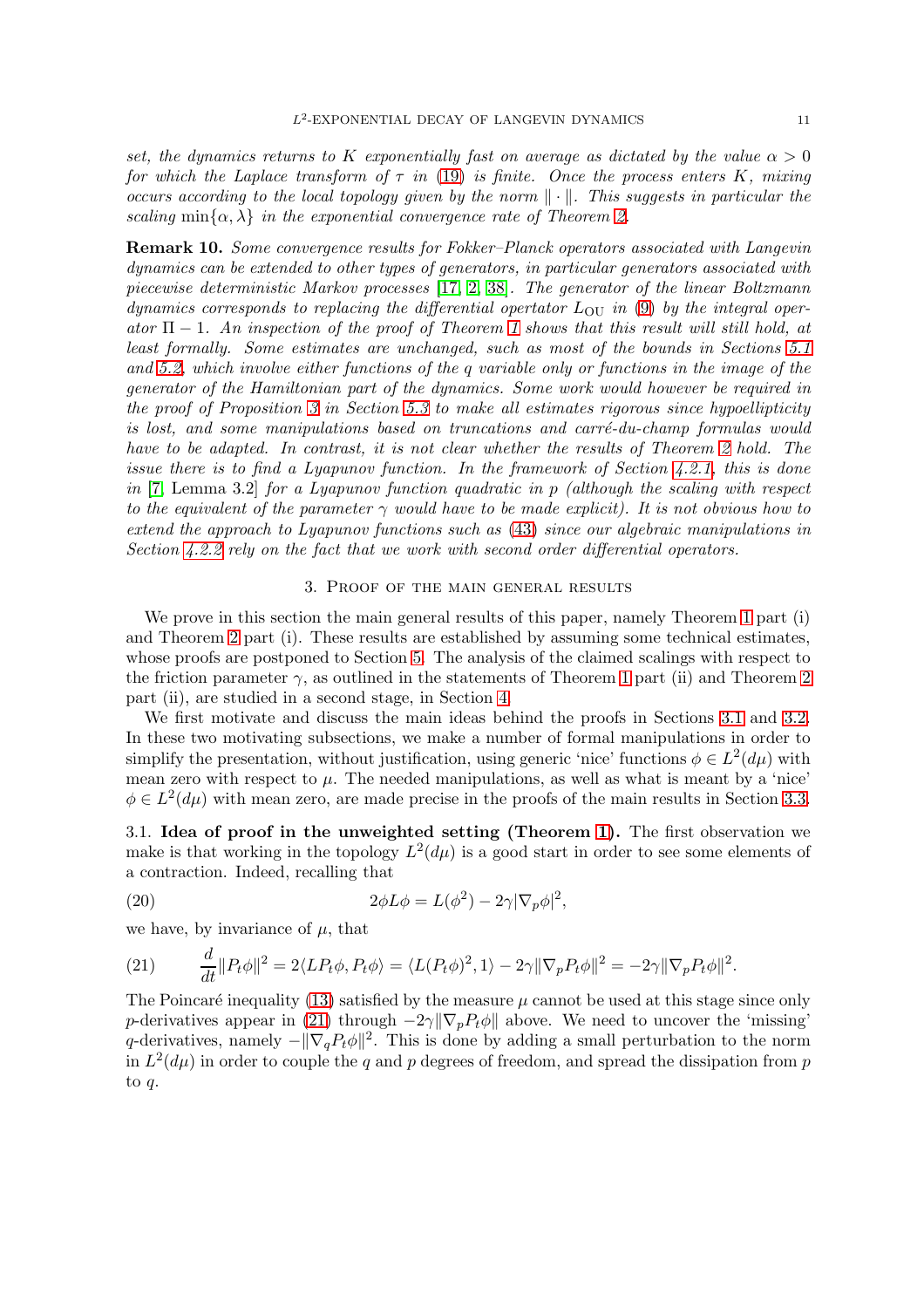This perturbation is encoded in practice by some operator A, following the approach of [\[27,](#page-32-10) [17\]](#page-32-12). We introduce

<span id="page-11-0"></span>(22) 
$$
A = -\left(1 + (L_{\rm H}\Pi)^*(L_{\rm H}\Pi)\right)^{-1}(L_{\rm H}\Pi)^* = \left(1 - \Pi L_{\rm H}^2\Pi\right)^{-1}\Pi L_{\rm H} = \left(1 - L_{\rm OD}\Pi\right)^{-1}\Pi L_{\rm H},
$$

where  $\Pi$  is the projection operator on  $L^2(d\mu)$  given by

(23) 
$$
(\Pi \phi)(q) = \frac{1}{(2\pi)^{d/2}} \int_{\mathbf{R}^d} \phi(q, p) e^{-\frac{|p|^2}{2}} dp.
$$

Effectively, the perturbation A plays a role similar to the twisted gradient as in [\[47,](#page-33-5) [42,](#page-33-6) [51\]](#page-33-7), but it has been renormalized to be an operator on  $L^2(d\mu)$  as opposed to  $H^1(d\mu)$ . Thus, when we uncover the missing q-derivatives, they appear in renormalized form.

**Remark 11.** Strictly speaking, the operator A is defined on a dense domain in  $L^2(d\mu)$ . Once we prove that it is bounded operator in  $L^2(d\mu)$  when restricted to this dense domain, we can extend it to an operator on all of  $L^2(d\mu)$  with the same norm; see Section [5,](#page-20-0) in particular Lemma [3.](#page-24-1)

Recalling the notation [\(14\)](#page-7-1), we next consider the modified 'norm'  $\|\cdot\|_{1+\delta A}$  with  $\delta > 0$ a parameter to be determined – chosen in particular so that  $\|\cdot\|_{1+\delta A}$  is indeed a norm, equivalent to the standard norm  $\|\cdot\|$ . Then, using [\(21\)](#page-10-2),

$$
\frac{d}{dt}||P_t\phi||_{1+\delta A}^2 = \frac{d}{dt}||P_t\phi||^2 + \delta \frac{d}{dt} \langle AP_t\phi, P_t\phi \rangle
$$
  
\n
$$
= -2\gamma ||\nabla_p P_t\phi||^2 + \delta \langle ALP_t\phi, P_t\phi \rangle + \delta \langle AP_t\phi, LP_t\phi \rangle
$$
  
\n
$$
= -2\gamma ||\nabla_p P_t\phi||^2 + \delta \langle AL_H \Pi P_t\phi, P_t\phi \rangle + \delta \langle AL_H (1 - \Pi) P_t\phi, P_t\phi \rangle
$$
  
\n
$$
+ \delta \gamma \langle AL_{\text{OU}} P_t\phi, P_t\phi \rangle + \delta \langle L^* A P_t\phi, P_t\phi \rangle
$$
  
\n
$$
=: -2\gamma ||\nabla_p P_t\phi||^2 + \delta [T_1 (P_t\phi) + T_2 (P_t\phi) + T_3 (P_t\phi) + T_4 (P_t\phi)].
$$

We now highlight that the term  $T_1(P_t\phi)$  provides the missing dissipation in q, while we will see later on, in Section [3.3,](#page-12-1) that  $T_i(P_t\phi)$  for  $i = 2, 3, 4$  are 'lower-order' order terms in a sense to be made precise.

Note first that, for  $\phi \in L^2(d\mu)$  with  $\int_{\mathcal{X}} \phi \, d\mu = 0$ , one has  $\int_{\mathcal{X}} P_t \phi \, d\mu = \int_{\mathcal{O}} \Pi P_t \phi \, d\mu$  on  $= 0$ . We can therefore use the Poincaré inequality for the overdamped measure  $\mu_{\rm OD}$  (see Proposition [2\)](#page-6-1) to obtain

(25)  
\n
$$
T_1(P_t \phi) = \langle AL_H \Pi P_t \phi, P_t \phi \rangle = \langle (1 - L_{\text{OD}} \Pi)^{-1} L_{\text{OD}} \Pi P_t \phi, \Pi P_t \phi \rangle
$$
\n
$$
= -\langle (1 + \nabla_q^* \cdot \nabla_q \Pi)^{-1} \nabla_q^* \cdot \nabla_q \Pi P_t \phi, \Pi P_t \phi \rangle
$$
\n
$$
\leq -\frac{\rho}{\rho + 1} \|\Pi P_t \phi\|^2.
$$

<span id="page-11-1"></span>Thus, because the operator  $\Pi$  is playing the role of a renormalized gradient in q, the term on the last line above can be combined with  $-2\gamma \|\nabla_p P_t \phi\|^2 \leq -2\gamma \|(1-\Pi)P_t \phi\|^2$ , where the last inequality follows from the Poincaré inequality [\(12\)](#page-6-2) in the p-marginal  $\mu_{\text{OU}}$ . This leads to the sought after global dissipation and allows to apply a Gronwall lemma.

For the approach to be effective, we need to carefully choose  $\delta > 0$  so that (a)  $\|\cdot\|_{1+\delta A}$  is actually a norm, equivalent to the standard one on  $L^2(d\mu)$ , (b) the remainder terms  $T_i(P_t\phi)$ for  $i = 2, 3, 4$  can be controlled, and (c) the decay rate has the correct scaling in  $\gamma$  as claimed in Theorem [1\(](#page-7-2)ii). The originality of our results compared to related results for Langevin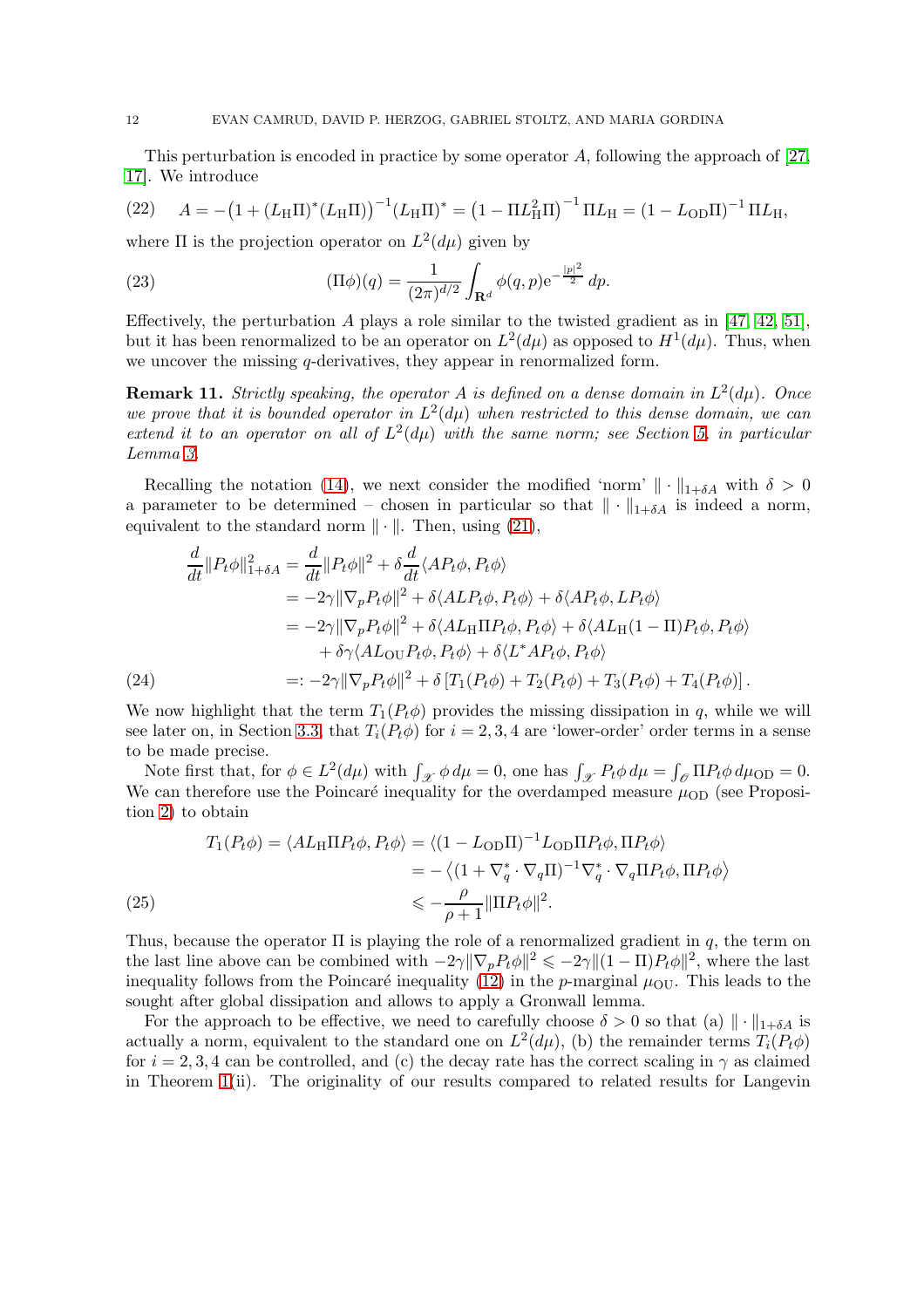dynamics  $[15, 22, 33]$  $[15, 22, 33]$  $[15, 22, 33]$  is that we consider weaker conditions on U than in previous works, allowing in particular the possibility of potentials with singularities.

<span id="page-12-0"></span>3.2. Idea of the proof for a weighted norm (Theorem [2\)](#page-7-0). Building off the heuristics in the previous section, we now outline some of the differences from the above when we switch to the weighted topology  $L^2(W^*\,d\mu)$  where  $W^*\in\mathscr{W}_{\alpha,\beta}(L^*)$  for some  $\alpha,\beta>0$ . In fact, if one makes good choices in the construction of the norm and uses the mathematical setup of Section [2,](#page-2-0) then the result in the weighted setting, in particular Theorem [2,](#page-7-0) readily follows from the previous analysis. Again, we proceed here formally using 'nice' functions with mean zero.

Recalling the notation [\(14\)](#page-7-1), as well as [\(20\)](#page-10-3), we obtain for  $W^* \in \mathscr{W}_{\alpha,\beta}(L^*)$  that

$$
\frac{d}{dt}||P_t\phi||^2_{W^*} = 2\langle LP_t\phi, P_t\phi\rangle_{W^*} = \langle (P_t\phi)^2, L^*W^*\rangle - 2\gamma||\nabla_p P_t\phi||^2_{W^*}.
$$

Using the fact that  $L^*W^* \leq -\alpha W^* + \beta$ , we thus arrive at the inequality

(26) 
$$
\frac{d}{dt}||P_t\phi||^2_{W^*} \leq -2\gamma ||\nabla_p P_t\phi||^2_{W^*} - \alpha ||P_t\phi||^2_{W^*} + \beta ||P_t\phi||^2.
$$

Somewhat similar to the unweighted setting, we are faced with the problem that, although we have a globally dissipative factor, namely  $-\alpha \|P_t \phi\|_{W^*}^2$ , we have introduced a growth factor, namely  $\beta ||P_t\phi||^2$ . Thus we need to somehow add a perturbation to the norm that compensates for this term.

In what follows, we perturb the norm  $\|\cdot\|_{W^*}$  by  $1 + \delta A$ ; that is, we consider  $\|\cdot\|_{W^*+1+\delta A}$ where A is as in [\(22\)](#page-11-0) and, provided it exists following the analysis in Section [3.1,](#page-10-1)  $\delta > 0$ satisfies the following two properties:

- (i)  $\|\cdot\|_{1+\delta A}$  and  $\|\cdot\|$  are equivalent norms;
- (ii) There exists  $\lambda > 0$  for which the following estimate holds for all  $\phi$  in a 'nice' dense family in  $L^2(d\mu)$  with  $\int_{\mathcal{X}} \phi \, d\mu = 0$ :

$$
\forall t \geqslant 0, \qquad \frac{d}{dt} \| P_t \phi \|_{1+\delta A}^2 \leqslant -2\lambda \| P_t \phi \|_{1+\delta A}^2.
$$

If such a  $\delta > 0$  exists, we then find that

$$
\frac{d}{dt} ||P_t \phi||_{W^* + 1 + \delta A}^2 = \frac{d}{dt} ||P_t \phi||_{W^*}^2 + \frac{d}{dt} ||P_t \phi||_{1 + \delta A}^2 \n\leq -\alpha ||P_t \phi||_{W^*}^2 + \beta ||P_t \phi||^2 - 2\lambda ||P_t \phi||_{1 + \delta A}^2.
$$

In order to make sure that  $\lambda > 0$  is large enough to subsume the  $\beta$  term, we rescale the weak Lyapunov function by a factor  $m > 0$  to be determined, so that  $mW^* \in \mathscr{W}_{\alpha,m\beta}(L^*)$ . Then, repeating the above produces

$$
\frac{d}{dt} ||P_t \phi||_{mW^* + 1 + \delta A}^2 \leq -\alpha ||P_t \phi||_{mW^*}^2 + m\beta ||P_t \phi||^2 - 2\lambda ||P_t \phi||_{1 + \delta A}^2.
$$

Picking  $m > 0$  small enough depending on  $\lambda, \delta > 0$  allows to conclude the argument.

<span id="page-12-1"></span>3.3. Proof of parts (i) of Theorems [1](#page-7-2) and [2.](#page-7-0) In order to prove the main general results, we first make precise the class of sufficiently smooth test functions  $\phi : \mathcal{X} \to \mathbf{R}$  we consider. This allows us to more easily manipulate expressions to arrive at the desired inequalities, and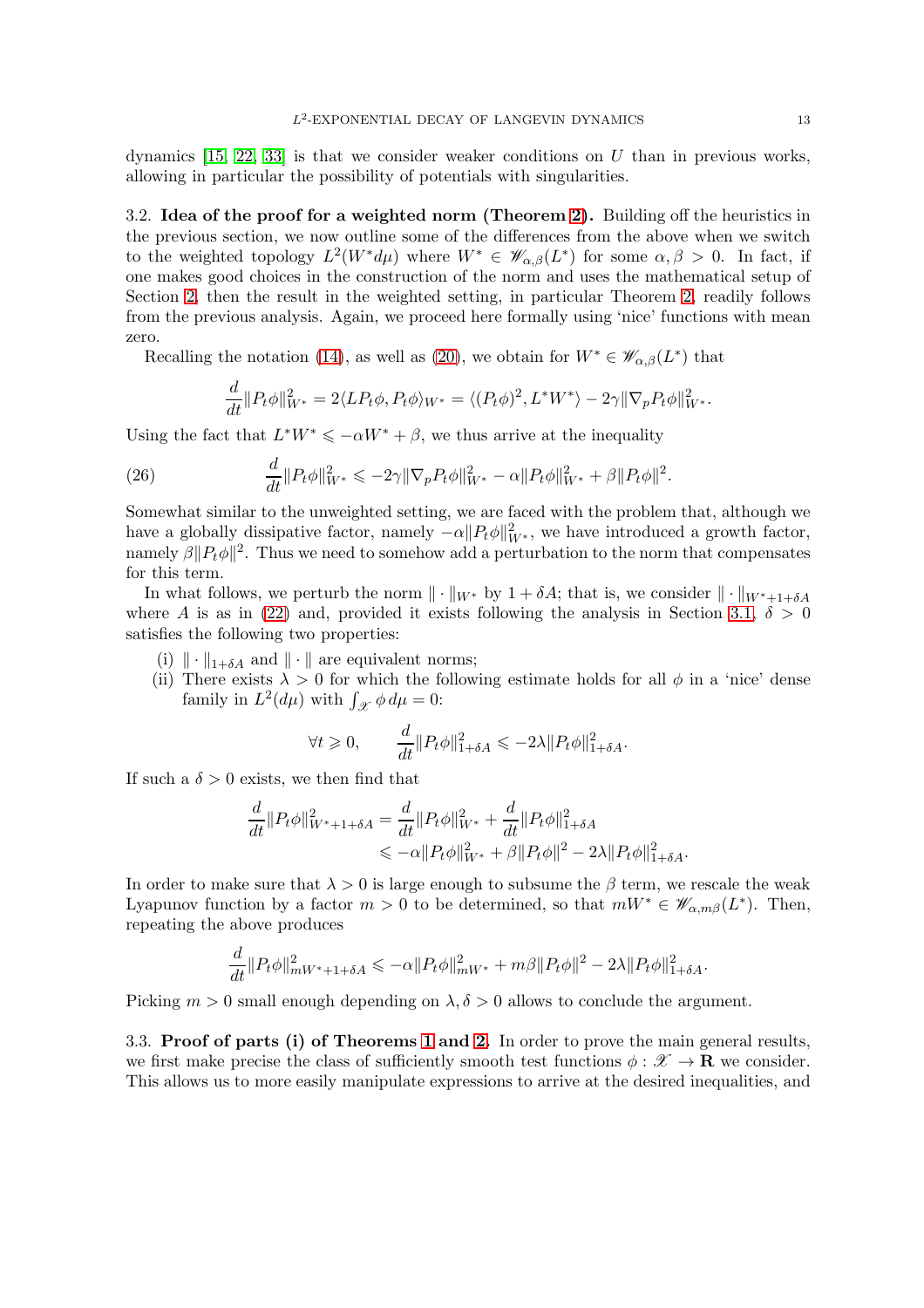then apply density arguments to see that the inequalities are satisfied for a larger class of functions. More precisely, we define

$$
C_{c,0}^{\infty}(\mathscr{X}) = \left\{ \phi \in C^{\infty}(\mathscr{X}) \, \middle| \, \phi = \psi - \int_{\mathscr{X}} \psi \, d\mu \text{ for some } \psi \in C_{c}^{\infty}(\mathscr{X}) \right\}.
$$

We note that a function in  $C_{c,0}^{\infty}(\mathscr{X})$  does not have compact support in general, since it is generally constant and non-zero outside of a compact set. We observe that, by Assumption [1](#page-2-1) and Hörmander's theorem [\[32\]](#page-32-23), hypoellipticity implies that the function  $P_t\phi$  belongs to  $C_{b,0}^{\infty}(\mathscr{X})$ for  $t > 0$  whenever  $\phi \in C_{c,0}^{\infty}(\mathscr{X})$ , where

$$
C_{\mathrm{b},0}^{\infty}(\mathscr{X})=\left\{\phi\in C^{\infty}(\mathscr{X})\,\bigg|\,\sup_{x\in\mathscr{X}}|\phi(x)|<+\infty,\,\,\int_{\mathscr{X}}\phi\,d\mu=0\right\}.
$$

In order to conclude Theorem [1\(](#page-7-2)i) and Theorem [2\(](#page-7-0)i), we assume that Proposition [3](#page-13-0) below holds true. This result provides some integrated form of dissipation. The proof of this proposition is postponed to Section [5](#page-20-0) since it relies on a number of technical estimates and commutations of operators. The approach for obtaining it, however, is exactly the same as in [\[17\]](#page-32-12), but there are some key differences in our setting, especially in the proof of the 'elliptic regularity estimate', which make the estimates slightly more involved as we are allowing a weaker growth condition on  $U$  than in [\[17\]](#page-32-12).

In order to state the proposition, observe that Assumption [2](#page-3-0) implies that there exist constants  $c_1 \in (0,1)$  and  $C_2 > 0$  independent of  $\gamma$  such that

<span id="page-13-2"></span>(27) 
$$
\Delta U(q) \leqslant c_1 |\nabla U(q)|^2 + C_2.
$$

Consider  $\varepsilon > 0$  such that

<span id="page-13-3"></span>
$$
(28) \t\t\t 0 < \varepsilon < \frac{(1-c_1)^2}{4},
$$

and let  $C_{\varepsilon}$  be the corresponding constant as provided by Assumption [2.](#page-3-0) Finally, define the constant  $\eta_{\varepsilon} > 0$  as

<span id="page-13-1"></span>(29) 
$$
\eta_{\varepsilon} = \sqrt{2\left(1 - \frac{4\varepsilon}{(1 - c_1)^2}\right)^{-1} \max\left\{1, \frac{1}{2}\left(C_{\varepsilon} + \frac{2C_2\varepsilon}{1 - c_1}\right)\right\}}.
$$

<span id="page-13-0"></span>**Proposition 3.** Suppose that U satisfies Assumptions [1](#page-2-1) and [2,](#page-3-0) and consider  $W^* \in \mathscr{W}_{\alpha,\beta}(L^*)$ for some  $\alpha, \beta > 0$ . Then, the following properties hold.

(i) The operator A is bounded, and satisfies the estimate:

$$
\forall \phi \in L^2(d\mu), \qquad \|A\phi\| \leq \frac{1}{2} \|(1-\Pi)\phi\|.
$$

(ii) For any  $\phi \in C_{c,0}^{\infty}(\mathscr{X})$  and  $0 \leq s \leq t$ ,

$$
\langle AP_t \phi, P_t \phi \rangle - \langle AP_s \phi, P_s \phi \rangle + \int_s^t \frac{\rho}{\rho + 1} ||\Pi P_u \phi||^2 du
$$
  
\$\leqslant \int\_s^t \left[ \left( \eta\_\varepsilon + \frac{\gamma}{2} \right) ||(1 - \Pi)P\_u \phi|| ||\Pi P\_u \phi|| + ||(1 - \Pi)P\_u \phi||^2 \right] du\$,

where the constant  $\eta_{\varepsilon} > 0$  is defined in [\(29\)](#page-13-1).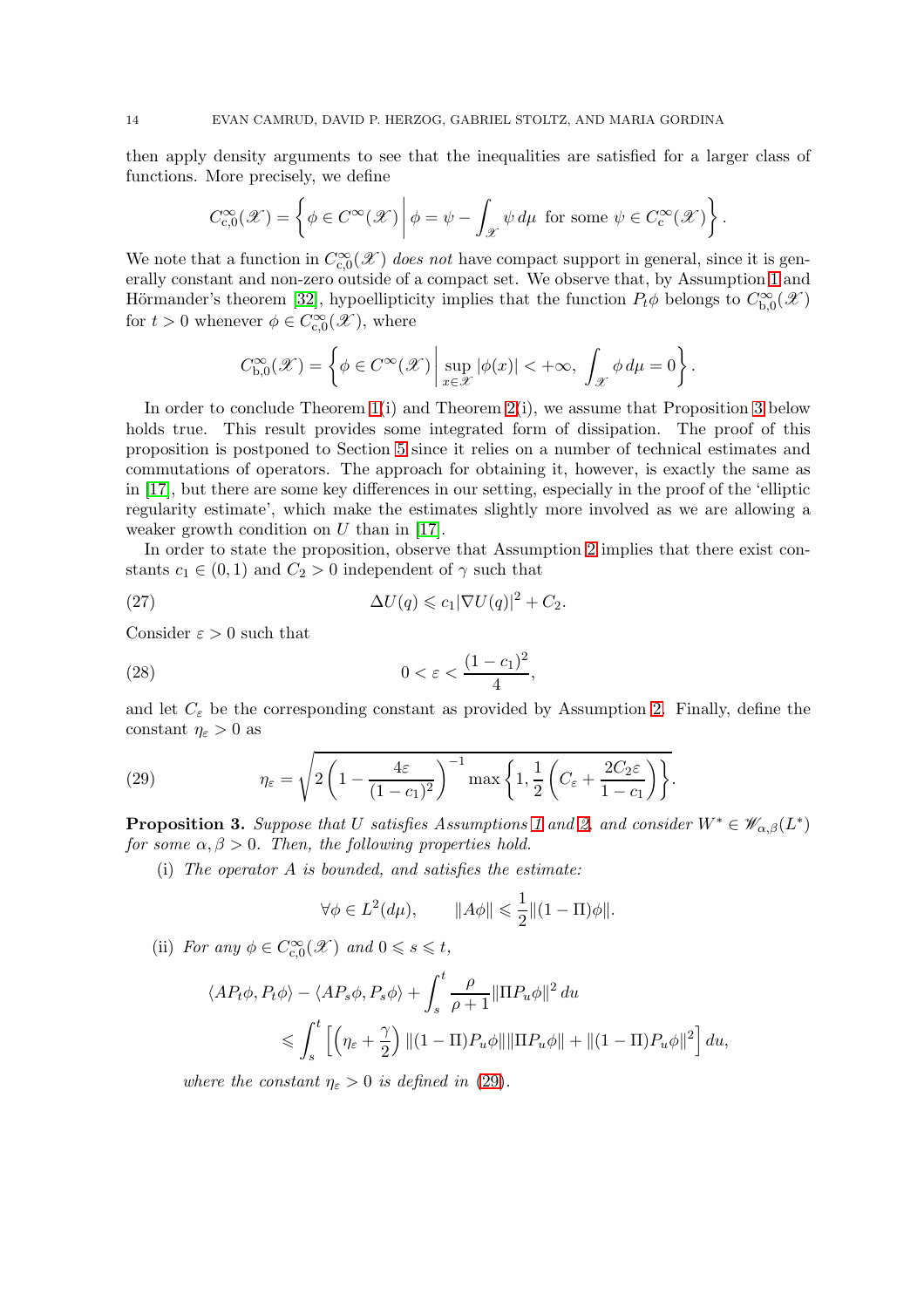(iii) For any  $\phi \in C_{c,0}^{\infty}(\mathscr{X})$  and  $0 \leq s \leq t$ ,  $||P_t \phi||_{W^*}^2 \leq ||P_s \phi||_{W^*}^2 \int_0^t \left[ \alpha \|P_u \phi\|_{W^*}^2 - \beta \|P_u \phi\|^2 + 2\gamma \|\nabla_p (P_u \phi)\|_{W^*}^2 \right] du.$ 

Note that, if 
$$
W^* \equiv 1
$$
, it is possible to take  $\alpha = \beta$  in the estimate of part (iii), which t

Note that, if  $W^* \equiv 1$ , it is possible to take  $\alpha = \beta$  in the estimate of part (iii), which then corresponds to the integral version of the simple decay estimate [\(21\)](#page-10-2).

With Proposition [3](#page-13-0) at hand, we can now complete the proofs of Theorem [1\(](#page-7-2)i) and Theorem  $2(i)$ .

Proof of Theorem [1\(](#page-7-2)i). Let  $\phi \in C_{c,0}^{\infty}(\mathscr{X})$  and  $\delta > 0$ . Applying Proposition [3\(](#page-13-0)ii) and (iii) (with  $W^* \equiv 1$  and  $\alpha = \beta$  in part (iii)), we have, for  $0 \le s \le t$ ,

$$
||P_t \phi||_{1+\delta A}^2 \le ||P_s \phi||_{1+\delta A}^2 - \left(\int_s^t 2\gamma ||\nabla_p (P_u \phi)||^2 + \frac{\delta \rho}{\rho + 1} ||\Pi P_u \phi||^2 du\right) + \delta \int_s^t \left[ \left(\eta_\varepsilon + \frac{\gamma}{2}\right) ||(1 - \Pi)P_u \phi|| ||\Pi P_u \phi|| + ||(1 - \Pi)P_u \phi||^2 \right] du =: ||P_s \phi||_{1+\delta A}^2 - \int_s^t S_1(P_u \phi) du + \delta \int_0^t S_2(P_u \phi) du.
$$

Next, observe that, for any  $\phi \in C_{b,0}^{\infty}(\mathscr{X})$ , the Poincaré inequality [\(12\)](#page-6-2) gives

$$
S_1(\phi) = 2\gamma \|\nabla_p \phi\|^2 + \frac{\delta \rho}{\rho + 1} \|\Pi \phi\|^2 \geq 2\gamma \|(1 - \Pi)\phi\|^2 + \frac{\delta \rho}{\rho + 1} \|\Pi \phi\|^2.
$$

Combining this estimate with the other term  $S_2(\phi)$  produces

(30) 
$$
S_1(\phi) - \delta S_2(\phi) \ge X^T \mathbf{B} X,
$$

with

$$
X = \begin{pmatrix} ||(1-\Pi)\phi|| \\ ||\Pi\phi|| \end{pmatrix}, \qquad \mathbf{B} = \begin{pmatrix} 2\gamma - \delta & -\frac{\delta}{2} \left( \eta_{\varepsilon} + \frac{\gamma}{2} \right) \\ -\frac{\delta}{2} \left( \eta_{\varepsilon} + \frac{\gamma}{2} \right) & \frac{\delta\rho}{1+\rho} \end{pmatrix}.
$$

Therefore,

<span id="page-14-0"></span>
$$
S_1(\phi) - S_2(\phi) \ge \min\{\Lambda_+, \Lambda_-\} ||\phi||^2,
$$

where  $\Lambda_+$ ,  $\Lambda_-$  are the eigenvalues of the symmetric matrix **B**. To analyze the eigenvalues, we denote the trace and determinant of B by

(31) 
$$
\mathbf{T} := \text{Tr}(\mathbf{B}) = 2\gamma - \frac{\delta}{1+\rho}, \qquad \mathbf{D} := \det(\mathbf{B}) = \frac{\delta\rho}{1+\rho}(2\gamma - \delta) - \frac{\delta^2}{4}\left(\eta_{\varepsilon} + \frac{\gamma}{2}\right)^2.
$$

We can then express the eigenvalues of **B** as

(32) 
$$
\Lambda_{\pm} = \frac{\mathbf{T}}{2} \pm \sqrt{\frac{\mathbf{T}^2}{4} - \mathbf{D}} = \frac{\mathbf{D}}{\frac{\mathbf{T}}{2} \mp \sqrt{\frac{\mathbf{T}^2}{4} - \mathbf{D}}},
$$

provided the denominator in the last equality is non-zero. We wish to choose  $\delta > 0$  such that both eigenvalues are indeed positive. Since  $B_{22} > 0$ , this is the case when  $D > 0$ , *i.e.* 

(33) 
$$
\delta < \frac{2\gamma}{1 + \frac{1+\rho}{4\rho} \left(\eta_{\varepsilon} + \frac{\gamma}{2}\right)^2}.
$$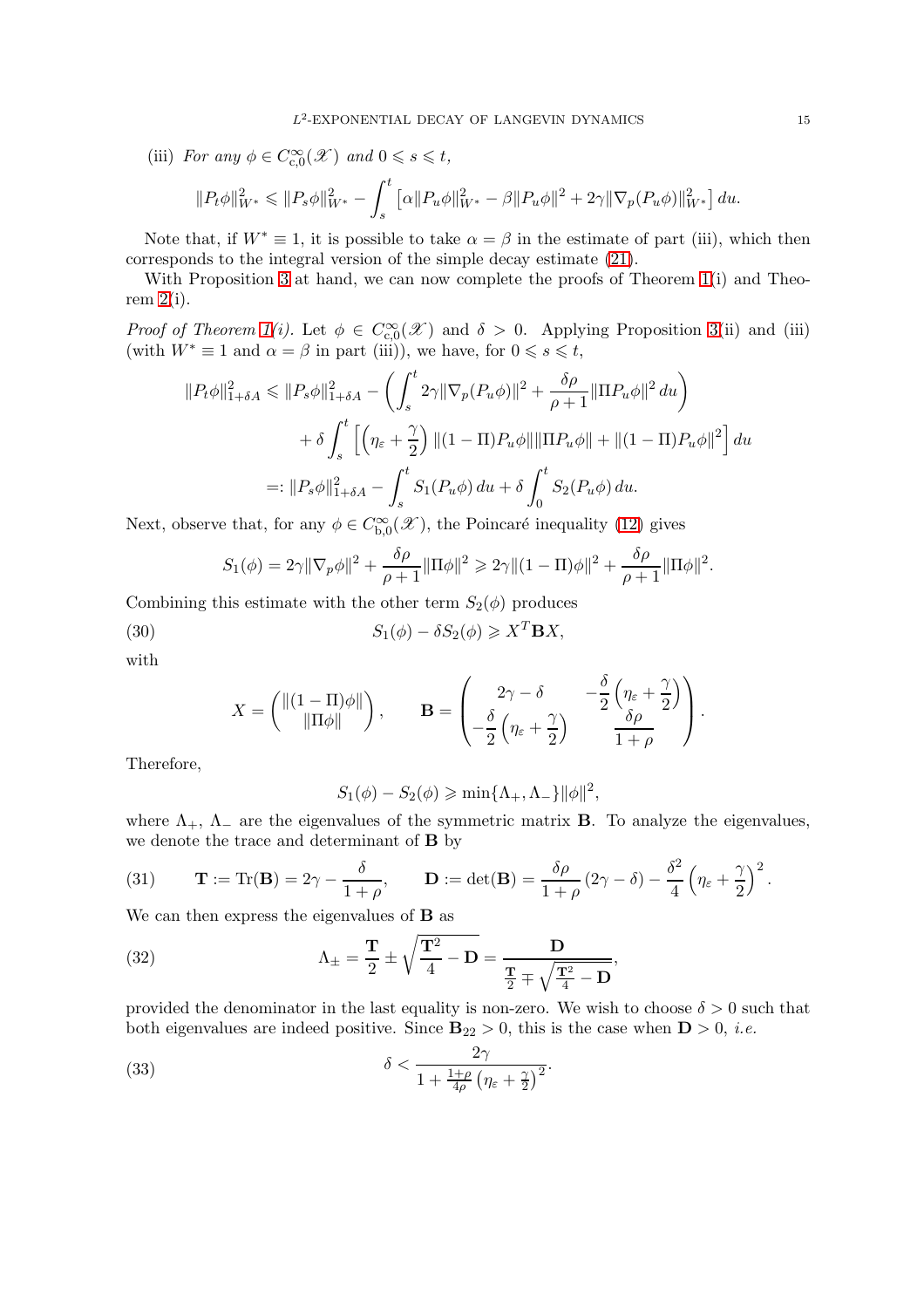On the other hand, we need to make sure we are picking  $\delta > 0$  so that  $\|\cdot\|$  and  $\|\cdot\|_{1+\delta A}$ are equivalent norms. Proposition [3\(](#page-13-0)i) implies that, for  $0 < \delta < 2$ ,

<span id="page-15-1"></span>(34) 
$$
\left(1-\frac{\delta}{2}\right)\|\phi\| \le \|\phi\|_{1+\delta A} \le \left(1+\frac{\delta}{2}\right)\|\phi\|.
$$

Therefore, for any

<span id="page-15-2"></span>(35) 
$$
\delta < \min\left\{1, \frac{2\gamma}{1 + \frac{1+\rho}{4\rho}\left(\eta_{\varepsilon} + \frac{\gamma}{2}\right)^2}\right\},
$$

it holds that  $\|\phi\|_{1+\delta A} \leq \frac{3}{2}$  $\frac{3}{2}$ || $\phi$ || and

<span id="page-15-0"></span>(36) 
$$
||P_t\phi||_{1+\delta A}^2 \le ||P_s\phi||_{1+\delta A}^2 - 5\lambda \int_s^t ||P_u\phi||^2 du \le ||P_s\phi||_{1+\delta A}^2 - 2\lambda \int_s^t ||P_u\phi||_{1+\delta A}^2 du,
$$

where

$$
\lambda = \frac{1}{5} \min\{\Lambda_+, \Lambda_-\} = \frac{\Lambda_-}{5}.
$$

The inequality [\(36\)](#page-15-0) implies by a Gronwall lemma that  $||P_t\phi||_{1+\delta A}^2 \leq \exp(-2\lambda t) ||\phi||_{1+\delta A}^2$ . Hence, by the equivalence of norms [\(34\)](#page-15-1) and the choice of  $\delta$ , we have

(37) 
$$
||P_t\phi||^2 \leqslant 9\exp(-2\lambda t) ||\phi||^2.
$$

Since the above inequality is satisfied for any  $\phi \in C_{c,0}^{\infty}(\mathscr{X})$ , it follows by density that it is also satisfied for any  $\phi \in L^2(d\mu)$  with  $\int_{\mathcal{X}} \phi \, d\mu = 0$ , which allows to conclude the proof.

With the proof of Theorem [1\(](#page-7-2)i) at hand, we can next turn to the proof of Theorem [2\(](#page-7-0)i).

Proof of Theorem [2\(](#page-7-0)i). Suppose that  $W^* \in \mathscr{W}_{\alpha,\beta}(L^*)$  for some  $\alpha,\beta > 0$  and let  $\delta > 0$  be as in [\(35\)](#page-15-2). We first observe that  $mW^* \in \mathscr{W}_{\alpha,m\beta}(L^*)$  for any  $m > 0$ . Applying Proposition [3\(](#page-13-0)iii) and [\(36\)](#page-15-0), we have, for any  $\phi \in C_{c,0}^{\infty}(\mathscr{X}),$ 

$$
||P_t \phi||_{mW^* + 1 + \delta A}^2 = ||P_t \phi||_{mW^*}^2 + ||P_t \phi||_{1 + \delta A}^2
$$
  
(38)  

$$
\leq ||P_s \phi||_{mW^* + 1 + \delta A}^2 - \int_s^t [\alpha ||P_u \phi||_{mW^*}^2 - m\beta ||P_u \phi||^2 + 5\lambda ||P_u \phi||^2] du,
$$

where  $\lambda$  is as in [\(35\)](#page-15-2). Observe that, by choosing

$$
(39) \t\t\t m = \frac{5\eta\lambda}{\beta}
$$

for some  $\eta \in (0,1)$ , we find that

$$
-\alpha ||P_u \phi||_{mW^*}^2 + m\beta ||P_u \phi||^2 - 5\lambda ||P_u \phi||^2 \leq -\min{\{\alpha, 2\lambda(1-\eta)\}} ||P_u \phi||_{mW^*+1+\delta A}^2,
$$

where we used the equivalence of norms [\(34\)](#page-15-1) and the choice of  $\delta \in [0,1]$  as in [\(35\)](#page-15-2). In particular, it follows from a Gronwall lemma, an approximation argument and the equivalence of norms [\(34\)](#page-15-1), that, for any  $\phi \in L^2(W^* d\mu)$  with  $\int_{\mathcal{X}} \phi d\mu = 0$ ,

$$
\forall t \geq 0, \qquad \|P_t \phi\|_{mW^*+1}^2 \leq 9 \exp(-\min\{2\lambda(1-\varepsilon), \alpha\}t) \|\phi\|_{mW^*+1}^2.
$$

This gives the claimed result.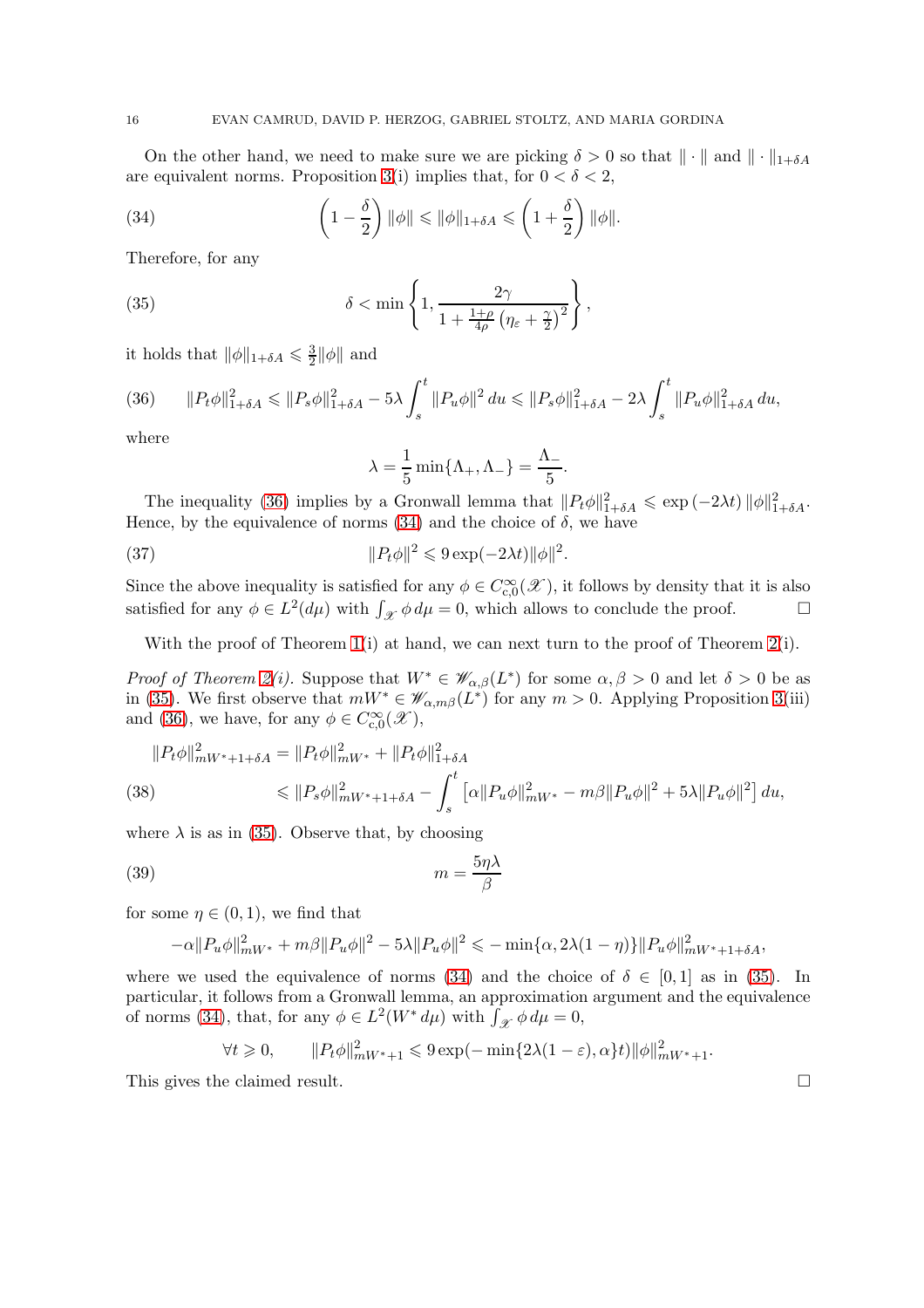#### 4. Scalings and consequences of Lyapunov structure

<span id="page-16-0"></span>In this section, we analyze the rate of convergence to equilibrium in both the unweighted and weighted settings with respect to the friction parameter  $\gamma > 0$ , ultimately proving Theorem  $1(ii)$  and Theorem  $2(ii)$ . In the unweighted setting (Section [4.1\)](#page-16-1), we study in particular the behavior the parameter  $\lambda$  as  $\gamma \to 0$  or  $\gamma \to \infty$ . In the weighted setting (Section [4.2\)](#page-16-2), we need of course the previous analysis of  $\lambda$ , but we also have to construct a Lyapunov function  $W^* \in \mathscr{S}_{\alpha,\beta}(L^*)$  for some  $\alpha,\beta > 0$ , with an explicit dependence of  $\alpha,\beta$  on  $\gamma > 0$ .

## <span id="page-16-1"></span>4.1. The unweighted setting and  $\lambda$ . Here we recall that

$$
\lambda = \frac{1}{5} \max\{\Lambda_+, \Lambda_-\} = \frac{1}{5} \Lambda_-,
$$

where  $\Lambda_{\pm}$  are the eigenvalues introduced in [\(32\)](#page-14-0). We also recall that  $\delta > 0$  needs to be chosen so that the restriction [\(35\)](#page-15-2) is satisfied, and that  $\eta_{\varepsilon}, \rho > 0$  are constants which do not depend on  $\gamma$ .

*Proof of Theorem [1\(](#page-7-2)ii).* We briefly recall the approach of [\[33,](#page-32-22) Section 5.3] for instance. Consider first the case when  $\gamma \geq 1$ . We choose  $\delta = c\gamma^{-1}$  with  $c > 0$  small enough (independent of  $\gamma$ ) so that [\(35\)](#page-15-2) is satisfied. Then, by simplifying the expression of  $\Lambda$ <sub>−</sub>, we find that  $\mathbf{T} \sim 2\gamma$ and  $\mathbf{D} \sim \frac{2c\rho}{1+\rho} - \frac{c^2}{16}$  as  $\gamma \to \infty$ , so that

$$
\Lambda_{-} = \frac{c}{\gamma} \left( \frac{\rho}{\rho + 1} - \frac{c}{32} \right) + \mathcal{O} \left( \frac{1}{\gamma^2} \right).
$$

The prefactor of the dominant term  $\gamma^{-1}$  is positive for  $c > 0$  sufficiently small, hence giving the correct scaling for  $\lambda$  as  $\gamma \to \infty$ .

We next consider the situation when  $\gamma \leq 1$ , for which we choose  $\delta = c\gamma$  with  $c > 0$ sufficiently small so that [\(35\)](#page-15-2) holds. A simple computation shows that, as  $\gamma \to 0$ ,

$$
\Lambda_{-} = \gamma \left[ 1 - \frac{c}{2(1+\rho)} - \sqrt{\left(1 - \frac{c}{2(1+\rho)}\right)^2 - \frac{c\rho}{1+\rho}(2-c) + \frac{c^2}{4}\eta_{\varepsilon}^2} \right] + \mathcal{O}(\gamma^2).
$$

The prefactor of the dominant term  $\gamma$ , equal to  $c\rho/(1+\rho)+O(c^2)$ , is positive for  $c>0$ sufficiently small, hence giving the correct scaling for  $\lambda$  as  $\gamma \to 0$ . This concludes the proof of the result. of the result.

<span id="page-16-2"></span>4.2. Explicit Lyapunov functions and convergence rates. Our goal in this section is to construct an explicit Lyapunov function  $W^* \in \mathscr{S}_{\alpha,\beta}(L^*)$  and analyze the value  $\alpha > 0$  we obtain from the construction. Since the convergence rate parameter in the weighted setting is min $\{\alpha/2, \lambda(1-\varepsilon)\}\$  where  $\lambda > 0$  is the parameter analyzed in Section [4.1](#page-16-1) and  $\varepsilon \in (0,1),$ our ultimate goal here is to check whether the parameter  $\alpha > 0$  also scales as  $\min(\gamma, \gamma^{-1})$  as  $\gamma \to 0$  or  $\gamma \to +\infty$ .

As a simple first example, we consider in Section [4.2.1](#page-17-0) a commonly employed condition on  $U$  in the literature (see [\[53,](#page-33-4) [47,](#page-33-5) [40\]](#page-32-4)), relevant for potentials which have a polynomial-like growth at infinity. In this setting, we follow various previous works [\[53,](#page-33-4) [47,](#page-33-5) [40\]](#page-32-4) and construct our Lyapunov function by adding a term  $p \cdot q$  to the Hamiltonian. We make sure that the scaling of  $\alpha$  with respect to  $\gamma$  is indeed min $(\gamma, \gamma^{-1})$ . We then consider in Section [4.2.2](#page-18-1) the general situation of a potential satisfying Assumptions [1](#page-2-1) and [2,](#page-3-0) for which we construct a different Lyapunov function allowing us to write the proof of Theorem [2\(](#page-7-0)ii).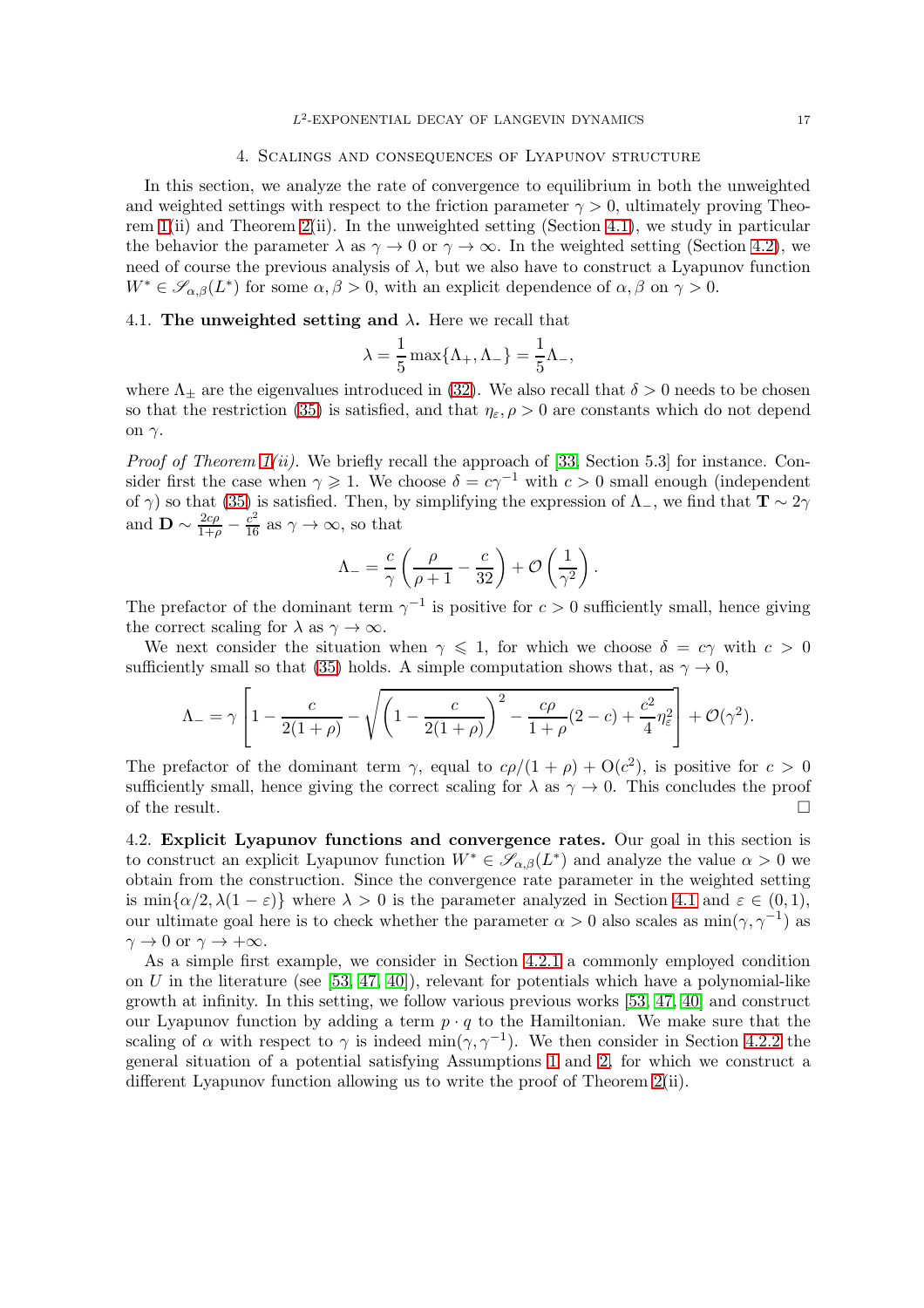<span id="page-17-0"></span>4.2.1. Polynomial-like potentials. We suppose here that the potential U satisfies Assumptions [1](#page-2-1) and [2](#page-3-0) and the following additional growth assumption.

<span id="page-17-1"></span>**Assumption 3.** The potential U is such that  $U \in C^{\infty}(\mathbf{R}^d)$  and there exist constants  $c_3, C_4, c_5 >$ 0 for which

$$
\forall q \in \mathbf{R}^d, \qquad \nabla U(q) \cdot q \geqslant c_3 \, U(q) - C_4, \qquad U(q) \geqslant c_5 |q|^2.
$$

Under these assumptions, we now build a Lyapunov function  $W \in \mathscr{S}_{\alpha,\beta}(L)$  in the same spirit as in [\[53,](#page-33-4) [47,](#page-33-5) [40\]](#page-32-4).

<span id="page-17-5"></span>**Lemma 1.** Suppose that  $U$  satisfies Assumptions [1,](#page-2-1) [2](#page-3-0) and [3,](#page-17-1) and introduce

<span id="page-17-3"></span>(40) 
$$
W_{\kappa}(q,p) = H(q,p) + \kappa q \cdot p.
$$

Then there exist  $\overline{\kappa} > 0$  such that

$$
\forall \gamma \in (0,1], \qquad LW_{\overline{\kappa}\gamma}(q,p) \leqslant -\frac{\overline{\kappa}c_3}{2} \gamma W_{\overline{\kappa}\gamma} + \gamma d + C_4 \overline{\kappa} \gamma,
$$

$$
\forall \gamma \in [1,\infty), \qquad LW_{\overline{\kappa}/\gamma}(q,p) \leqslant -\frac{\overline{\kappa}c_3}{2\gamma} W_{\overline{\kappa}/\gamma} + \gamma d + \frac{C_4 \overline{\kappa}}{\gamma}.
$$

Note that the scaling we obtain on the decay rate  $\alpha$  for  $\gamma \geq 1$  is not of order  $\gamma$  as in Theorem [2\(](#page-7-0)ii), but of order  $1/\gamma$ . This is not an issue since the associated exponential decay rate in [\(15\)](#page-7-3) will still scale as  $\min(\gamma, \gamma^{-1})$ . The difference with the scaling obtained in Theorem [2\(](#page-7-0)ii) comes from the fact that the Lyapunov function is not of exponential type here. The smaller value of  $\alpha$  is compensated by a much smaller and more explicit value of  $\beta$ .

*Proof.* In order for  $W_{\kappa} > 0$  and  $W_{\kappa} \to \infty$  as  $H \to \infty$ , it is sufficient by Assumption [3](#page-17-1) and a Cauchy–Schwarz inequality that

<span id="page-17-2"></span>
$$
\kappa < \sqrt{2c_5}.
$$

In view of Assumptions [1](#page-2-1) and [3,](#page-17-1)

<span id="page-17-4"></span>(42) 
$$
LW_{\kappa}(q, p) = -(\gamma - \kappa)|p|^{2} - \kappa \nabla U(q) \cdot q - \kappa \gamma p \cdot q + \gamma d
$$

$$
\leqslant -(\gamma - \kappa)|p|^{2} - c_{3}\kappa U(q) - \kappa \gamma p \cdot q + \gamma d + C_{4}\kappa.
$$

When  $\delta \leqslant c_3 \kappa$ , it holds

$$
(\gamma - \kappa)|p|^2 + c_3 \kappa U(q) + \kappa \gamma p \cdot q - \delta W_{\kappa}(q, p) \geq {q \choose p}^T { (c_3 \kappa - \delta)c_5 \over \kappa (\gamma - \delta)/2} { \kappa (\gamma - \delta)/2 \choose p} {q \choose p}.
$$

The aim is to prove that the matrix appearing on the right-hand side of the previous inequality is nonnegative.

We first consider the case  $\gamma \leq 1$ . Setting  $\kappa = \overline{\kappa}\gamma$  and  $\delta = c_3\kappa/2$ , we obtain

$$
\begin{pmatrix}\n(c_3 \kappa - \delta)c_5 & \kappa(\gamma - \delta)/2 \\
\kappa(\gamma - \delta)/2 & \gamma - \kappa - \delta/2\n\end{pmatrix} = \gamma \begin{pmatrix}\n\frac{c_3 c_5}{2} \overline{\kappa} & \overline{\frac{\kappa}{2}} \gamma \left(1 - \frac{c_3 \overline{\kappa}}{2}\right) \\
\overline{\frac{\kappa}{2}} \gamma \left(1 - \frac{c_3 \overline{\kappa}}{2}\right) & 1 - \overline{\kappa} \left(1 + \frac{c_3}{4}\right)\n\end{pmatrix}.
$$

We finally choose  $\overline{\kappa} > 0$  sufficiently small so that the latter matrix is positive for all  $\gamma \leq 1$ (which is possible since the determinant is of order  $c_3c_5\overline{\kappa}/2 + O(\overline{\kappa}^2)$  uniformly in  $\gamma \leq 1$ ) and [\(41\)](#page-17-2) is satisfied for  $\gamma = 1$ , which provides the claimed inequality for  $\gamma \leq 1$ .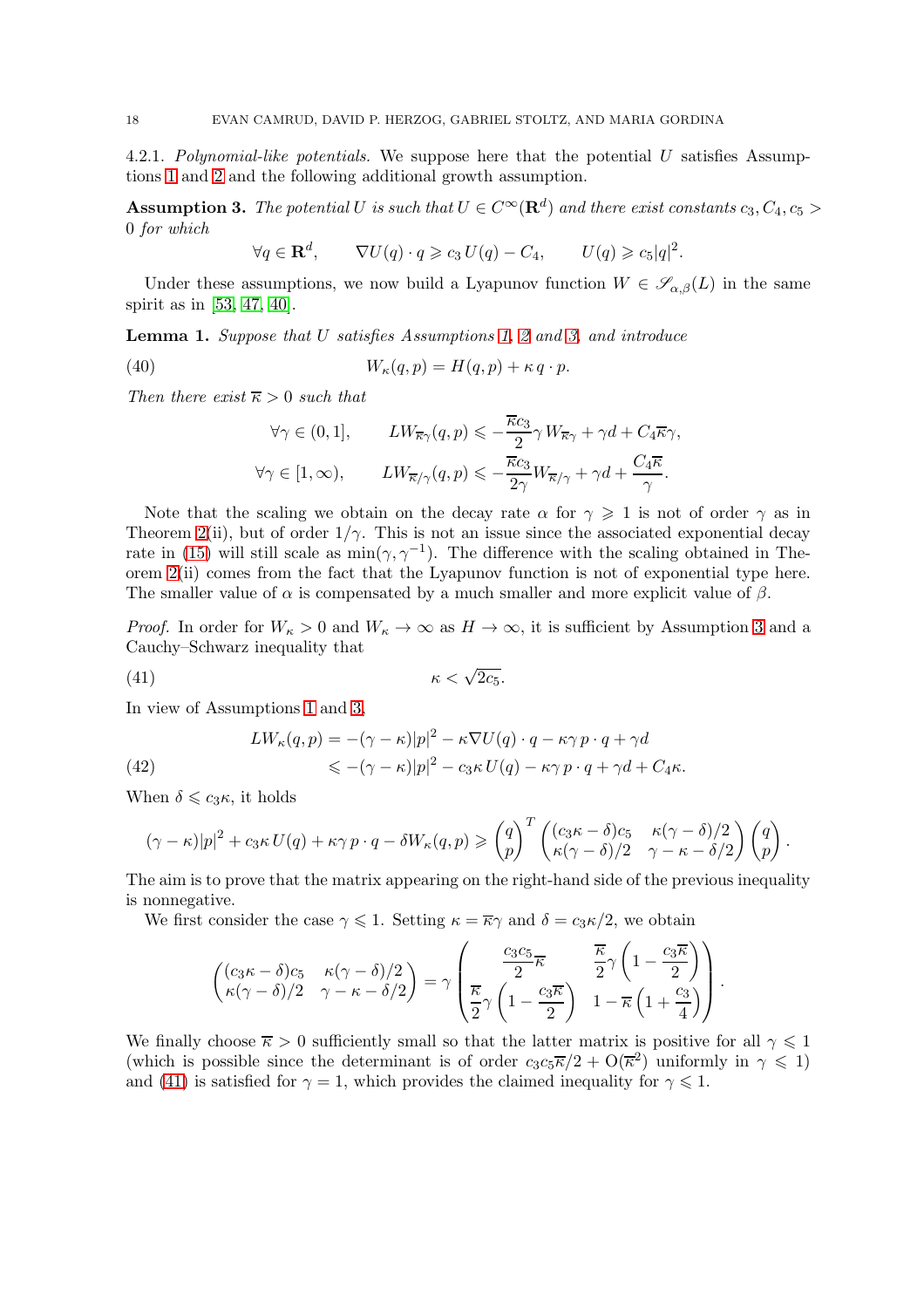For  $\gamma \geq 1$ , we still set  $\delta = c_3 \kappa/2$  but consider now  $\kappa = \overline{\kappa}/\gamma$ . Then,

$$
\begin{pmatrix}\n(c_3\kappa - \delta)c_5 & \kappa(\gamma - \delta)/2 \\
\kappa(\gamma - \delta)/2 & \gamma - \kappa - \delta/2\n\end{pmatrix} = \begin{pmatrix}\n\frac{c_3c_5\overline{\kappa}}{2\gamma} & \frac{\overline{\kappa}}{2}\left(1 - \frac{c_3\overline{\kappa}}{2\gamma^2}\right) \\
\frac{\overline{\kappa}}{2}\left(1 - \frac{c_3\overline{\kappa}}{2\gamma^2}\right) & \gamma - \frac{\overline{\kappa}}{\gamma}\left(1 + \frac{c_3}{4}\right)\n\end{pmatrix}.
$$

When  $\overline{\kappa} > 0$  is sufficiently small, the determinant of the matrix on the right-hand side is positive, of order  $c_3c_5\overline{\kappa}/2 + O(\overline{\kappa}^2)$  uniformly in  $\gamma \geq 1$ . Upon further reducing the value  $\overline{\kappa}$ found for  $\gamma \leq 1$ , we finally obtain the claimed inequalities.

<span id="page-18-1"></span>4.2.2. The general case. If we remove Assumption [3,](#page-17-1) then this limits the types of known Lyapunov functions one can consider. In fact, the function in [\(40\)](#page-17-3) will not satisfy [\(42\)](#page-17-4) as a Lyapunov function if we merely consider Assumptions [1](#page-2-1) and [2.](#page-3-0) In order to deal with these issues, we will slightly modify the form of the function as in [\[30,](#page-32-14) [4\]](#page-31-5). Note that that a similar form was used in [\[14,](#page-32-24) [39\]](#page-32-15).

*Proof of Theorem [2\(](#page-7-0)ii).* Our goal here is to construct a Lyapunov function for L of the form

<span id="page-18-0"></span>,

(43) 
$$
W(q, p) = e^{\eta \widetilde{H}(q, p)}
$$

where

$$
\widetilde{H}(q,p) = H(q,p) + \kappa \frac{p \cdot \nabla U(q)}{|\nabla U(q)|^2 + \sigma} =: H(q,p) + \kappa \psi(q,p),
$$

for some constants  $\kappa, \sigma > 0$  and  $\eta \in (0, 1)$  to be determined later. The Lyapunov function for  $L^*$  is then obtained by Proposition [1.](#page-6-3)

First observe that  $|\psi(q,p)| \leq \sigma^{-1/2}|p|$ , so that, for any choice of  $\kappa, \sigma, \eta > 0$ , it holds  $W > 0$ and  $W \to +\infty$  as  $H \to +\infty$ . Furthermore, for any  $\eta \in (0,1)$  and  $\kappa, \sigma > 0$ , it is easy to check that  $W$  is strongly integrable (see Definition [1\)](#page-5-3). Next, to help compute  $LW$ , note that

$$
L\widetilde{H}(q,p) = LH + \kappa L\psi = -\gamma|p|^2 + \gamma d - \kappa\gamma \frac{p \cdot \nabla U(q)}{|\nabla U(q)|^2 + \sigma} - \kappa \frac{|\nabla U(q)|^2}{|\nabla U(q)|^2 + \sigma} + \kappa \frac{p \cdot \nabla^2 U(q)p}{|\nabla U(q)|^2 + \sigma} - 2\kappa \frac{p \cdot \nabla U(q)}{|\nabla U(q)|^2 + \sigma} \frac{\nabla U(q) \cdot \nabla^2 U(q)p}{|\nabla U(q)|^2 + \sigma}.
$$

Using Assumption [2](#page-3-0) on the two terms of the second line gives

$$
L\widetilde{H}(q,p) \leq \gamma d + \left[ -\gamma + \kappa \frac{\varepsilon |\nabla U(q)|^2 + C_{\varepsilon}}{|\nabla U(q)|^2 + \sigma} \left( 1 + 2 \frac{|\nabla U(q)|^2}{|\nabla U(q)|^2 + \sigma} \right) \right] |p|^2 - \kappa \frac{|\nabla U(q)|^2}{|\nabla U(q)|^2 + \sigma} - \kappa \gamma \frac{p \cdot \nabla U(q)}{|\nabla U(q)|^2 + \sigma}.
$$

We choose  $\sigma > C_{\varepsilon}/\varepsilon$ , so that the coefficient of  $|p|^2$  achieves a maximum as  $|\nabla U(q)| \to +\infty$ ; the corresponding value being smaller than  $-\gamma + 3\kappa \varepsilon$ . Therefore,

$$
L\widetilde{H}(q,p) \leq \gamma d + (-\gamma + 3\kappa\varepsilon) |p|^2 - \kappa \frac{|\nabla U(q)|^2}{|\nabla U(q)|^2 + \sigma} - \kappa\gamma \frac{p \cdot \nabla U(q)}{|\nabla U(q)|^2 + \sigma}.
$$

Using this inequality along with the fact that for all  $V \in C^2(\mathcal{O})$  and  $\eta > 0$ ,

$$
L\left(e^{\eta V}\right) = \eta \left( LV + \eta \gamma |\nabla_p V|^2\right) e^{\eta V},
$$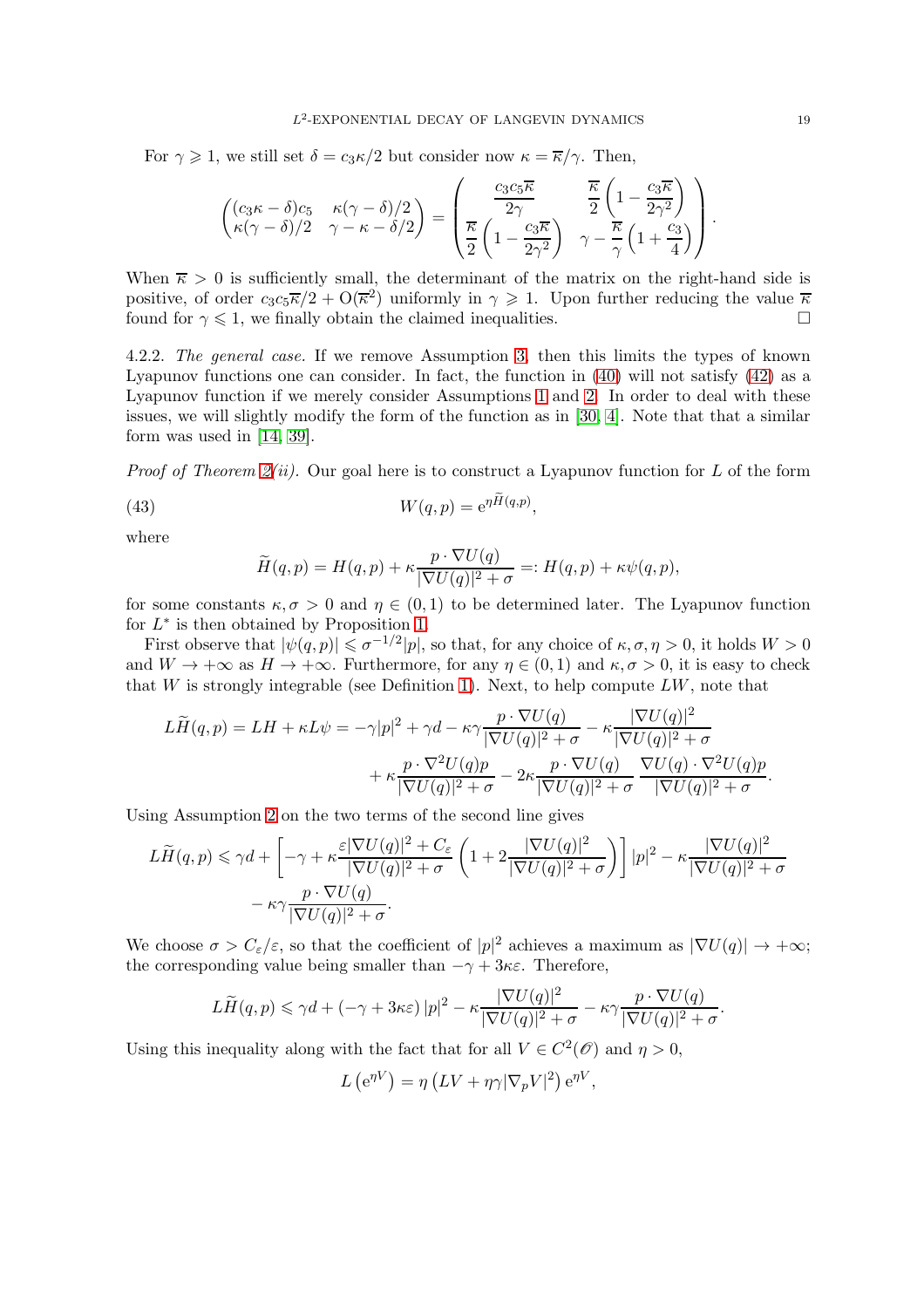the function  $W = e^{\eta \tilde{H}}$  in [\(43\)](#page-18-0) satisfies

$$
\frac{LW(q,p)}{\eta W(q,p)} = L\widetilde{H}(q,p) + \eta \gamma \left| \nabla_p \widetilde{H}(q,p) \right|^2
$$
  
\n
$$
\leq \gamma d + (-\gamma + 3\kappa \varepsilon) |p|^2 - \kappa \frac{|\nabla U(q)|^2}{|\nabla U(q)|^2 + \sigma} - \kappa \gamma \frac{p \cdot \nabla U(q)}{|\nabla U(q)|^2 + \sigma}
$$
  
\n
$$
+ \eta \gamma \left( |p|^2 + 2\kappa \frac{p \cdot \nabla U(q)}{|\nabla U(q)|^2 + \sigma} + \kappa^2 \frac{|\nabla U(q)|^2}{(|\nabla U(q)|^2 + \sigma)^2} \right)
$$
  
\n
$$
\leq \gamma d - ((1 - \eta)\gamma - 3\kappa \varepsilon) |p|^2 - \kappa \frac{|\nabla U(q)|^2}{|\nabla U(q)|^2 + \sigma} + \frac{\kappa^2 \gamma}{|\nabla U(q)|^2 + \sigma}
$$
  
\n
$$
+ |2\eta - 1|\kappa \gamma \frac{|p \cdot \nabla U(q)|}{|\nabla U(q)|^2 + \sigma},
$$

where we used that  $\eta \in [0,1]$  (so that  $|2\eta -1| \leq 1$  in particular). Using Young's inequality for the last term, hereby introducing a constant  $C_n > 0$  which can be made as large as wanted depending on the value of  $\eta$ , we finally obtain (44)

<span id="page-19-0"></span>
$$
\frac{LW(q,p)}{\eta W(q,p)} \leq \gamma d - \left[ \left(1 - \eta - C_{\eta}^{-1}\right) \gamma - 3\kappa \varepsilon \right] |p|^2 - \kappa \frac{|\nabla U(q)|^2}{|\nabla U(q)|^2 + \sigma} + \left(\frac{C_{\eta}}{4} + 1\right) \frac{\kappa^2 \gamma}{|\nabla U(q)|^2 + \sigma}.
$$

We next choose the parameters for the function  $W$  in [\(43\)](#page-18-0). These parameters are the same for the two limiting regimes we consider, namely  $\gamma \ll 1$  and  $\gamma \gg 1$ , but the estimate for  $\beta$  changes depending on which case is considered. Let us first fix some value  $\eta \in (0,1)$ , independently of  $\gamma$ . The regime where U is large but |p| is small forces us to choose  $\kappa$  to be order  $\gamma$ . This is because, in particular, when |p| is small and  $U(q)$  is sufficiently large, we need

$$
\gamma d - \kappa \frac{|\nabla U(q)|^2}{|\nabla U(q)|^2 + \sigma} < 0.
$$

Specifically, we set  $\kappa = 2\gamma d$  and consider  $\varepsilon$ ,  $C_{\eta} > 0$  independent of  $\gamma$  and such that

$$
6d\varepsilon+C_\eta^{-1}\leqslant\frac{1-\eta}{2},
$$

so that  $(1 - \eta - C_{\eta}^{-1})\gamma - 3\kappa \varepsilon \geq (1 - \eta)\gamma/2$ .

With these choices, consider first the case  $\gamma \leq 1$ . Then, on a region of the form

$$
\mathscr{R} = \{ |p| > D \} \cup \{ |\nabla U| > D \},
$$

where  $D > 0$  is large but independent of  $\gamma$ , we have that

$$
LW \leqslant -c\gamma W
$$

where  $c > 0$  is independent of  $\gamma$ . Now the complementary region

$$
\mathcal{R}^c = \{ |p| \leqslant D \} \cap \{ |\nabla U| \leqslant D \}
$$

is compact. Moreover, W is in this case bounded on  $\mathcal{R}^c$  independently of  $\gamma \leq 1$  since  $0 \leq \kappa \leq 2d$ . Since the right-hand side [\(44\)](#page-19-0) is of order  $\gamma$  on  $\mathscr{R}$ , this in turn implies the estimate

$$
LW\leqslant -c\gamma W+C\gamma
$$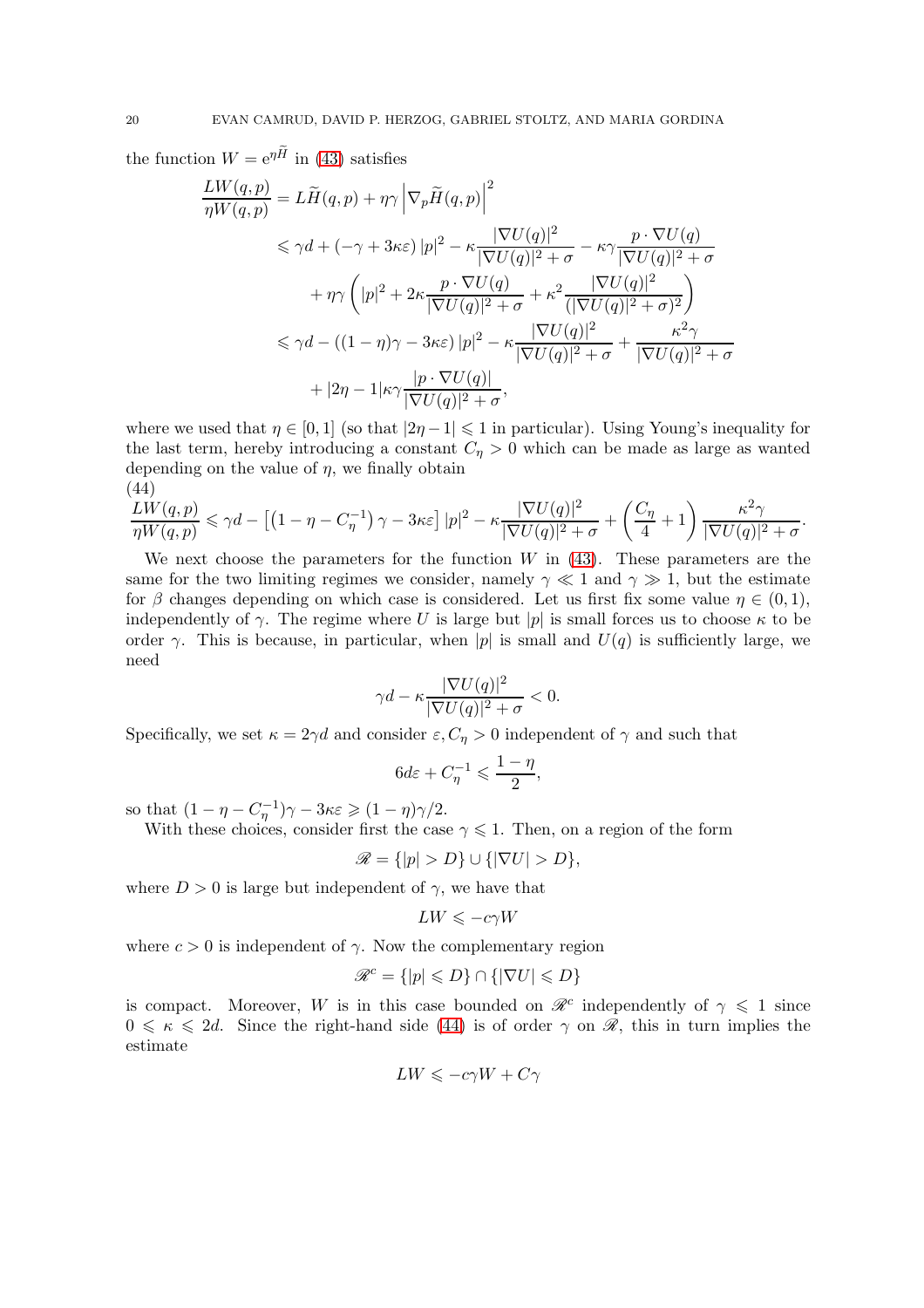for some constant  $C > 0$  independent of  $\gamma$ , which indeed gives [\(16\)](#page-8-0). Note that this agrees with the estimate in Lemma [1](#page-17-5) obtained when U satisfies Assumption [3](#page-17-1) in addition to Assumption [2,](#page-3-0) but the function W constructed here grows much faster for  $H$  large than the one in [\(40\)](#page-17-3).

We next consider the case  $\gamma \geq 1$ . Again, we maintain the same choices of  $\kappa, \varepsilon, C_{\eta}$  as before, but this time we need to enlarge the region depending on the size of  $\gamma$  in order to control the remainder term  $(1 + C_{\eta}/4) \kappa^2 \gamma / (|\nabla U|^2 + \sigma)$ . More precisely, in the region

$$
\mathscr{R}_{\gamma} = \{|p| > D\} \cup \{|\nabla U| > D\gamma\}
$$

where  $D > 0$  is large but independent of  $\gamma$ , it holds

$$
\forall (q,p)\in\mathscr{R}_{\gamma},\qquad (LW)(q,p)\leqslant-c\gamma W(q,p)
$$

for some  $c > 0$  independent of  $\gamma$ . On the complementary region

$$
\mathcal{R}^c_\gamma = \{ |p| \leqslant D \} \cap \{ |\nabla U| \leqslant D\gamma \},
$$

the function W is bounded by  $\mathscr{M}_{\gamma} := \max_{\mathscr{R}_{\gamma}} W$ . We therefore have the global estimate

$$
LW \leqslant -c\gamma W + C\gamma^3 \mathscr{M}_\gamma
$$

<span id="page-20-0"></span>for some constant  $C > 0$  independent of  $\gamma$ , which is indeed [\(17\)](#page-8-1).

## 5. Auxiliary estimates and the proof of Proposition [3](#page-13-0)

In this section, we make precise the definition of the operator A introduced in [\(22\)](#page-11-0) and deduce a number of estimates that will be crucial in the proof of Proposition [3.](#page-13-0) At times, we will also need to make use of a sequence of cutoff functions indexed by  $n \in \mathbb{N}$ ,

<span id="page-20-3"></span>(45) 
$$
\chi_n \in C^{\infty}([0,\infty);[0,1]),
$$

satisfying

(46) 
$$
\chi_n(t) = \begin{cases} 1 & \text{if } t \leq n, \\ 0 & \text{if } t \geq n+1, \end{cases} \quad \chi'_n \leq 0, \quad \sup_{n \geq 1} \{ ||\chi'_n||_{\infty} + ||\chi''_n||_{\infty} \} < +\infty,
$$

where  $\|\varphi\|_{\infty} := \sup_{x \in \mathcal{X}} |\varphi(x)|$  for  $\varphi$  bounded measurable. Depending on the context, we use cutoff functions of the form  $\chi_n(U(q))$  or  $\chi_n(H(q, p)).$ 

In what follows, we will also utilize the gradient dynamics on  $\mathcal O$  given by [\(11\)](#page-5-4). Under Assumptions [1](#page-2-1) and [2,](#page-3-0) it follows that the solution  $q_t$  of [\(11\)](#page-5-4) is non-explosive and has a unique invariant probability measure given by the q-marginal of  $\mu$ , namely  $\mu_{OD}$ . Indeed, invariance of  $\mu_{OD}$  follows by Assumption [1\(](#page-2-1)i) and a direct calculation showing that

$$
L_{\text{OD}}^{\dagger} (e^{-U}) = 0,
$$

where  $L_{\rm OD}^{\dagger}$  denotes the formal  $L^2(dq)$  adjoint of  $L_{\rm OD}$ . Furthermore, uniqueness of  $\mu_{\rm OD}$  follows by Assumption [1\(](#page-2-1)i)-(ii) since  $q_t$  is a uniformly non-degenerate diffusion [\[35,](#page-32-17) [44\]](#page-33-10).

<span id="page-20-1"></span>5.1. Regularity estimates and moments of  $|\nabla U|$ . In this section, we establish some basic facts about solutions  $\psi$  of the equation

<span id="page-20-2"></span>
$$
(47) \t\t\t\t\t(1-LOD)\psi = \phi,
$$

for a given  $\phi \in C^{\infty}_b(\mathscr{O})$ . We also show that the gradient of  $|\nabla U|$  has finite moments with respect to  $\mu_{OD}$ .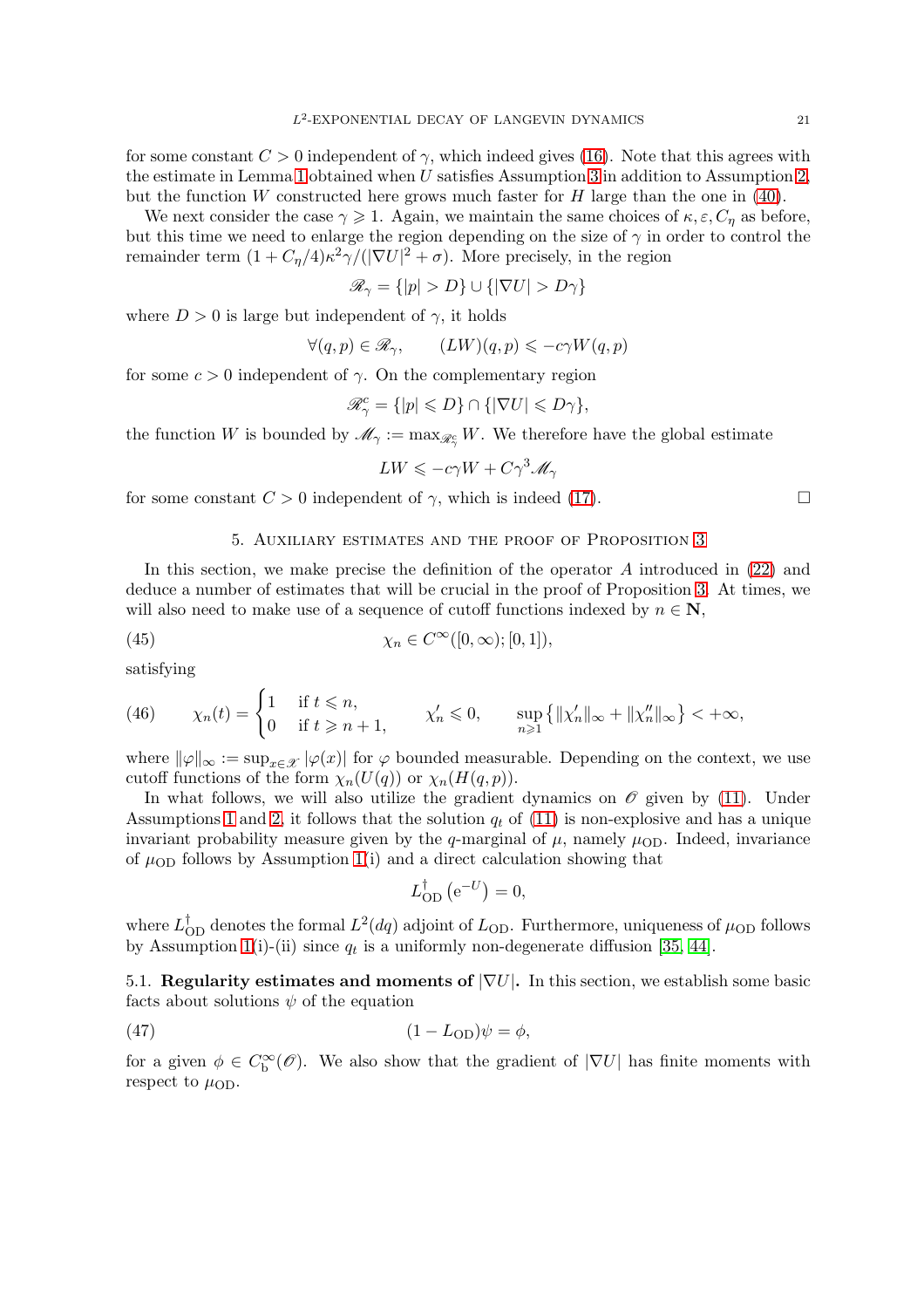<span id="page-21-3"></span>**Proposition 4.** Suppose that U satisfies Assumptions [1](#page-2-1) and [2,](#page-3-0) and let  $\phi \in C_{\rm b}^{\infty}(\mathscr{O})$ . Then there exists a unique classical solution  $\psi \in C^{\infty}_b(\mathscr{O})$  of the equation [\(47\)](#page-20-2), which can moreover be expressed by the Green's formula

<span id="page-21-0"></span>(48) 
$$
\psi(q) = \mathbf{E}_q \left[ \int_0^\infty e^{-s} \phi(q_s) ds \right],
$$

where  $q_t$  satisfies [\(11\)](#page-5-4).

*Proof.* We first prove the existence of solutions belonging to the class  $C_b^{\infty}(\mathscr{O})$ . In fact, we show that  $\psi$  defined by the formula [\(48\)](#page-21-0) belongs to this class of functions and satisfies the desired equation.

Consider the bounded open domains defined in Assumption [1\(](#page-2-1)ii) with boundaries  $\partial \mathscr{O}_k =$  ${q \in \mathscr{O} : U(q) = k}$ , as well as the sequence of boundary-value problems

(49) 
$$
\begin{cases} (1 - L_{\text{OD}}) \psi_k = \phi \text{ on } \mathscr{O}_k, \\ \psi_k = 0 \text{ on } \partial \mathscr{O}_k. \end{cases}
$$

By Assumption [1\(](#page-2-1)iv), there exists  $k_* \in \mathbb{N}$  such that  $|\nabla U| > 0$  on the boundary  $\partial \mathscr{O}_k$  for all  $k \geq k_*$  and recall that  $U \in C^{\infty}(\mathscr{O})$ . The boundary  $\partial \mathscr{O}_k$  is therefore  $C^{\infty}$  for  $k \geq k_*$ . Since the operator  $1 - L_{OD}$  is uniformly elliptic and the domain  $\mathcal{O}_k$  is bounded, there exists a unique solution  $\psi_k \in C^{\infty}(\mathscr{O}_k) \cap C_{\text{b}}(\overline{\mathscr{O}_k})$  to the boundary value problem [\(49\)](#page-21-1) (see for instance [\[20,](#page-32-25) Chapter 6]). Using Itô's formula applied to  $e^{-t}\psi_k(q_t)$  and a nearly identical line of reasoning as in the proof of [\[43,](#page-33-12) Theorem 9.1.1], it follows that this unique solution  $\psi_k$  is given by the Feynman–Kac formula

<span id="page-21-1"></span>
$$
\psi_k(q) = \mathbf{E}_q \left[ \int_0^{\sigma_k} e^{-s} \phi(q_s) ds \right],
$$

where  $\sigma_k = \inf\{t \geq 0 : q_t \notin \mathscr{O}_k\}.$ 

We next claim that if  $\psi$  is defined by the formula [\(48\)](#page-21-0), then  $\psi_k \to \psi$  pointwise in  $\mathscr O$  as  $k \to \infty$ . Let  $q \in \mathcal{O}$  and consider  $k_* \in \mathbb{N}$  such that  $q \in \mathcal{O}_k$  for all  $k \geq k_*$  (such an integer  $k_*$ exists by Assumption [1\)](#page-2-1). It then follows that, for all  $k \geq k_*,$ 

<span id="page-21-2"></span>(50) 
$$
|\psi(q) - \psi_k(q)| = \left| \mathbf{E}_q \left[ \int_{\sigma_k}^{\infty} e^{-s} \phi(q_s) ds \right] \right| \leq \|\phi\|_{\infty} \mathbf{E}_q \left( e^{-\sigma_k} \right).
$$

Since  $q_t$  is a non-explosive process,  $\sigma_k \uparrow \infty$ ,  $\mathbf{P}_q$ -almost surely as  $k \to \infty$ . Using the dominated convergence theorem on the right hand side of [\(50\)](#page-21-2), it follows that  $\psi_k(q) \to \psi(q)$  as  $k \to \infty$ , thus establishing the claimed pointwise convergence.

The next step is to show that  $\psi$  solves [\(47\)](#page-20-2) in the sense of distributions on  $\mathcal{O}$ . To see this, let  $k_* \in \mathbb{N}$  be arbitrary and suppose that  $\varphi \in C_c^{\infty}(\mathscr{O}_{k_*})$ . Note that  $\psi_k$  and  $\psi$  are both globally bounded by  $\|\phi\|_{\infty}$ . Letting  $(1 - L_{OD})^{\dagger} = 1 - \Delta_q - \text{div}_q(\nabla U \cdot)$  denote the formal adjoint of  $(1 - L_{OD})$  with respect to the Lebesgue measure on  $\mathscr O$  and recalling that  $\psi_k \to \psi$  pointwise on  $\mathscr O$ , we thus obtain by the dominated convergence theorem again:

$$
\int_{\mathcal{O}} \psi (1 - L_{\text{OD}})^{\dagger} \varphi = \lim_{k \to \infty} \int_{\mathcal{O}_{k_*}} \psi_k (1 - L_{\text{OD}})^{\dagger} \varphi
$$

$$
= \lim_{k \to \infty} \int_{\mathcal{O}_{k_*}} [(1 - L_{\text{OD}}) \psi_k] \varphi = \int_{\mathcal{O}_{k_*}} \phi \varphi.
$$

This shows indeed that  $\psi$  solves [\(47\)](#page-20-2) in the sense of distributions. By results of elliptic regularity, this functions also solves [\(47\)](#page-20-2) in the classical sense on  $\mathcal{O}$ .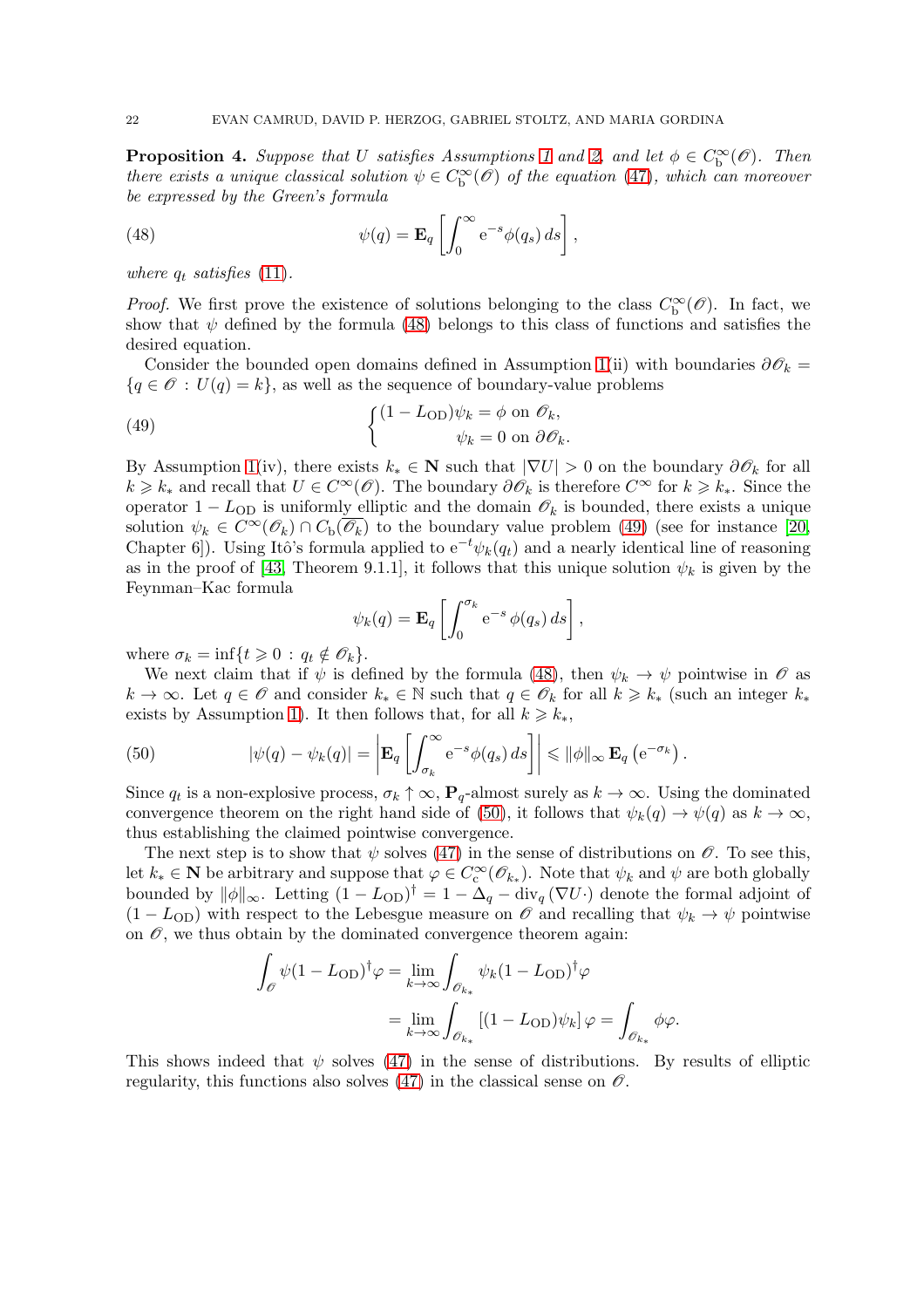Finally, to establish the uniqueness of solutions of [\(47\)](#page-20-2) belonging to  $C_b^{\infty}(\mathscr{O})$ , let  $\psi_1, \psi_2 \in$  $C_{\mathbf{b}}^{\infty}(\mathscr{O})$  satisfy [\(47\)](#page-20-2) and fix  $q \in \mathscr{O}$ . Applying Itô's formula to  $e^{-t}(\psi_1(q_t) - \psi_2(q_t))$  and evaluating this quantity at time  $t \wedge \sigma_k$ , we find that, for all  $t \geq 0$ ,  $k \in \mathbb{N}$ , and  $i = 1, 2$ ,

$$
\mathbf{E}_{q} \left[ e^{-t \wedge \sigma_{k}} \psi_{i} (q_{t \wedge \sigma_{k}}) \right] = \psi_{i}(q) + \mathbf{E}_{q} \left[ \int_{0}^{t \wedge \sigma_{k}} (L_{OD} - 1) \psi_{i} (q_{s}) ds \right]
$$

$$
= \psi_{i}(q) - \mathbf{E}_{q} \left[ \int_{0}^{t \wedge \sigma_{k}} \phi(q_{s}) ds \right].
$$

Therefore,

$$
\forall t \geq 0, \quad \forall k \in \mathbf{N}, \qquad \psi_1(q) - \psi_2(q) = \mathbf{E}_q \left[ e^{-t \wedge \sigma_k} \left( \psi_1(q_{t \wedge \sigma_k}) - \psi_2(q_{t \wedge \sigma_k}) \right) \right].
$$

Hence, we can bound the difference above as

$$
|\psi_1(q) - \psi_2(q)| \leq (||\psi_1||_{\infty} + ||\psi_2||_{\infty}) \mathbf{E}_q \left[ e^{-t \wedge \sigma_k} \right]
$$

.

Taking  $t \to \infty$  and then  $k \to \infty$ , and using the nonexplosivity of the dynamics, we find that  $\psi_1(q) = \psi_2(q)$ . Since  $q \in \mathcal{O}$  was arbitrary, we conclude that  $\psi_1 = \psi_2$  on all of  $\mathcal{O}$ .  $\psi_1(q) = \psi_2(q)$ . Since  $q \in \mathcal{O}$  was arbitrary, we conclude that  $\psi_1 = \psi_2$  on all of  $\mathcal{O}$ .

<span id="page-22-0"></span>Remark 12. Note that the proof of the previous result gives a natural way to define the action of the operator

(51) 
$$
A = (1 - L_{OD})^{-1} \Pi L_{H}
$$

on the core of functions  $\phi \in C^{\infty}(\mathscr{X})$  such that  $\Pi L_H \phi \in C^{\infty}_b(\mathscr{O})$ , via the stochastic representation

(52) 
$$
(A\phi)(q) := \mathbf{E}_q \left[ \int_0^\infty e^{-s} (\Pi L_H \phi)(q_s) ds \right],
$$

where  $q_t$  satisfies [\(11\)](#page-5-4). In particular,  $A\phi \in C_b^{\infty}(\mathscr{O})$ . Observe that the vector space of such functions  $\phi$  is dense in  $L^2(d\mu)$  since it contains  $C_{\rm c}^\infty({\mathscr X})$  as well as the constant functions, hence also  $C_{c,0}^{\infty}(\mathscr{X})$ . The operator A above can then be extended to an operator on  $L^2(d\mu)$ once we show it is bounded on its dense domain; see Lemma [3](#page-24-1) below for the latter result.

We next establish some moments estimates for  $|\nabla U|$  with respect to the measure  $\mu_{OD}$ , which will prove crucial to control derivatives of  $\chi_n$ . Such estimates also allow us to obtain some control on the derivatives of the solution  $\psi \in C^{\infty}_{\mathbf{b}}(\mathscr{O})$  to [\(47\)](#page-20-2). Part (ii) of the lemma below is used crucially in the final line of the proof of Proposition [5.](#page-26-0)

<span id="page-22-1"></span>Lemma 2. Suppose that U satisfies Assumptions [1](#page-2-1) and [2.](#page-3-0) Then,

- (i)  $|\nabla U| \in L^r(d\mu_{\text{OD}})$  for any  $r \geq 1$ ;
- (ii) for any  $\phi \in C^{\infty}_{b}(\mathscr{O})$  and  $r \geq 1$ , the unique solution  $\psi \in C^{\infty}_{b}(\mathscr{O})$  to [\(47\)](#page-20-2) belongs to  $H^1(d\mu_{\text{OD}}) \cap H^1(|\nabla U|^r d\mu_{\text{OD}}).$
- (iii) for any  $\delta > 0$ ,  $e^{-\delta U} \in L^1(dq)$ .

*Proof.* To prove (i), fix  $r \geqslant 3$  and consider the sequence of functions

$$
\varphi_n(q,p) = p \cdot \nabla U |\nabla U|^{r-2} \chi_n(U),
$$

where  $\chi_n$  is defined in [\(45\)](#page-20-3). A simple computation shows that

$$
L\varphi_n(q,p) = \sum_{i,j=1}^d p_i p_j \partial_{q_j} (\partial_{q_i} U |\nabla U|^{r-2} \chi_n(U)) - |\nabla U|^r \chi_n(U) - \gamma \varphi_n(q,p).
$$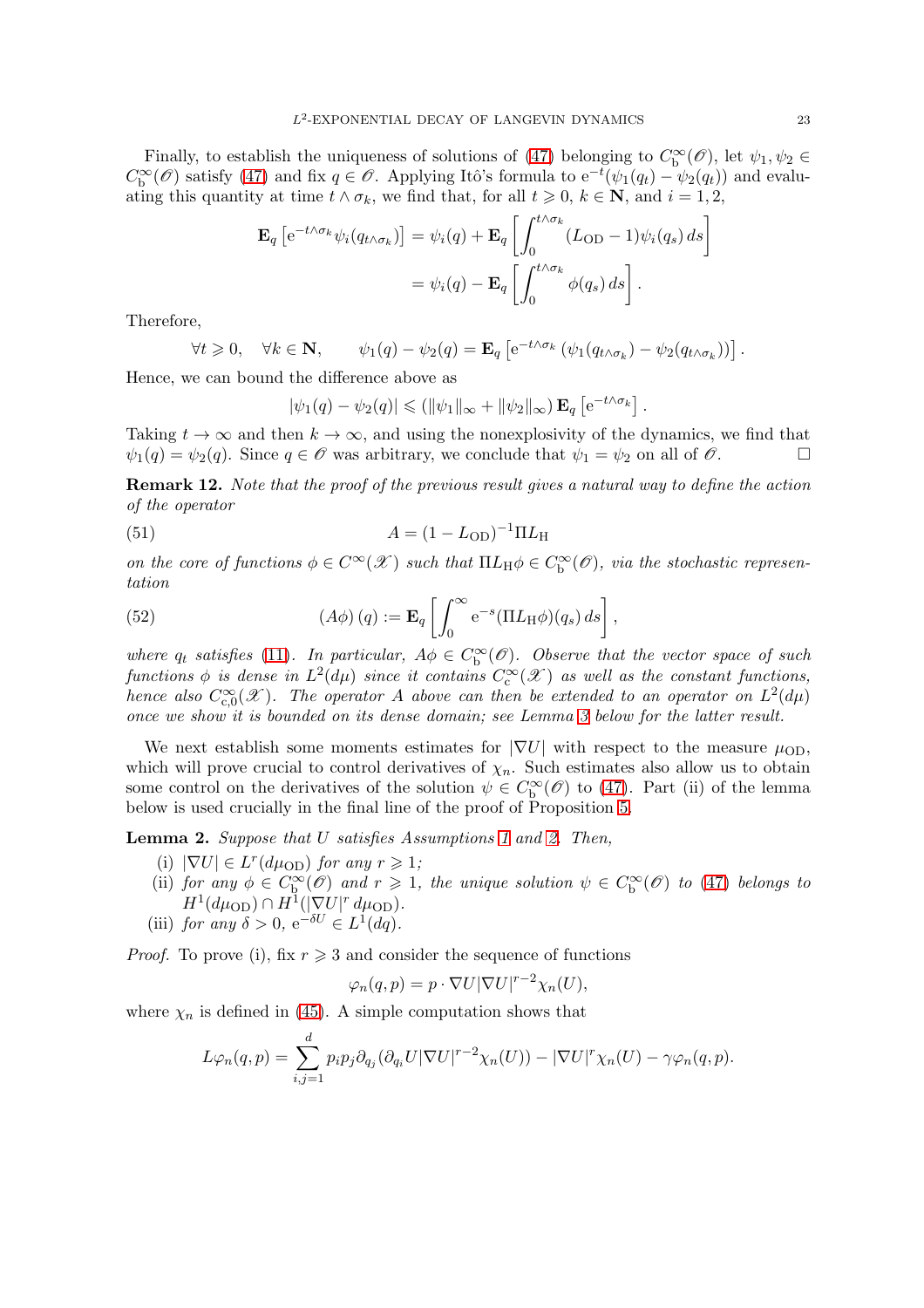Note that the function  $L\varphi_n$  belongs to  $L^1(\mu)$  since  $\chi_n(U)$  has compact support. Now, since the integral of  $p_i p_j$  against  $\mu_{OD}$  is  $\delta_{ij}$  because  $\mu_{OD}$  is a standard centered Gaussian, while  $\varphi_n$ has average 0 with respect to  $\mu$ ,

$$
0 = \int_{\mathscr{X}} L\varphi_n d\mu = \int_{\mathscr{O}} \sum_{j=1}^d \partial_{q_j} \left[ \partial_{q_j} U |\nabla U|^{r-2} \chi_n(U) \right] - |\nabla U|^r \chi_n(U) d\mu_{\text{OD}}.
$$

Since  $\chi'_n \leq 0$  and in view of Assumption [2,](#page-3-0) there exists  $C > 0$  such that

$$
\sum_{j=1}^d \partial_{q_j} \left[ \partial_{q_j} U |\nabla U|^{r-2} \chi_n(U) \right] \leq \left( \frac{1}{2} |\nabla U|^r + C |\nabla U|^{r-2} \right) \chi_n(U).
$$

Combining the previous two estimates we find that

$$
\forall n \geq 1, \qquad \frac{1}{2} \int_{\mathscr{O}} |\nabla U|^r \chi_n(U) d\mu_{\text{OD}} \leq C \int_{\mathscr{O}} |\nabla U|^{r-2} \chi_n(U) d\mu_{\text{OD}}.
$$

In view of the following lower bound, obtained by a Hölder inequality,

$$
\int_{\mathcal{O}} |\nabla U|^r \chi_n(U) d\mu_{\text{OD}} \geqslant \left( \int_{\mathcal{O}} |\nabla U|^{r-2} \chi_n(U) d\mu_{\text{OD}} \right)^{r/(r-2)} \left( \int_{\mathcal{O}} \chi_n(U) d\mu_{\text{OD}} \right)^{-2/(r-2)}
$$

,

we find that

$$
\left(\int_{\mathscr{O}} |\nabla U|^{r-2} \chi_n(U) d\mu_{\text{OD}}\right)^{2/(r-2)} \leq 2C \left(\int_{\mathscr{O}} \chi_n(U) d\mu_{\text{OD}}\right)^{2/(r-2)} \leq 2C,
$$

from which the result (i) follows.

For part (ii), let us fix  $\phi \in C_b^{\infty}(\mathscr{O})$  and consider the unique solution  $\psi \in C_b^{\infty}(\mathscr{O})$  to [\(47\)](#page-20-2). In the remainder of this proof, because all functions are functions of q only, we use  $\|\cdot\|$  to denote the canonical norm on  $L^2(d\mu_{\text{OD}})$ . We first show that  $\psi \in H^1(d\mu_{\text{OD}})$ . A Cauchy–Schwarz inequality and integration by parts lead to

$$
\|\psi\| \|\phi\| \ge \int_{\mathscr{O}} \phi \psi \chi_n(U) d\mu_{\text{OD}} = \int_{\mathscr{O}} (1 - L_{\text{OD}}) \psi \cdot \psi \chi_n(U) d\mu_{\text{OD}} \n= \int_{\mathscr{O}} \psi^2 \chi_n(U) d\mu_{\text{OD}} + \int_{\mathscr{O}} \nabla_q \psi \cdot \nabla_q (\psi \chi_n(U)) d\mu_{\text{OD}} \n= \int_{\mathscr{O}} \psi^2 \chi_n(U) d\mu_{\text{OD}} + \int_{\mathscr{O}} |\nabla_q \psi|^2 \chi_n(U) d\mu_{\text{OD}} - \frac{1}{2} \int_{\mathscr{O}} \psi^2 L_{\text{OD}} (\chi_n(U)) d\mu_{\text{OD}}.
$$

The last integral on the right hand side converges to 0 as  $n \to +\infty$  by a dominated convergence argument, since  $\psi$  is bounded, while  $L_{OD}(\chi_n(U)) = \chi''_n(U)|\nabla U|^2 + \chi'_n(U)(\Delta U - |\nabla U|^2)$ converges pointwise to 0 and  $|\nabla U|^2$ ,  $\Delta U \in L^1(d\mu_{\text{OD}})$  by Assumption [2](#page-3-0) and part (i). We therefore obtain the bound  $\|\psi\|^2 + \|\nabla_q \psi\|^2 \le \|\psi\| \|\phi\|$  as  $n \to +\infty$ , which proves that  $\psi \in$  $H^1(d\mu_{\text{OD}}).$ 

To see that  $\psi \in H^1(|\nabla U|^r d\mu_{\text{OD}})$  for any  $r \geq 1$ , we may assume without loss of generality that  $r \geq 3$ . By manipulations similar to the ones used to prove the  $H^1(\mu_{\text{OD}})$  bound, we obtain

$$
\|\psi|\nabla U|^r\| \|\phi\| \geq \int_{\mathscr{O}} (1 - L_{\text{OD}}) \psi \cdot \psi |\nabla U|^r \chi_n(U) d\mu_{\text{OD}} = \int_{\mathscr{O}} \psi^2 \chi_n(U) |\nabla U|^r d\mu_{\text{OD}} + \int_{\mathscr{O}} |\nabla_q \psi|^2 |\nabla U|^r \chi_n(U) d\mu_{\text{OD}} + \int_{\mathscr{O}} \psi \nabla_q \psi \cdot \nabla [|\nabla U|^r \chi_n(U)] d\mu_{\text{OD}}.
$$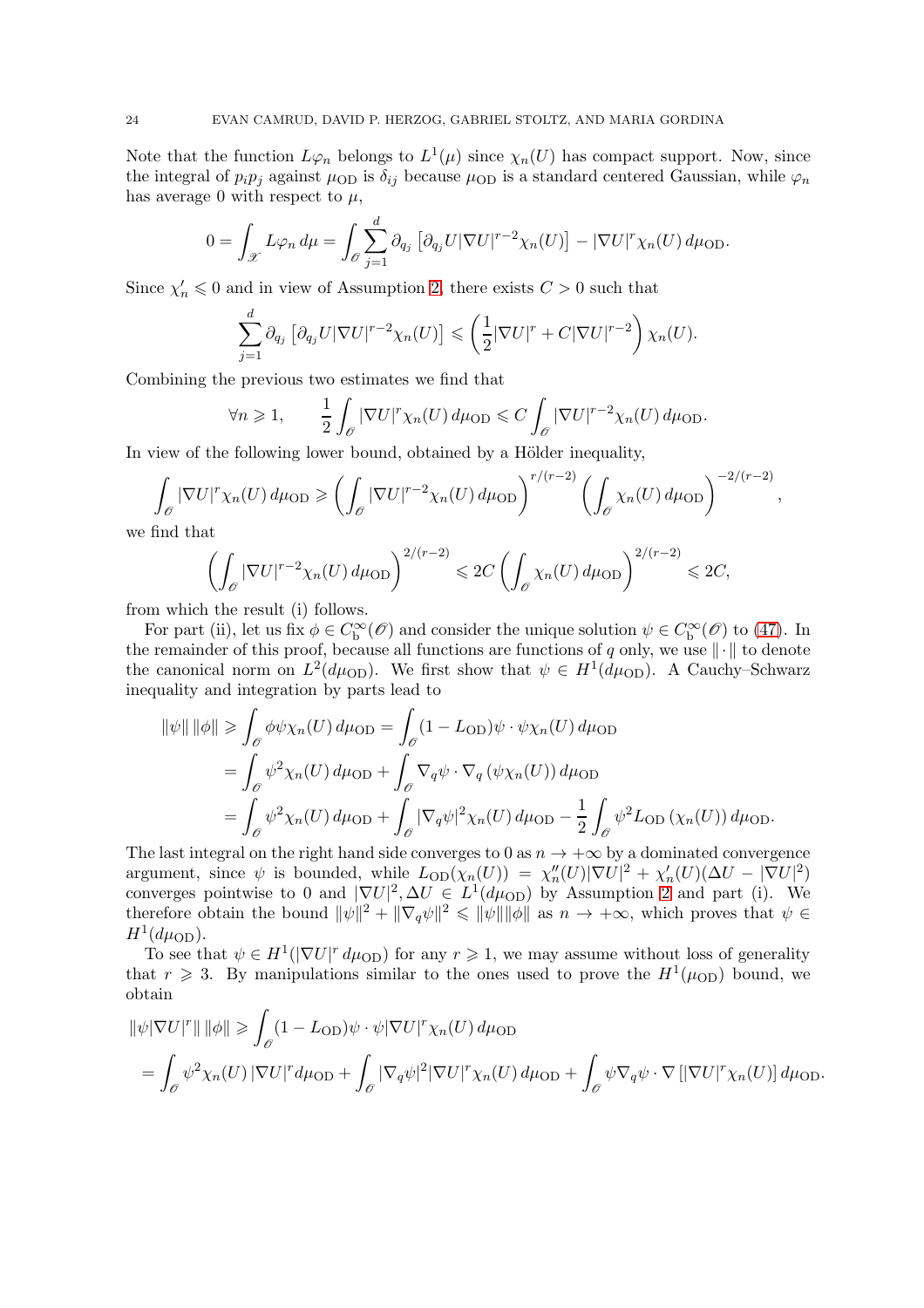The last integral can be bounded as

$$
\left| \int_{\mathscr{O}} \psi \nabla_{q} \psi \cdot \nabla \left[ \left| \nabla U \right|^{r} \chi_{n}(U) \right] d\mu_{\text{OD}} \right|
$$
  
\$\leqslant \left| \int\_{\mathscr{O}} \psi \nabla\_{q} \psi \cdot \nabla \left[ \left| \nabla U \right|^{r} \right] \chi\_{n}(U) d\mu\_{\text{OD}} \right| + \left| \int\_{\mathscr{O}} \psi \nabla\_{q} \psi \cdot \nabla U \left| \nabla U \right|^{r} \chi\_{n}'(U) d\mu\_{\text{OD}} \right|\$  
\$\leqslant \left\| \nabla\_{q} \psi \right\| \left( \left\| \psi \nabla \left[ \left| \nabla U \right|^{r} \right] \right\| + \left\| \psi \nabla U \left| \nabla U \right|^{r} \chi\_{n}'(U) \right\| \right).

By part (i) and Assumption [2,](#page-3-0) the last term in the above inequality converges to 0 as  $n \to +\infty$ , while the other term is bounded. We therefore obtain, in the limit  $n \to +\infty$ ,

$$
\begin{aligned} \|\psi\|_{L^2(|\nabla U|^r \, d\mu_{\text{OD}})}^2 + \|\nabla_q \psi\|_{L^2(|\nabla U|^r \, d\mu_{\text{OD}})}^2 &\leq \|\psi|\nabla U|^r \|\|\phi\| + \|\nabla_q \psi\| \, \|\psi\nabla \, (|\nabla U|^r) \| \\ &\leqslant \|\psi\|_{\infty} \, (\|\nabla U|^r \|\|\phi\| + \|\nabla_q \psi\| \, \|\nabla \, (|\nabla U|^r) \|) < +\infty, \end{aligned}
$$

which concludes the proof of part (ii).

In order to deduce part (iii) of the result, it is enough to show that  $e^{\eta U} \in L^1(d\mu_{\text{OD}})$  for any  $\eta \in (0,1)$ . We do this by applying [\[23,](#page-32-26) Proposition 5.1] and showing that, for any  $\eta \in (0,1)$ , it holds  $L_{OD}(e^{\eta U}) \to -\infty$  as  $U \to \infty$ . Fixing  $\eta \in (0,1)$ , a direct calculation shows that

$$
\frac{L_{\text{OD}}\left(e^{\eta U}\right)}{\eta e^{\eta U}} = -(1-\eta)|\nabla U|^2 + \Delta U,
$$

the function on the right hand side going to  $-\infty$  as  $U(q) \rightarrow +\infty$  by Assumptions [1\(](#page-2-1)iv) and 2. and [2.](#page-3-0)

<span id="page-24-0"></span>5.2.  $L^2$ -bounds and the elliptic regularity estimate. We deduce here various  $L^2$  estimates involving the operator A, as well as an elliptic regularity estimate similar to the one in [\[17\]](#page-32-12), from the estimates proved in Section [5.1.](#page-20-1)

<span id="page-24-1"></span>**Lemma 3.** Suppose that U satisfies Assumptions [1](#page-2-1) and [2.](#page-3-0) Then, for any  $\phi \in C_c^{\infty}(\mathcal{X})$ ,

<span id="page-24-3"></span>(53) 
$$
\|A\phi\| \leq \frac{1}{2} \|(1-\Pi)\phi\|,
$$

<span id="page-24-4"></span>(54) 
$$
|\langle L^* A\phi, \phi \rangle| \leq ||(1-\Pi)\phi||^2,
$$

<span id="page-24-5"></span>(55) 
$$
|\langle AL_{\text{OU}}\phi, \phi \rangle| \leq \frac{1}{2} ||(1-\Pi)\phi|| ||\Pi\phi||.
$$

The extension of the same inequalities to functions in  $C_{c,0}^{\infty}(\mathscr{X})$  (Corollary [1](#page-24-2) below) is immediate since functions in this space are a constant shift of functions in  $C_c^{\infty}(\mathscr{X})$ , and  $Ac = L_{\text{OU}}c = Lc = 0$  for any constant function c.

<span id="page-24-2"></span>**Corollary [1](#page-2-1).** Suppose that U satisfies Assumptions 1 and [2.](#page-3-0) Then for any  $\phi \in C_{c,0}^{\infty}(\mathcal{X})$  the estimates  $(53)-(54)-(55)$  $(53)-(54)-(55)$  $(53)-(54)-(55)$  $(53)-(54)-(55)$  $(53)-(54)-(55)$  are also satisfied.

Remark 13. Note that, by the definition of A given in Remark [12,](#page-22-0) part (i) of Proposition [3](#page-13-0) readily follows from the above result by extending A to be a bounded operator on  $L^2(d\mu)$ .

Proof of Lemma [3.](#page-24-1) From an algebraic viewpoint, the proof follows the proof of [\[17,](#page-32-12) Lemma 1]. Let  $\phi \in C_c^{\infty}(\mathscr{X})$ . We start by proving [\(53\)](#page-24-3). By Proposition [4,](#page-21-3) we know that  $\psi = A\phi \in C_c^{\infty}(\mathscr{X})$ .  $C_{\mathbf{b}}^{\infty}(\mathscr{O})$ . For simplicity of notation in the arguments that follow, we introduce  $\langle f, g \rangle_n :=$  $\langle f, g\chi_n(H) \rangle$  and  $||f||_n^2 = \langle f, f \rangle_n$ . Noting that  $\psi + (L_H \Pi)^*(L_H \Pi)\psi = -(L_H \Pi)^*\phi$ , we obtain (56)  $\|\psi\|_n^2 + \langle (L_H \Pi)^* L_H \Pi \psi, \psi \rangle_n = -\langle (L_H \Pi)^* \phi, \psi \rangle_n.$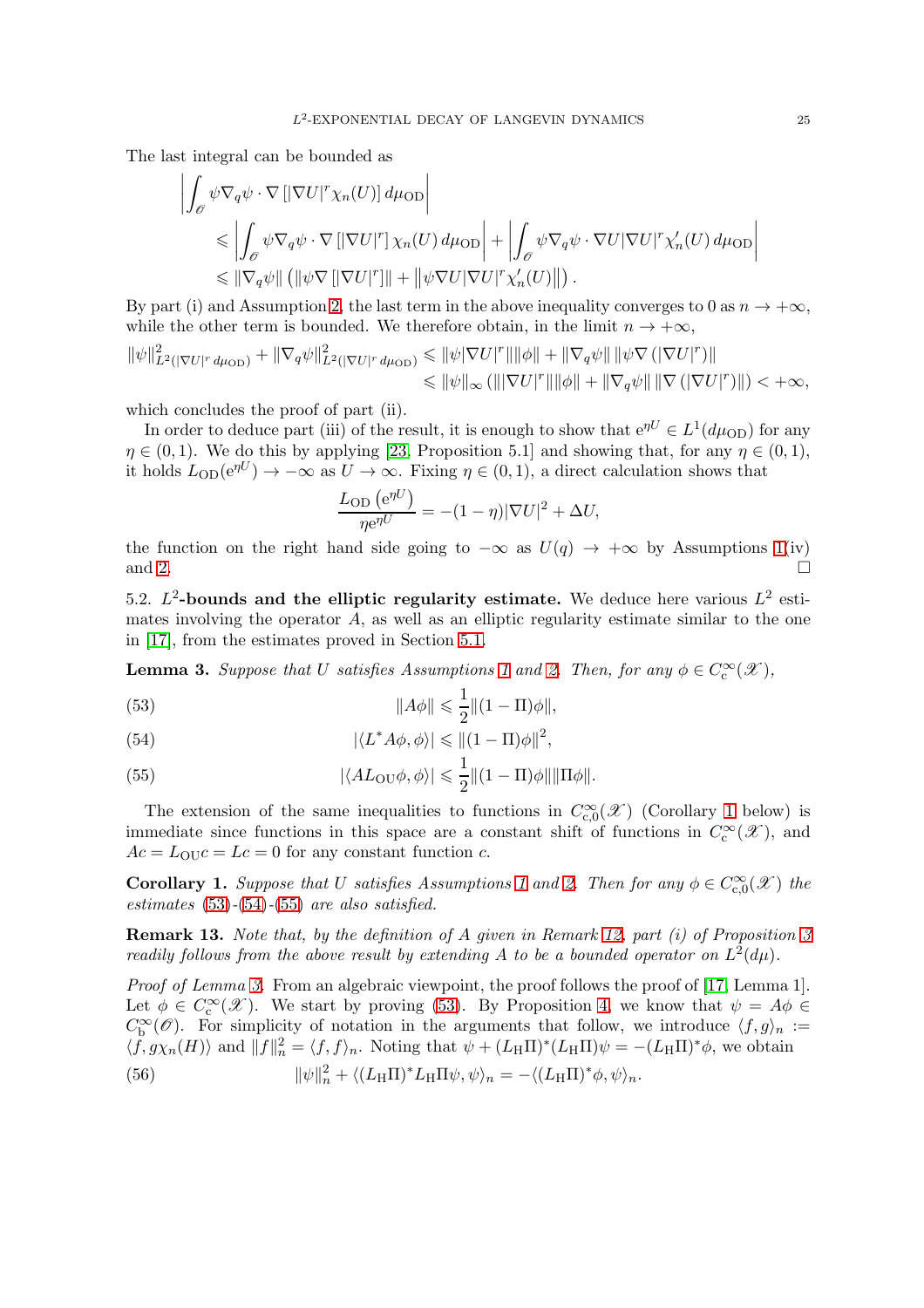First observe that (using that  $\psi$  is a function of q only, so that  $\Pi(\psi \chi_n(H)) = \psi \Pi \chi_n(H)$ )

$$
\langle (L_{\mathrm{H}}\Pi)^* L_{\mathrm{H}}\Pi\psi, \psi \rangle_n = \|L_{\mathrm{H}}\Pi\psi\|_{L^2(\Pi\chi_n(H)d\mu)}^2 + \langle L_{\mathrm{H}}\Pi\psi, \psi L_{\mathrm{H}}\Pi\chi_n(H) \rangle =: T_1(n) + T_2(n).
$$

Recalling  $\Pi \psi = \psi$ , and using  $2\psi L_H \psi = L_H(\psi^2)$  as well as an integration by parts, we obtain  $2T_2(n) = -\left\langle \psi^2, L_H^2 \Pi \chi_n(H) \right\rangle.$ 

Now,

$$
L_{\mathrm{H}}^{2} \Pi \chi_{n}(H) = L_{\mathrm{H}} \left( p^{T} \Pi \left[ \chi_{n}'(H) \nabla U \right] \right)
$$
  
= -|\nabla U|^{2} \Pi \left[ \chi\_{n}'(H) \right] + p^{T} \left( \Pi \left[ \chi\_{n}'(H) \right] \nabla^{2} U + \Pi \left[ \chi\_{n}''(H) \right] \nabla U \otimes \nabla U \right) p.

Applying Lemma [2](#page-22-1) and recalling that  $\psi \in C_b^{\infty}(\mathscr{O})$ , we see that  $T_2(n) \to 0$  as  $n \to \infty$ . On the other hand,

$$
-\langle (L_{\mathrm{H}}\Pi)^{*}\phi,\psi\rangle_{n}=-\langle (1-\Pi)\phi,(L_{\mathrm{H}}\Pi\psi)\Pi\chi_{n}(H)\rangle-\langle\phi,\psi L_{\mathrm{H}}\Pi\chi_{n}(H)\rangle=:-T_{3}(n)-T_{4}(n),
$$

where we used that  $\Pi L_{\text{H}}\Pi = 0$  in the first equality. By the same reasoning used above to show that  $T_2(n) \to 0$  as  $n \to \infty$  via Lemma [2,](#page-22-1) it also holds that  $T_4(n) \to 0$  as  $n \to \infty$ . Putting these estimates together and using Young's inequality for products, we find that

$$
\begin{split}\n\|\psi\|_{n}^{2} &= -\|L_{\mathrm{H}}\Pi\psi\|_{L^{2}(\Pi_{\chi_{n}}(H)d\mu)}^{2} - \langle(1-\Pi)\phi,(L_{\mathrm{H}}\Pi\psi)\Pi_{\chi_{n}}(H)\rangle - T_{2}(n) - T_{4}(n) \\
&\leq -\|L_{\mathrm{H}}\Pi\psi\|_{L^{2}(\Pi_{\chi_{n}}(H)d\mu)}^{2} + \frac{1}{4}\|(1-\Pi)\phi\|_{L^{2}(\Pi_{\chi_{n}}(H)d\mu)}^{2} + \|L_{\mathrm{H}}\Pi\psi\|_{L^{2}(\Pi_{\chi_{n}}(H)d\mu)}^{2} - T_{2}(n) - T_{4}(n) \\
&\leq \frac{1}{4}\|(1-\Pi)\phi\|^{2} + |T_{2}(n)| + |T_{4}(n)|,\n\end{split}
$$

where on the last line we used the fact that  $\chi_n(H) \in [0,1]$ . The claimed estimate [\(53\)](#page-24-3) follows by taking the limit  $n \to \infty$ .

We next claim that

<span id="page-25-0"></span>(57) 
$$
\forall \phi \in C_c^{\infty}(\mathscr{X}), \qquad \|L_H \Pi A \phi\| = \|L_H A \phi\| \le \| (1 - \Pi)\phi\|.
$$

To prove this inequality, we use Young's inequality to estimate  $T_3$  as

$$
|T_3(n)| \leq \frac{1}{2} \|(1-\Pi)\phi\|_{L^2(\Pi_{Xn}(H) d\mu)}^2 + \frac{1}{2} \|L_H \Pi \psi\|_{L^2(\Pi_{Xn}(H) d\mu)}^2
$$
  

$$
\leq \frac{1}{2} \|(1-\Pi)\phi\|^2 + \frac{1}{2} \|L_H \Pi \psi\|_{L^2(\Pi_{Xn}(H) d\mu)}^2,
$$

where on the last line we used the fact that  $\chi_n(H) \in [0,1]$ . Then,

$$
||L_H \Pi \psi||_{L^2(\Pi_{X^n}(H)d\mu)}^2 + ||\psi||_n^2 = -T_2(n) - T_3(n) - T_4(n)
$$
  

$$
\leq \frac{1}{2} ||(1-\Pi)\phi||^2 + \frac{1}{2} ||L_H \Pi \psi||_{L^2(\Pi_{X^n}(H)d\mu)}^2 + |T_2(n)| + |T_4(n)|.
$$

The bound [\(57\)](#page-25-0) follows after taking  $n \to \infty$ . Since  $\Pi A = A$ , this finally gives

(58) 
$$
\forall \phi \in C_c^{\infty}(\mathcal{X}), \qquad |\langle L_H A \phi, \phi \rangle| = |\langle L_H A \phi, (1 - \Pi) \phi \rangle| = |\langle L^* A \phi, (1 - \Pi) \phi \rangle|
$$

$$
\leq ||(1 - \Pi)\phi||^2.
$$

Finally, a short calculation shows that  $AL_{OU} = -A$ , so that, for any  $\phi \in C_c^{\infty}(\mathcal{X})$ ,

$$
|\langle AL_{\text{OU}}\phi, \phi \rangle| = |\langle AL_{\text{OU}}\phi, \Pi\phi \rangle| = |\langle A\phi, \Pi\phi \rangle| \leq \frac{1}{2} ||(1-\Pi)\phi|| ||\Pi\phi||.
$$

This concludes the proof of the lemma.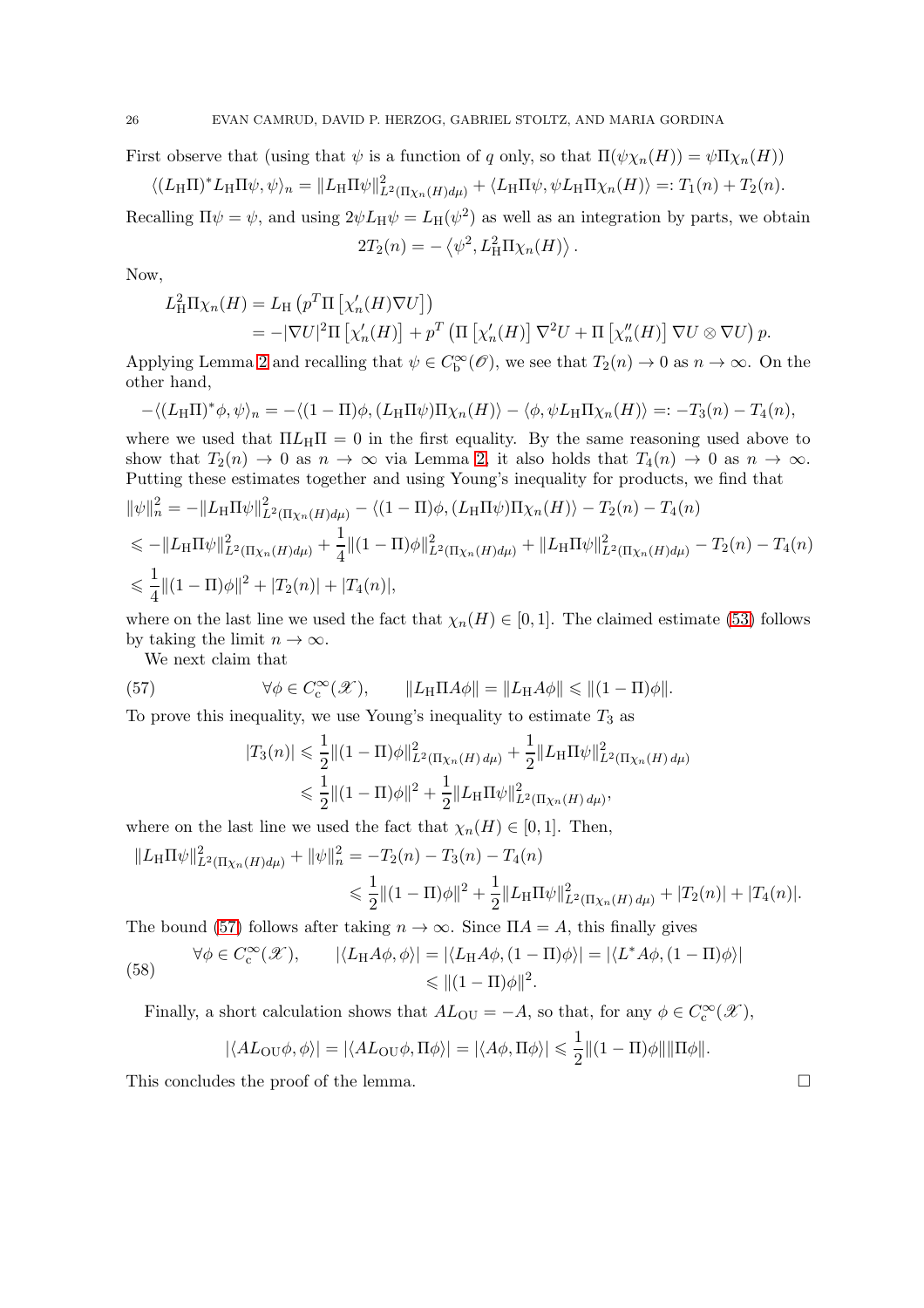We next turn to the elliptic regularity estimate. Note that the proof follows arguments similar to those in [\[9\]](#page-31-8), but with a slightly different application of the more general bound in Assumption [2.](#page-3-0) We also refer the reader to [\[5,](#page-31-12) Lemma 4] for a related result.

<span id="page-26-0"></span>**Proposition 5.** Suppose that the potential U satisfies Assumptions [1](#page-2-1) and [2.](#page-3-0) Let  $c_1 \in (0,1)$ ,  $C_2 > 0$  be such that the bound in [\(27\)](#page-13-2) is satisfied and let  $\varepsilon > 0$  satisfy [\(28\)](#page-13-3). Let  $C_{\varepsilon}$  be the corresponding constant for this choice of  $\varepsilon$  in Assumption [2,](#page-3-0) and set  $\xi_{\varepsilon} = \eta_{\varepsilon}^2/2$  with  $\eta_{\varepsilon}$  defined in [\(29\)](#page-13-1). Then, for any  $\phi \in C_{\text{b}}^{\infty}(\mathscr{O}),$ 

$$
\left\|\nabla_q^2\psi\right\|_{L^2(d\mu_{\text{OD}})}^2 \leq \xi_{\varepsilon}\|\phi\|_{L^2(d\mu_{\text{OD}})}^2,
$$

where  $\psi \in C^{\infty}_b(\mathscr{O})$  is the unique classical bounded solution of  $(1 - L_{OD})\psi = \phi$  as given by Proposition  $\lambda$ .

*Proof of Proposition [5.](#page-26-0)* Since all the functions which appear in this proof are functions of  $q$ only, and since the norm  $\|\cdot\|$  coincides with the norm  $\|\cdot\|_{L^2(d\mu_{\text{OD}})}$  in this case, we use in this proof the notation  $\|\cdot\|$  for  $\|\cdot\|_{L^2(d\mu_{\text{OD}})}$ . We first prove that

(59) 
$$
\forall \varphi \in C_c^{\infty}(\mathscr{O}), \qquad \left\|\nabla_q^2 \varphi\right\|^2 \leqslant \xi_{\varepsilon} \|(1 - L_{OD})\varphi\|^2.
$$

We then conclude the desired estimate using a density argument afforded by Lemma [2.](#page-22-1)

Fix  $\varphi \in C_{\text{c}}^{\infty}(\mathscr{O})$ . Bochner's formula gives

<span id="page-26-3"></span><span id="page-26-2"></span>
$$
\left\|\nabla_q^2\varphi\right\|^2 = \sum_{i,j=1}^d \left\|\partial_{q_i,q_j}^2\varphi\right\|^2 = \left\|\nabla_q^*\cdot\nabla_q\varphi\right\|^2 - \left\langle\nabla_q\varphi,\nabla^2U(q)\nabla_q\varphi\right\rangle.
$$

Using Assumption [2](#page-3-0) with the choice of  $\varepsilon, C_{\varepsilon}$  as in the statement of the result leads to

(60) 
$$
\|\nabla_q^2 \varphi\|^2 \le \|\nabla_q^* \cdot \nabla_q \varphi\|^2 + \varepsilon \|\nabla U(q)\| \nabla_q \varphi\|^2 + C_{\varepsilon} \|\nabla_q \varphi\|^2
$$

To control  $\|\nabla U(q)\|\nabla_q\varphi\|$ , we use the the structure of the Gibbs measure  $\mu$  to write, for any  $f \in C_{\rm c}^{\infty}(\mathscr{O}),$ 

.

$$
||f\nabla U(q)||^2 = \langle \nabla_q(f^2), \nabla U(q) \rangle + \langle f^2, \Delta U(q) \rangle = 2 \langle \nabla_q f, f\nabla U(q) \rangle + \langle f^2, \Delta U(q) \rangle.
$$

With the previous inequality, the estimate [\(27\)](#page-13-2) and Young's inequality, we obtain, for any  $\eta \in$  $(0, 1 - c_1),$ 

$$
||f\nabla U(q)||^2 \leq (c_1 + \eta) ||f\nabla U(q)||^2 + \eta^{-1} ||\nabla_q f||^2 + C_2 ||f||^2,
$$

so that, by rearranging the previous expression,

<span id="page-26-1"></span>(61) 
$$
||f \nabla U(q)||^2 \leq \frac{\eta^{-1}}{1 - c_1 - \eta} ||\nabla_q f||^2 + \frac{C_2}{1 - c_1 - \eta} ||f||^2.
$$

The above estimate can be extended by density to any  $f \in H^1(\mu_{\text{OD}})$ . Now, if  $\varphi \in C_c^{\infty}(\mathscr{O})$ , then for all  $\zeta > 0$  we define  $g_{\zeta} := \sqrt{|\nabla_q \varphi|^2 + \zeta} \in H^1(\mu_{\text{OD}})$ . Therefore, by applying [\(61\)](#page-26-1) to  $g_{\zeta}$ ,

$$
\|\nabla U\|\nabla_q \varphi\|^2 \le \|\nabla U(q)|g_{\zeta}\|^2 \le \frac{\eta^{-1}}{1-c_1-\eta} \left\|\nabla_q^2 \varphi\right\|^2 + \frac{C_2}{1-c_1-\eta} \|g_{\zeta}\|^2.
$$

Taking  $\zeta \to 0$ , we arrive at the following inequality

$$
\|\nabla U\|\nabla_q \varphi\|^2 \leq \frac{\eta^{-1}}{1-c_1-\eta} \left\|\nabla_q^2 \varphi\right\|^2 + \frac{C_2}{1-c_1-\eta} \|\nabla_q \varphi\|^2.
$$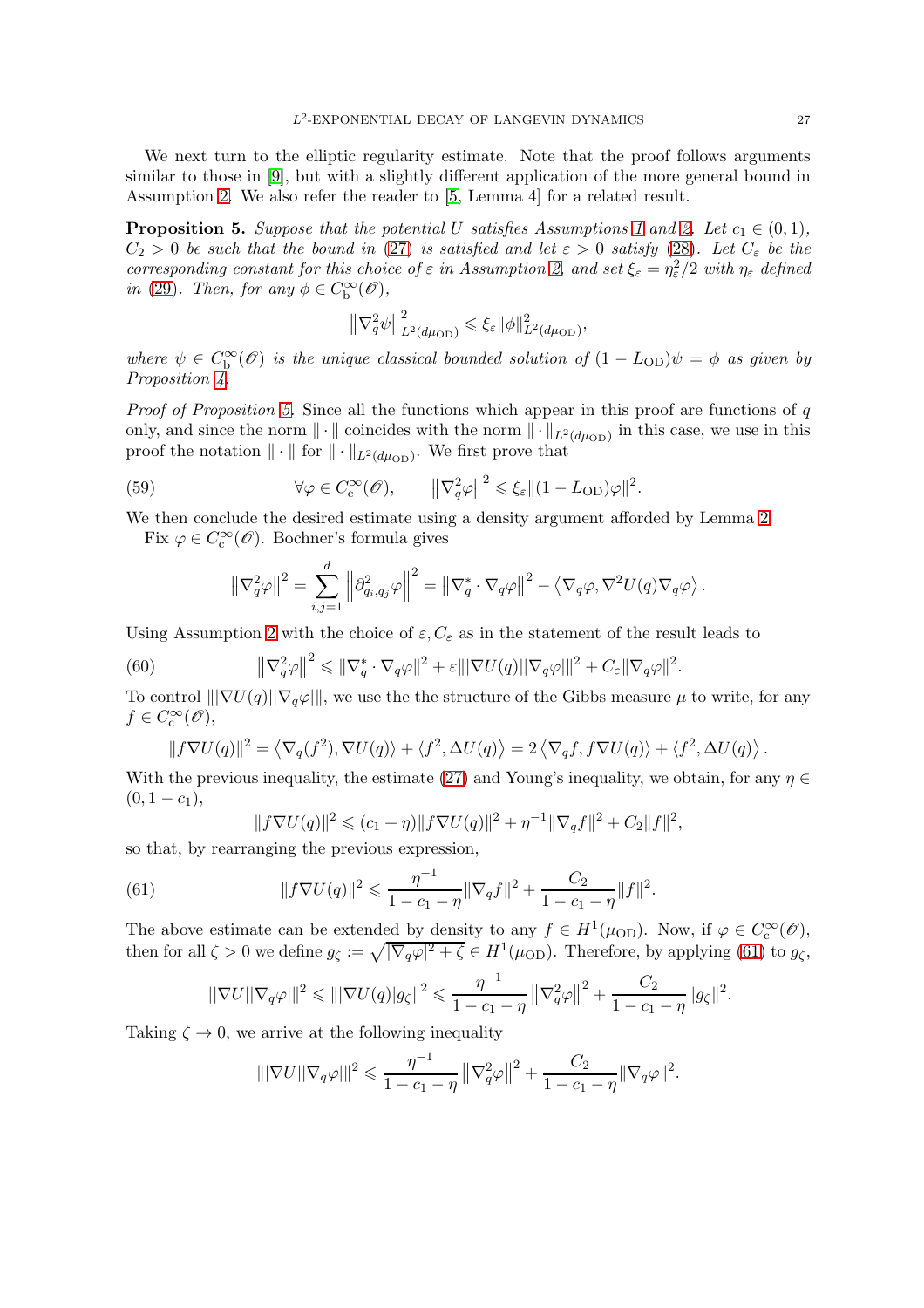Combining this estimate with [\(60\)](#page-26-2) gives

$$
\left\|\nabla_q^2\varphi\right\|^2 \leq \left\|\nabla_q^* \cdot \nabla_q \varphi\right\|^2 + \left(C_{\varepsilon} + \frac{\varepsilon C_2}{1 - c_1 - \eta}\right) \left\|\nabla_q \varphi\right\|^2 + \frac{\varepsilon \eta^{-1}}{1 - c_1 - \eta} \left\|\nabla_q^2 \varphi\right\|^2,
$$

and, after rearranging the various terms and provided  $\eta(1 - c_1 - \eta) > \varepsilon$ ,

$$
\left\|\nabla_q^2\varphi\right\|^2 \leqslant \left(1 - \frac{\varepsilon\eta^{-1}}{1 - c_1 - \eta}\right)^{-1} \left[\|\nabla_q^* \cdot \nabla_q \varphi\|^2 + \left(C_\varepsilon + \frac{\varepsilon C_2}{1 - c_1 - \eta}\right) \|\nabla_q \varphi\|^2\right].
$$

Choosing  $\eta = (1 - c_1)/2$ , and noting that

$$
\left\| (1 + \nabla_q^* \cdot \nabla_q) \varphi \right\|^2 = \|\varphi\|^2 + 2 \|\nabla_q \varphi\|^2 + \left\| \nabla_q^* \cdot \nabla_q \varphi \right\|^2,
$$

the inequality reduces to

(62) 
$$
\|\nabla_q^2 \varphi\|^2 \le \max \left\{ 1, \frac{1}{2} \left( C_{\varepsilon} + \frac{2C_2 \varepsilon}{1 - c_1} \right) \right\} \left( 1 - \frac{4\varepsilon}{(1 - c_1)^2} \right)^{-1} \left\| (1 + \nabla_q^* \cdot \nabla_q) \varphi \right\|^2
$$

$$
= \xi_{\varepsilon} \left\| (1 + \nabla_q^* \cdot \nabla_q) \varphi \right\|^2.
$$

<span id="page-27-0"></span>Since  $-L_{OD} = \nabla_q^* \cdot \nabla_q$ , this indeed provides the claimed bound [\(59\)](#page-26-3).

Now consider  $\phi \in C_{\rm b}^{\infty}(\mathscr{O})$  and  $\psi \in C_{\rm b}^{\infty}(\mathscr{O})$  the unique classical bounded solution of  $(1 (L_{\text{OD}})\psi = \phi$ . Plugging  $\varphi = \psi \chi_n(U) \in C_{\text{c}}^{\infty}(\mathscr{O})$  into [\(62\)](#page-27-0) gives

$$
\forall n \geqslant 1, \qquad \left\| \nabla_q^2(\psi \chi_n(U)) \right\|^2 \leqslant \xi_{\varepsilon} \|(1 - L_{\text{OD}})(\psi \chi_n(U))\|^2.
$$

In view of Lemma [2\(](#page-22-1)ii) and Assumption [2,](#page-3-0) we therefore obtain, by dominated convergence,

$$
\lim_{n \to \infty} \left\| \nabla_q^2(\psi \chi_n(U)) \right\|^2 = \left\| \nabla_q^2 \psi \right\|^2 \leq \xi_{\varepsilon} \|\phi\|^2 = \xi_{\varepsilon} \lim_{n \to \infty} \left\| (1 - L_{\text{OD}})(\psi \chi_n(U)) \right\|^2,
$$

which concludes the proof.  $\Box$ 

With the previous estimate at hand, we conclude this subsection with one final estimate. This is the final ingredient needed in the proof of Proposition [3](#page-13-0) parts (ii) and (iii).

<span id="page-27-1"></span>**Lemma 4.** Let U satisfy Assumptions [1](#page-2-1) and [2,](#page-3-0) and let  $\eta_{\varepsilon}$  be as in [\(29\)](#page-13-1). Then,

(63) 
$$
\forall \phi \in C_{c,0}^{\infty}(\mathscr{X}), \qquad |\langle AL_H(1-\Pi)\phi, \phi \rangle| \leq \eta_{\varepsilon} \|(1-\Pi)\phi\| \|\Pi\phi\|.
$$

*Proof.* Let  $\phi \in C_{c,0}^{\infty}(\mathscr{X})$ . Recall that  $L_{OD} = -\nabla_q^* \cdot \nabla_q$ . A direct calculation yields

$$
[(AL_H)(1 - \Pi)]^* = ((p \cdot \nabla_q)^2 - \Delta_q) (1 + \nabla_q^* \cdot \nabla_q)^{-1} \Pi.
$$

Hence

$$
\begin{split} |\langle AL_{\mathrm{H}}(1-\Pi)\phi,\phi\rangle| &= \left| \left\langle (1-\Pi)\phi,\left[ AL_{\mathrm{H}}(1-\Pi)\right]^{*}\phi\right\rangle \right| \\ &= \left| \left\langle (1-\Pi)\phi,\left( (p\cdot\nabla_{q})^{2}-\Delta_{q} \right)\left( 1+\nabla_{q}^{*}\cdot\nabla_{q} \right)^{-1}\Pi\phi\right\rangle \right| \\ &\leqslant \left\| (1-\Pi)\phi\right\| \left\| \left( (p\cdot\nabla_{q})^{2}-\Delta_{q} \right)\left( 1+\nabla_{q}^{*}\cdot\nabla_{q} \right)^{-1}\Pi\phi\right\| . \end{split}
$$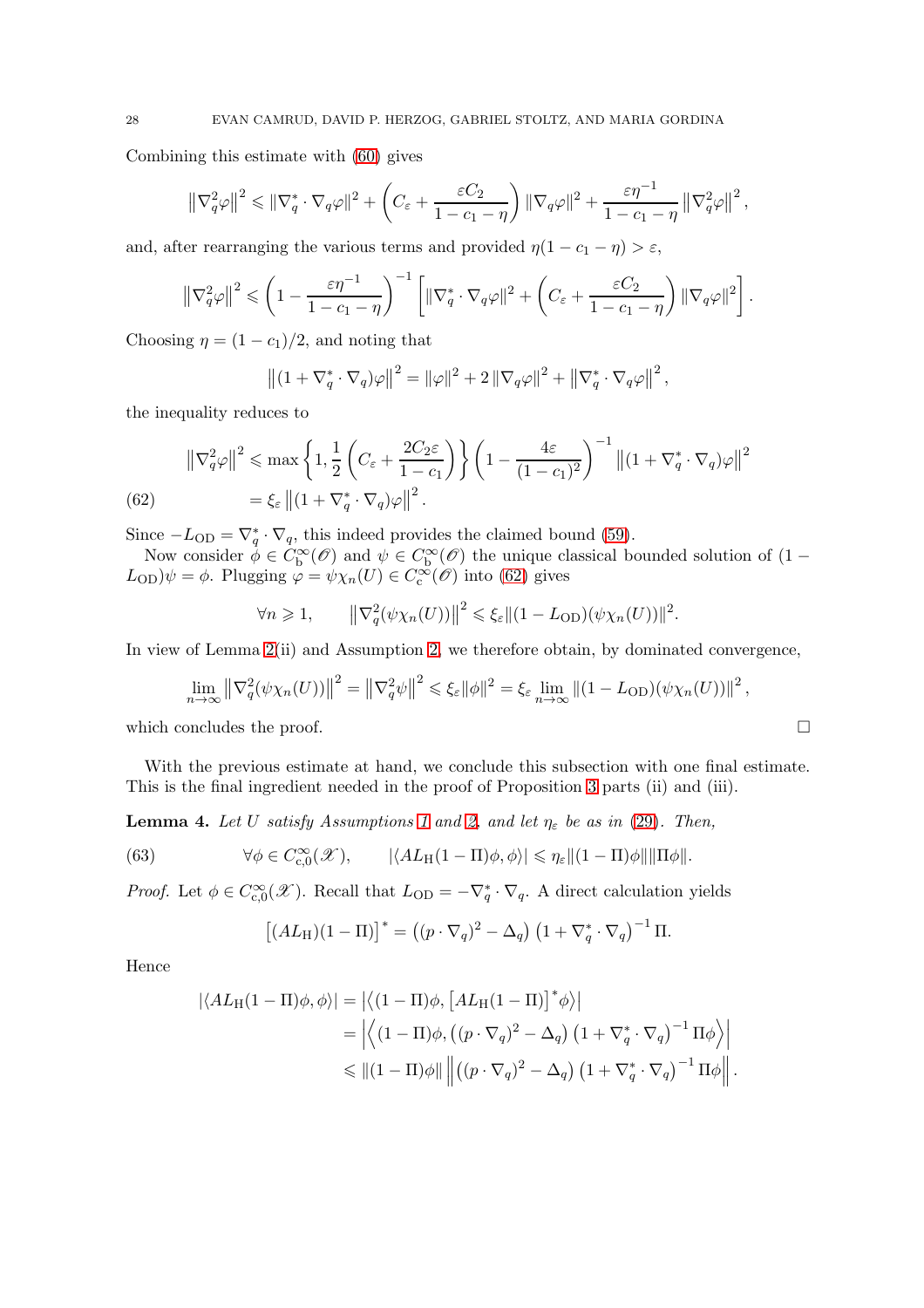Since  $\psi = (1 + \nabla_q^* \cdot \nabla_q)^{-1} \Pi \phi \in C_b^{\infty}(\mathscr{O})$  is a function of the variable q only, we have, from the structure of  $\mu$ ,

$$
\begin{split}\n\| \left( (p \cdot \nabla_q)^2 - \Delta_q \right) \psi \|^2 &= \left\| \sum_{i,j=1}^d p_i p_j \partial_{q_i,q_j}^2 \psi - \Delta_q \psi \right\|^2 \\
&= \|\Delta_q \psi\|^2 + \sum_{i,j,k,\ell=1}^d \int_{\mathcal{X}} p_i p_j p_k p_\ell \left( \partial_{q_i q_j}^2 \psi \right) \left( \partial_{q_k q_\ell}^2 \psi \right) d\mu - 2 \sum_{i,j=1}^d \left\langle p_i p_j \partial_{q_i,q_j}^2 \psi, \Delta_q \psi \right\rangle \\
&= \|\Delta_q \psi\|^2 + \left( \sum_{i=j,k=\ell} + \sum_{i=k,j=\ell} + \sum_{i=\ell,j=k} -2 \sum_{i=j=k=\ell} \right) \int_{\mathcal{X}} p_i p_j p_k p_\ell \left( \partial_{q_i q_j}^2 \psi \right) \left( \partial_{q_k q_\ell}^2 \psi \right) d\mu \\
&- 2 \sum_{i=1}^d \left\langle p_i^2 \partial_{q_i}^2 \psi, \Delta_q \psi \right\rangle \\
&= -\|\Delta_q \psi\|^2 + \sum_{i,j=1}^d \int_{\mathcal{X}} p_i^2 p_j^2 \left[ 2 \left( \partial_{q_i q_j}^2 \psi \right)^2 + \left( \partial_{q_i}^2 \psi \right) \left( \partial_{q_j}^2 \psi \right) \right] d\mu - 2 \sum_{i=1}^d \int_{\mathcal{X}} p_i^4 \left( \partial_{q_i}^2 \psi \right)^2 d\mu \\
&= 2 \sum_{i,j=1}^d \left\| \partial_{q_i q_j}^2 \psi \right\|^2 + \sum_{i,j=1}^d \left\langle \partial_{q_i}^2 \psi, \partial_{q_j}^2 \psi \right\rangle - \|\Delta_q \psi\|^2 = 2 \left\| \nabla_q^2 \psi \right\|^2 \leq 2 \xi_{\varepsilon} \|\Pi \phi\|^2, \n\end{split}
$$

where the last inequality follows by Proposition [5.](#page-26-0) Also, in the above, we can calculate the terms involving products of the  $p_i$ 's since  $\psi$  is a function of  $q$  only, and  $\mu$  is a product measure with a standard Gaussian in p as its p-marginal. In particular, along the  $i = j$  terms of the final summation we recover the fourth-moment of the Gaussian measure in  $p$  (*i.e.* a coefficient of 3), while for the  $i \neq j$  terms of the final sum we recover the variance, which is 1. It thus now follows  $|\langle AL_H(1-\Pi)\phi, \phi \rangle| \leq \sqrt{2\xi_{\varepsilon}} \|(1-\Pi)\phi\| \|\Pi\phi\| = \eta_{\varepsilon} \|(1-\Pi)\phi\| \|\Pi\phi\|$ , as claimed.  $\square$ 

<span id="page-28-0"></span>5.3. Proof of Proposition [3.](#page-13-0) We conclude this section by giving a proof of Proposition [3.](#page-13-0) This is the last theoretical step in the proof of our main general results, namely Theorem [1](#page-7-2) part (i) and Theorem [2](#page-7-0) part (i).

Proof of Proposition [3.](#page-13-0) Part (i) of the result is a direct consequence of Lemma [3](#page-24-1) and a density argument. Let us next turn to part (ii) of the result. For any  $\phi \in C_b^{\infty}(\mathcal{X})$  and  $n \in \mathbb{N}$ , we define (recalling the definition [\(45\)](#page-20-3) for  $\chi_n(H)$ )

(64) 
$$
P_t^n \phi = \chi_n(H) P_t \phi, \qquad \mathscr{P} \phi = \int_{\mathscr{X}} \phi \, d\mu, \qquad \mathscr{P}^\perp \phi = \phi - \mathscr{P} \phi.
$$

Consider now  $\phi \in C_{c,0}^{\infty}(\mathscr{X})$ . Since  $A\mathscr{P}^{\perp}\varphi = A\varphi$  for any  $\varphi \in C_{c}^{\infty}(\mathscr{X})$ , and recalling that  $\frac{d}{dt}P_t\phi = LP_t\phi = P_tL\phi \in C^{\infty}([0, +\infty) \times \mathcal{X})$  by hypoellipticity [\[32\]](#page-32-23),

$$
\frac{d}{dt}\left\langle A\mathscr{P}^{\perp}P_{t}^{n}\phi,\mathscr{P}^{\perp}P_{t}^{n}\phi\right\rangle =T_{1}+T_{2}+T_{3},
$$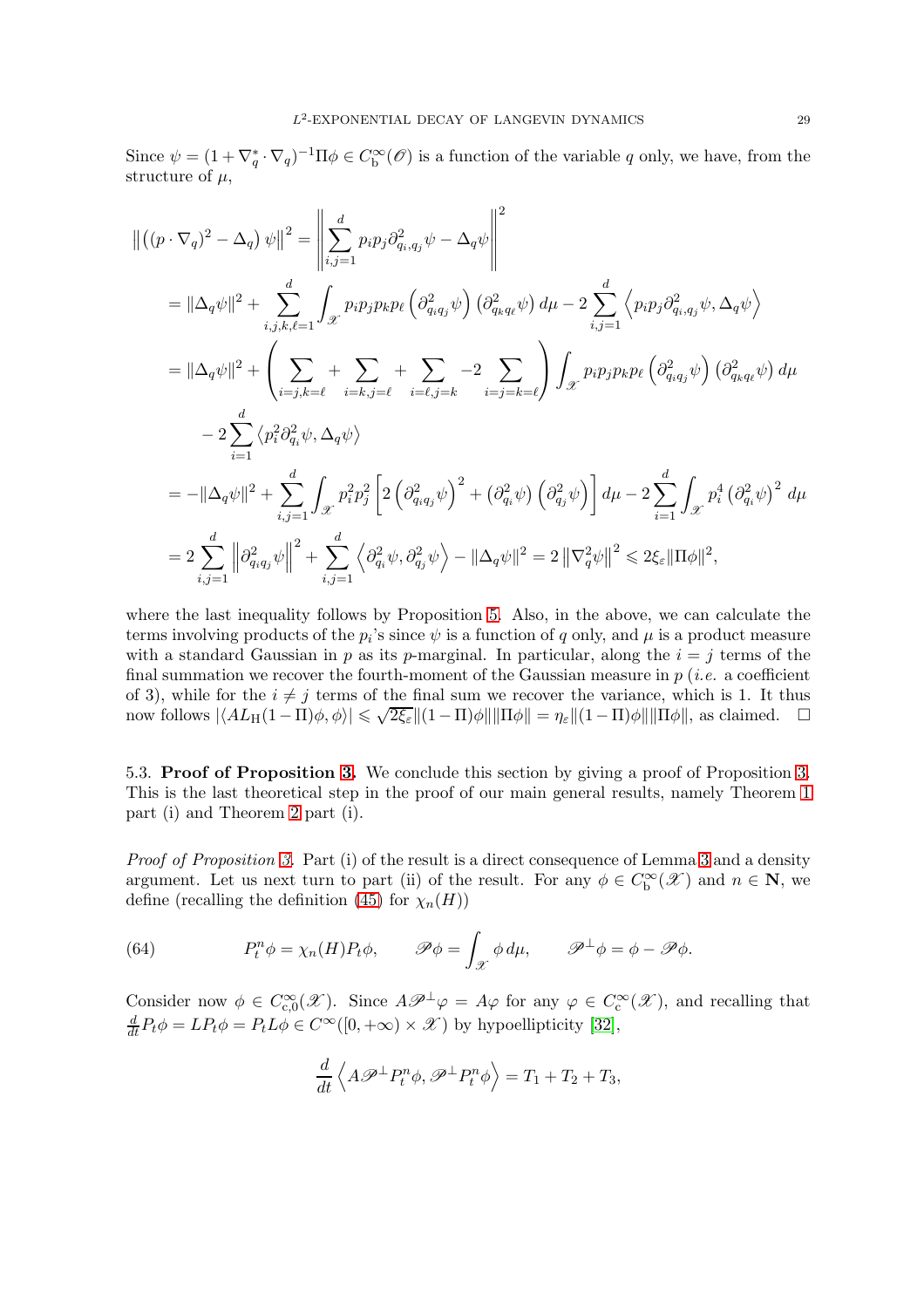with

$$
T_1 = \left\langle A[(LP_t \phi)\chi_n(H)], \mathscr{P}^\perp P_t^n \phi \right\rangle,
$$
  
\n
$$
T_2 = \left\langle A \mathscr{P}^\perp P_t^n \phi, (LP_t \phi)\chi_n(H) \right\rangle,
$$
  
\n
$$
T_3 = -\mathscr{P}[AP_t^n \phi] \mathscr{P}[(LP_t \phi)\chi_n(H)].
$$

Using the identity  $L(fg) = fLg + gLf + 2\gamma \nabla_p f \cdot \nabla_p g$ , we can write

$$
T_1 = \left\langle AL\mathscr{P}^\perp P_t^n \phi, \mathscr{P}^\perp P_t^n \phi \right\rangle - \left\langle A[P_t \phi L \chi_n(H)], \mathscr{P}^\perp P_t^n \phi \right\rangle
$$

$$
- 2\gamma \left\langle A[\nabla_p(P_t \phi) \cdot \nabla_p \chi_n(H)], \mathscr{P}^\perp P_t^n \phi \right\rangle
$$

$$
=: T_1' + R_1(n) + R_2(n).
$$

In order to help estimate  $R_2(n)$ , note that, for  $f \in C^{\infty}(\mathscr{X})$  and  $g \in C^{\infty}_{c}(\mathscr{X})$ ,

$$
A(\nabla_p f \cdot \nabla_p g) = -\sum_{i=1}^d (1 - L_{\text{OD}})^{-1} \partial_{q_i}^* \Pi[\partial_{p_i} (\nabla_p f \cdot \nabla_p g)].
$$

Next, using nearly identical arguments to those in Lemma [3,](#page-24-1) observe that the operators  $\mathcal{T}_i = (1 - L_{OD})^{-1} \partial_{q_i}^*$  are bounded on  $L^2(d\mu_{OD})$  with norms smaller than 1 since

$$
\sum_{i=1}^{d} \mathcal{T}_{i} \mathcal{T}_{i}^{*} = \sum_{i=1}^{d} (1 - L_{OD})^{-1} \partial_{q_{i}}^{*} \left[ (1 - L_{OD})^{-1} \partial_{q_{i}}^{*} \right]^{*} = (1 - L_{OD})^{-1} \left( \sum_{i=1}^{d} \partial_{q_{i}}^{*} \partial_{q_{i}} \right) (1 - L_{OD})^{-1}
$$
  
=  $-L_{OD} (1 - L_{OD})^{-2} \leq 1.$ 

On the other hand, integrating by parts in the  $p$  variable produces

$$
\Pi\left[\partial_{p_i}\left(\nabla_p f\cdot\nabla_p g\right)\right]=\Pi\left[f\nabla_p^*\cdot\left(p_i\nabla_p g\right)\right]=\Pi\left[f(p_ip\cdot\nabla_p g-p_i\Delta_p g-\partial_{p_i}g)\right].
$$

Putting these estimates together with Lemma [3](#page-24-1) and  $||P_t\phi||_{\infty} \le ||\phi||_{\infty}$ , we can estimate  $R_1(n)$ and  $R_2(n)$  as

$$
|R_1(n)| + |R_2(n)| \leq c_n^1 \|\phi\|_{\infty} \left\| \mathcal{P}^\perp P_t^n \phi \right\| \leq c_n^1 \|\phi\|_{\infty}^2
$$

where we used the fact that  $\chi_n \in [0,1]$  and introduced

$$
c_n^1 = \frac{1}{2} ||L\chi_n(H)|| + 2\gamma \sum_{i=1}^d ||p_i (p^2 - d - 1) \chi'_n(H) + p_i p^2 \chi''_n(H)||.
$$

By construction of  $\chi_n(H)$  and the moment estimates of Lemma [2,](#page-22-1) a simple argument based on dominated convergence shows that  $c_n^1 \to 0$  as  $n \to \infty$ .

Turning to the term  $T_2$ , a similar argument yields

$$
T_2 = \langle L^* A \mathscr{P}^\perp P_t^n \phi, \mathscr{P}^\perp P_t^n \phi \rangle - \langle A \mathscr{P}^\perp P_t^n \phi, P_t \phi L \chi_n(H) \rangle
$$
  
\n
$$
- 2\gamma \langle A \mathscr{P}^\perp P_t^n \phi, \nabla_p (P_t \phi) \cdot \nabla_p \chi_n(H) \rangle
$$
  
\n
$$
= \langle L^* A \mathscr{P}^\perp P_t^n \phi, \mathscr{P}^\perp P_t^n \phi \rangle - \langle A \mathscr{P}^\perp P_t^n \phi, P_t \phi L \chi_n(H) \rangle
$$
  
\n
$$
- 2\gamma \langle A \mathscr{P}^\perp P_t^n \phi, (P_t \phi)(p \cdot \nabla_p - \Delta_p) \chi_n(H) \rangle
$$
  
\n
$$
=: T_2' + R_3(n) + R_4(n),
$$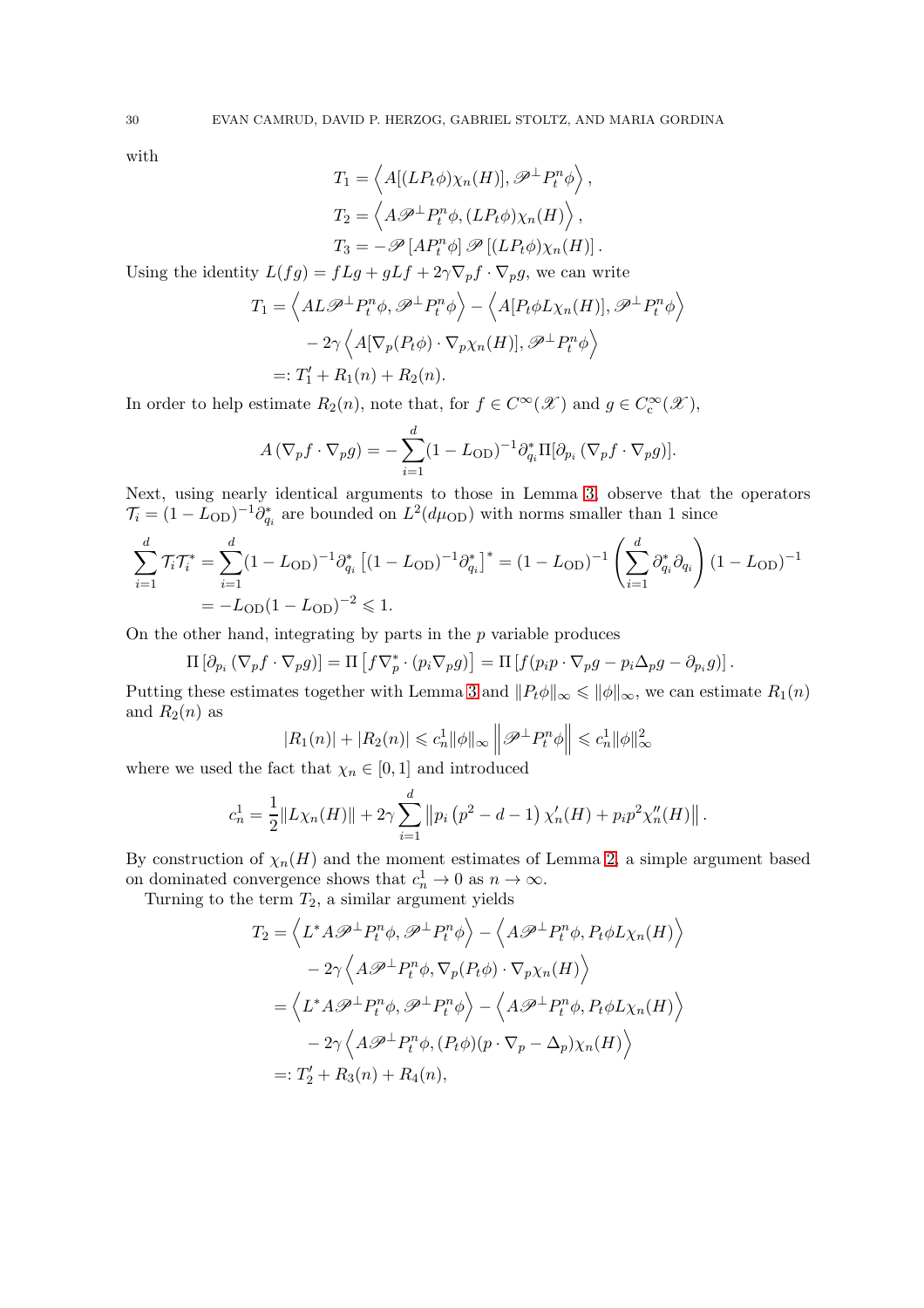with  $|R_3(n)|+|R_4(n)| \leq c_n^2 ||\phi||_\infty^2$  where  $c_n^2 \to 0$  as  $n \to \infty$ . Finally, since  $\mathscr{P}[(LP_t\phi)\chi_n(H)] =$  $\mathscr{P}[P_t\phi L^*\chi_n(H)]$ , the term  $T_3$  can be estimated as

$$
|T_3| \leq \frac{1}{2} ||P_t^n \phi|| ||\phi||_{\infty} ||L^* \chi_n(H)|| \leq c_3^n ||\phi||_{\infty}^2,
$$

with  $c_3^n \to 0$  as  $n \to +\infty$  in view of Lemmas [2](#page-22-1) and [3.](#page-24-1)

It remains at this stage to treat the terms  $T_1'$  and  $T_2'$ . Using Lemmas [3](#page-24-1) and [4](#page-27-1) and the coercivity of  $AL_H\Pi$  (granted by [\(25\)](#page-11-1) and extended to functions in  $L^2(d\mu)$  by a limiting argument),

$$
T'_1 + T'_2 = \left\langle AL_H \Pi \mathscr{P}^\perp P_t^n \phi, \mathscr{P}^\perp P_t^n \phi \right\rangle + \left\langle AL_H (1 - \Pi) \mathscr{P}^\perp P_t^n \phi, \mathscr{P}^\perp P_t^n \phi \right\rangle + \gamma \left\langle AL_{\text{OU}} \mathscr{P}^\perp P_t^n \phi, \mathscr{P}^\perp P_t^n \phi \right\rangle + \left\langle L^* A \mathscr{P}^\perp P_t^n \phi, \mathscr{P}^\perp P_t^n \phi \right\rangle \n\leq -\frac{\rho}{\rho + 1} \left\| \Pi \mathscr{P}^\perp P_t^n \phi \right\|^2 + \left( \eta_\varepsilon + \frac{\gamma}{2} \right) \left\| (1 - \Pi) \mathscr{P}^\perp P_t^n \phi \right\| \left\| \Pi \mathscr{P}^\perp P_t^n \phi \right\| + \left\| (1 - \Pi) \mathscr{P}^\perp P_t^n \phi \right\|^2.
$$

Combining these estimates, integrating from s to t, and then taking  $n \to \infty$  produces the following estimate

$$
\langle AP_t \phi, P_t \phi \rangle \le \langle AP_s \phi, P_s \phi \rangle + \int_s^t \left[ -\frac{\rho}{\rho + 1} ||\Pi P_u \phi||^2 + \left( \eta_\varepsilon + \frac{\gamma}{2} \right) ||(1 - \Pi) P_u \phi|| ||\Pi P_u \phi|| \right] du + \int_s^t ||(1 - \Pi) P_u \phi||^2 du,
$$

where we used that  $P_t^n \phi$  converges to  $P_t \phi$  in  $L^2(d\mu)$  by the dominated convergence theorem since  $P_t^n \phi$  converges to  $P_t \phi$  pointwise and both quantities are bounded by  $\|\phi\|_{\infty}$ . This concludes the proof of part (ii).

For part (iii), we introduce  $\psi = P_t \phi \in C_{0,b}^{\infty}(\mathscr{X})$ . For any  $n \in \mathbb{N}$ ,

$$
\frac{d}{dt} \| P_t \phi \|_{L^2(W^* \chi_n(H) d\mu)}^2 = 2 \int_{\mathcal{X}} \psi(L\psi) W^* \chi_n(H) d\mu \n= -2\gamma \int_{\mathcal{X}} |\nabla_p \psi|^2 W^* \chi_n(H) d\mu + \int_{\mathcal{X}} L(\psi^2) W^* \chi_n(H) d\mu.
$$
\n(65)

<span id="page-30-0"></span>The second integral on the right hand side of the above equality can be estimated as follows since  $W^* \in \mathscr{W}_{\alpha,\beta}(L^*)$ :

$$
\int_{\mathcal{X}} L(\psi^2) W^* \chi_n(H) d\mu = \int_{\mathcal{X}} \psi^2 L^* [W^* \chi_n(H)] d\mu
$$
  
=  $\int_{\mathcal{X}} \psi^2 (L^* W^*) \chi_n(H) d\mu + \int_{\mathcal{X}} \psi^2 W^* [L^* \chi_n(H)] d\mu + 2\gamma \int_{\mathcal{X}} \psi^2 \nabla_p W^* \cdot \nabla_p [\chi_n(H)] d\mu$   
 $\leqslant \int_{\mathcal{X}} \psi^2 (-\alpha W^* + \beta) \chi_n(H) d\mu + \int_{\mathcal{X}} \psi^2 W^* [L^* \chi_n(H)] d\mu + 2\gamma \int_{\mathcal{X}} \psi^2 \nabla_p W^* \cdot \nabla_p [\chi_n(H)] d\mu.$ 

Since  $W^*$  is strongly integrable, Lemma [2](#page-22-1) implies that the last two integrals on the last line above converge to 0 as  $n \to \infty$ . To see why, let us for instance show how to establish this fact for the second integral on the right hand side of the last inequality. Using  $L_{\rm H}^* \chi_n(H) = 0$ ,

$$
L^*\chi_n(H) = \gamma \left[ (-|p|^2 + d)\chi'_n(H) + |p|^2 \chi''_n(H) \right].
$$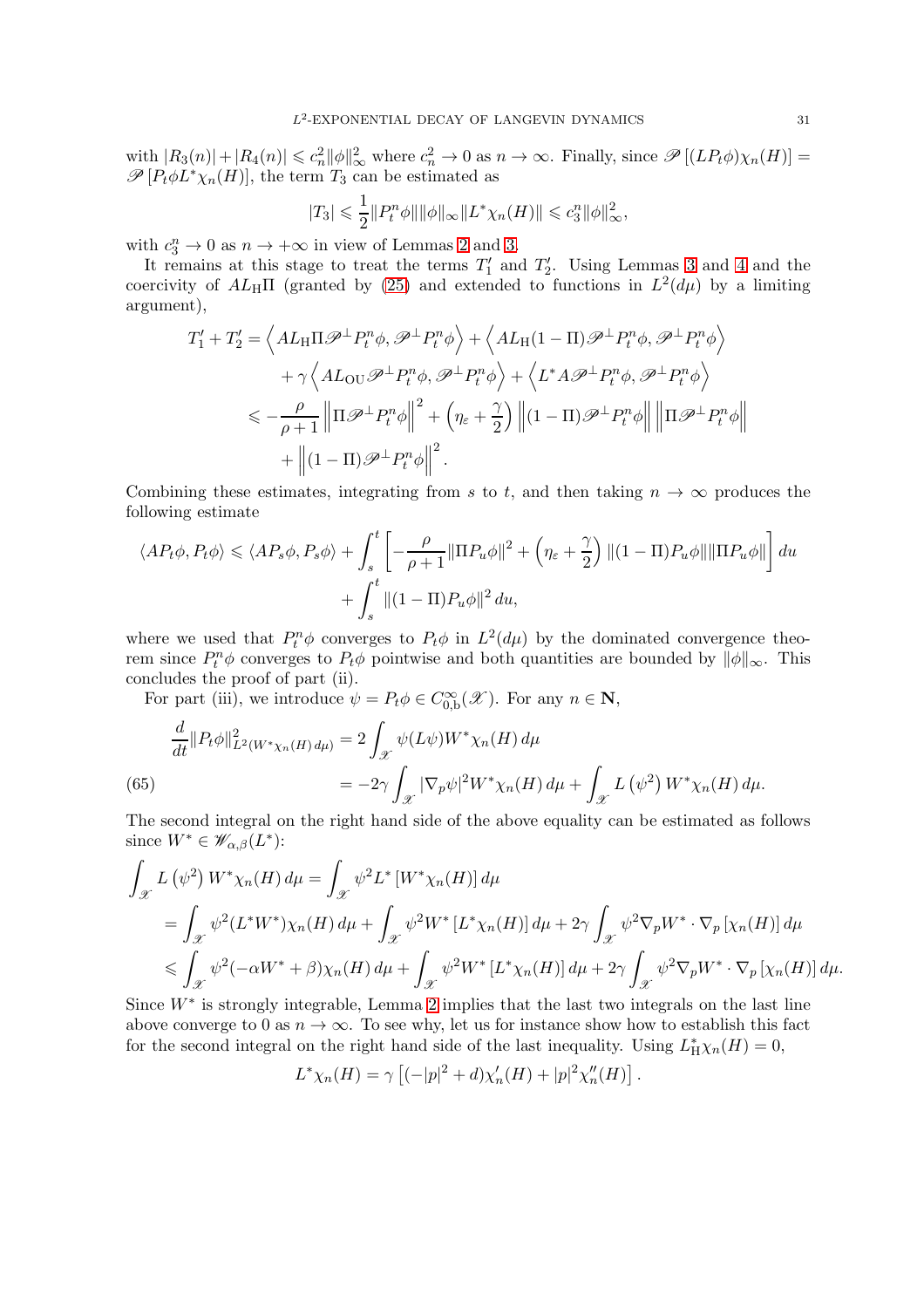Since  $W^*$  is strongly integrable, there exist  $C \in \mathbb{R}_+$  and  $\delta \in (0,1)$  such that

$$
\left| \int_{\mathcal{X}} \psi^2 W^* \left[ L^* \chi_n(H) \right] d\mu \right| \leq C \|\psi\|_{\infty}^2 \int_{\mathcal{X}} \left( |\chi_n'(H)| + |\chi_n''(H)| \right) (1+|p|^2) e^{-\delta H} dq dp.
$$

Given the specific form of the Hamiltonian H, there exists  $\widetilde{C} \in \mathbb{R}_+$  such that

$$
\left| \int_{\mathcal{X}} \psi^2 W^* \left[ L^* \chi_n(H) \right] d\mu \right| \leqslant \widetilde{C} ||\psi||^2_{\infty} \int_{\mathcal{X}} \left( |\chi_n'(H)| + |\chi_n''(H)| \right) e^{-\delta H/2} dq dp.
$$

Now, Lemma [2\(](#page-22-1)iii) ensures that  $e^{-\delta H} \in L^1(dq \, dp)$ , so that the right hand side of the above inequality converges to 0 as  $n \to \infty$  by the dominated convergence theorem. The other term is dealt with in a similar fashion.

The claimed result in (iii) then follows by integrating [\(65\)](#page-30-0) in time, and passing to the limit  $n \to +\infty$  (using the monotone and dominated convergence theorems).

Acknowledgements. D.P.H and E.C. graciously acknowledge support from grants DMS-1612898 (D.P.H.) and DMS-1855504 (D.P.H.) from the National Science Foundation. The work of G.S. in funded in part by the European Research Council (ERC) under the European Union's Horizon 2020 research and innovation programme (grant agreement No 810367), and by the Agence Nationale de la Recherche, under grant ANR-19-CE40-0010-01 (QuAMProcs). M. Gordina was funded from grant DMS-1954264 from the National Science Foundation.

#### **REFERENCES**

- <span id="page-31-7"></span>1. D. Albritton, S. Armstrong, J.-C. Mourrat, and M. Novack, Variational methods for the kinetic Fokker-Planck equation, arXiv preprint 1902.04037 (2019).
- <span id="page-31-10"></span>2. C. Andrieu, A. Durmus, N. Nüsken, and J. Roussel, Hypocoercivity of piecewise deterministic Markov process-Monte Carlo, Ann. Appl. Probab. 31 (2021), no. 5, 2478–2517.
- <span id="page-31-9"></span>3. D. Bakry, F. Barthe, P. Cattiaux, and A. Guillin, A simple proof of the Poincaré inequality for a large class of probability measures including the log-concave case, Elect. Comm. in Probab. 13 (2008), 60–66.
- <span id="page-31-5"></span>4. F. Baudoin, M. Gordina, and D. P. Herzog, Gamma calculus beyond Villani and explicit convergence estimates for Langevin dynamics with singular potentials, Arch. Rational Mech. Anal. 241 (2021), 765– 804.
- <span id="page-31-12"></span>5. E. Bernard, M. Fathi, A. Levitt, and G. Stoltz, Hypocoercivity with Schur complements, Annales Henri Lebesgue (2021), accepted for publication.
- <span id="page-31-2"></span>6. R.N. Bhattacharya, On the functional Central Limit theorem and the law of the iterated logarithm for Markov processes, Z. Wahrscheinlichkeit 60 (1982), no. 2, 185–201.
- <span id="page-31-11"></span>7. N. Bou-Rabee and J. M. Sanz-Serna, Randomized Hamiltonian Monte Carlo, Ann. Appl. Probab. 27 (2017), no. 4, 2159–2194.
- <span id="page-31-0"></span>8. E. Cancès, F. Legoll, and G. Stoltz, Theoretical and numerical comparison of some sampling methods for molecular dynamics, ESAIM: Mathematical Modelling and Numerical Analysis 41 (2007), no. 2, 351–389.
- <span id="page-31-8"></span>9. Y. Cao, J. Lu, and L. Wang, On explicit  $L^2$ -convergence rate estimate for underdamped Langevin dynamics, arXiv preprint 1908.04746 (2019).
- <span id="page-31-6"></span>10. P. Cattiaux, A. Guillin, P. Monmarché, and C. Zhang, *Entropic multipliers method for Langevin diffusion* and weighted log Sobolev inequalities, Journal of Functional Analysis 277 (2019), no. 11, 108288.
- <span id="page-31-1"></span>11. R. Chandra, L. Azizi, and S. Cripps, Bayesian neural learning via Langevin dynamics for chaotic time series prediction, Neural Information Processing (Cham), Lecture Notes in Computer Science, Springer International Publishing, 2017, pp. 564–573.
- <span id="page-31-3"></span>12. F. Conrad and M. Grothaus, Construction, ergodicity and rate of convergence of N-particle Langevin dynamics with singular potentials, Journal of Evolution Equations 10 (2010), no. 3, 623–662.
- <span id="page-31-4"></span>13. B. Cooke, D. P. Herzog, J. C. Mattingly, S. A. McKinley, and S. C. Schmidler, Geometric ergodicity of two–dimensional Hamiltonian systems with a Lennard–Jones-like repulsive potential, Commun. Math. Sci. 15 (2017), 1987–2025.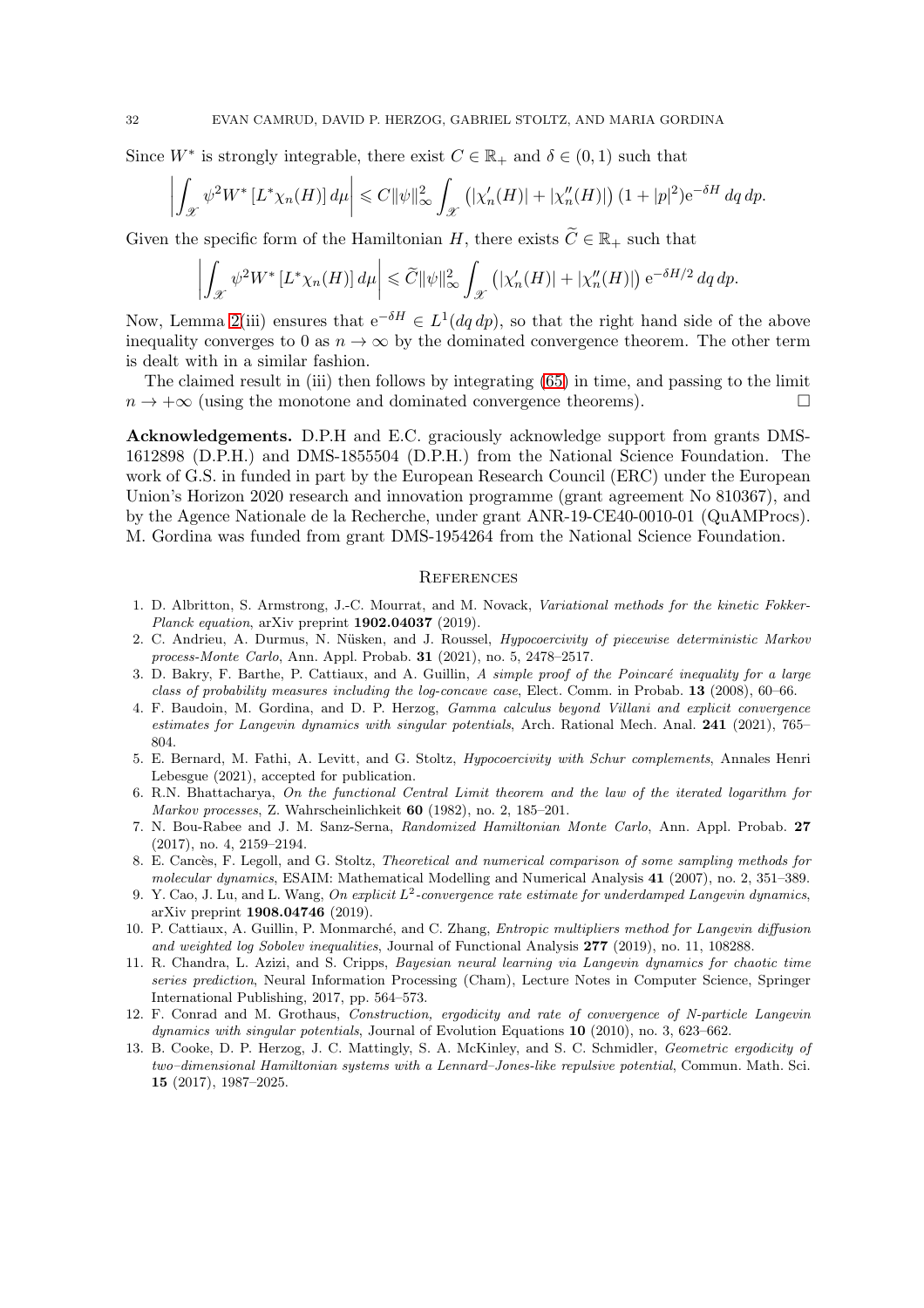- <span id="page-32-24"></span><span id="page-32-20"></span>14. N. Cuneo, J.-P. Eckmann, M. Hairer, and L. Rey-Bellet, Non-equilibrium steady states for networks of oscillators, Electron. J. Probab. 23 (2018), 55.
- <span id="page-32-11"></span>15. J. Dolbeault, A. Klar, C. Mouhot, and C. Schmeiser, Exponential rate of convergence to equilibrium for a model describing fiber lay-down processes, Appl. Math. Res. eXpress 2013 (2013), no. 2, 165–175.
- <span id="page-32-12"></span>16. J. Dolbeault, C. Mouhot, and C. Schmeiser, Hypocoercivity for kinetic equations with linear relaxation terms, C. R. Math. Acad. Sci. Paris 347 (2009), no. 9-10, 511–516.
- 17.  $\_\_\_\$ , Hypocoercivity for linear kinetic equations conserving mass, Transactions of the American Mathematical Society 367 (2015), 3807–3828.
- <span id="page-32-5"></span><span id="page-32-1"></span>18. J. D. Durrant and J. A. McCammon, Molecular dynamics simulations and drug discovery, BMC Biology  $9(2011)$ , no. 1, 1–9.
- <span id="page-32-25"></span>19. J.-P. Eckmann and M. Hairer, Spectral properties of hypoelliptic operators, Commun. Math. Phys. 235 (2003), 233–253.
- <span id="page-32-13"></span>20. L. C. Evans, Partial Differential Equations, second ed., Graduate Studies in Mathematics, vol. 19, American Mathematical Society, Providence, RI, 2010.
- <span id="page-32-21"></span>21. M. Grothaus and P. Stilgenbauer, A hypocoercivity related ergodicity method for singularly distorted nonsymmetric diffusions, Integral Equations and Operator Theory 83 (2015), no. 3, 331–379.
- <span id="page-32-26"></span>22. M. Grothaus and P. Stilgenbauer, Hilbert space hypocoercivity for the Langevin dynamics revisited, Methods Funct. Anal. Topology 22 (2016), no. 2, 152–168.
- 23. M. Hairer and J. C Mattingly, Slow energy dissipation in anharmonic oscillator chains, Communications on Pure and Applied Mathematics 62 (2009), no. 8, 999–1032.
- <span id="page-32-18"></span>24. M. Hairer and J. C. Mattingly, Yet another look at Harris' ergodic theorem for Markov chains, Seminar on Stochastic Analysis, Random Fields and Applications VI, Progr. Probab., vol. 63, Birkhäuser/Springer, 2011, pp. 109–117.
- <span id="page-32-9"></span>25. M. Hairer and G. Pavliotis, From ballistic to diffusive behavior in periodic potentials, J. Stat. Phys. 131 (2008), 175–202.
- <span id="page-32-7"></span>26. B. Helffer and F. Nier, Hypoelliptic Estimates and Spectral Theory for Fokker–Planck Operators and Witten Laplacians, Lecture Notes in Mathematics, vol. 1862, Springer-Verlag, Berlin, 2005.
- <span id="page-32-10"></span>27. F. Herau, Hypocoercivity and exponential time decay for the linear inhomogeneous relaxation Boltzmann equation, Asymptot. Anal. 46 (2006), no. 3-4, 349–359.
- <span id="page-32-8"></span>28. F. Hérau, Short and long time behavior of the Fokker–Planck equation in a confining potential and applications, J. Funct. Anal. 244 (2007), no. 1, 95–118.
- <span id="page-32-6"></span>29. F. Hérau and F. Nier, Isotropic hypoellipticity and trend to equilibrium for the Fokker-Planck equation with a high-degree potential, Arch. Ration. Mech. Anal. 171 (2004), 151–218.
- <span id="page-32-14"></span>30. D. P Herzog and J. C Mattingly, Ergodicity and Lyapunov functions for Langevin dynamics with singular potentials, Communications on Pure and Applied Mathematics 72 (2019), no. 10, 2231–2255.
- <span id="page-32-0"></span>31. P. J Hoogerbrugge and J. M. V. A Koelman, Simulating microscopic hydrodynamic phenomena with dissipative particle dynamics, Europhys. Lett. **19** (1992), no. 3, 155.
- <span id="page-32-23"></span><span id="page-32-22"></span>32. L. Hörmander, *Hypoelliptic second order differential equations*, Acta Mathematica 119 (1967), no. 1, 147– 171.
- 33. A. Iacobucci, S. Olla, and G. Stoltz, Convergence rates for nonequilibrium Langevin dynamics, Ann. Math. Québec 43 (2019), no. 1, 73-98.
- <span id="page-32-17"></span><span id="page-32-16"></span>34. R. Khasminskii, Stochastic Stability of Differential Equations, vol. 66, Springer Science & Business Media, 2011.
- <span id="page-32-2"></span>35. W. Kliemann, Recurrence and invariant measures for degenerate diffusions, Ann. Probab. 15 (1987), no. 2, 690–707.
- 36. B. Leimkuhler and C. Matthews, Molecular Dynamics, Interdisciplinary Applied Mathematics, vol. 39, Springer, 2015.
- <span id="page-32-3"></span>37. C. Li, C. Chen, D. Carlson, and L. Carin, Preconditioned stochastic gradient Langevin dynamics for deep neural networks, Proceedings of the AAAI Conference on Artificial Intelligence, vol. 30, 2016.
- <span id="page-32-19"></span>38. J. Lu and L. Wang, On explicit  $L^2$ -convergence rate estimate for piecewise deterministic Markov processes in MCMC algorithms, Ann. Appl. Probab. (2021), to appear.
- <span id="page-32-15"></span>39. Y. Lu and J. C Mattingly, Geometric ergodicity of Langevin dynamics with Coulomb interactions, Nonlinearity 33 (2019), no. 2, 675.
- <span id="page-32-4"></span>40. J. C. Mattingly, A. M. Stuart, and D. J. Higham, Ergodicity for SDEs and approximations: locally Lipschitz vector fields and degenerate noise, Stoch. Proc. Appl. 101 (2002), no. 2, 185–232.